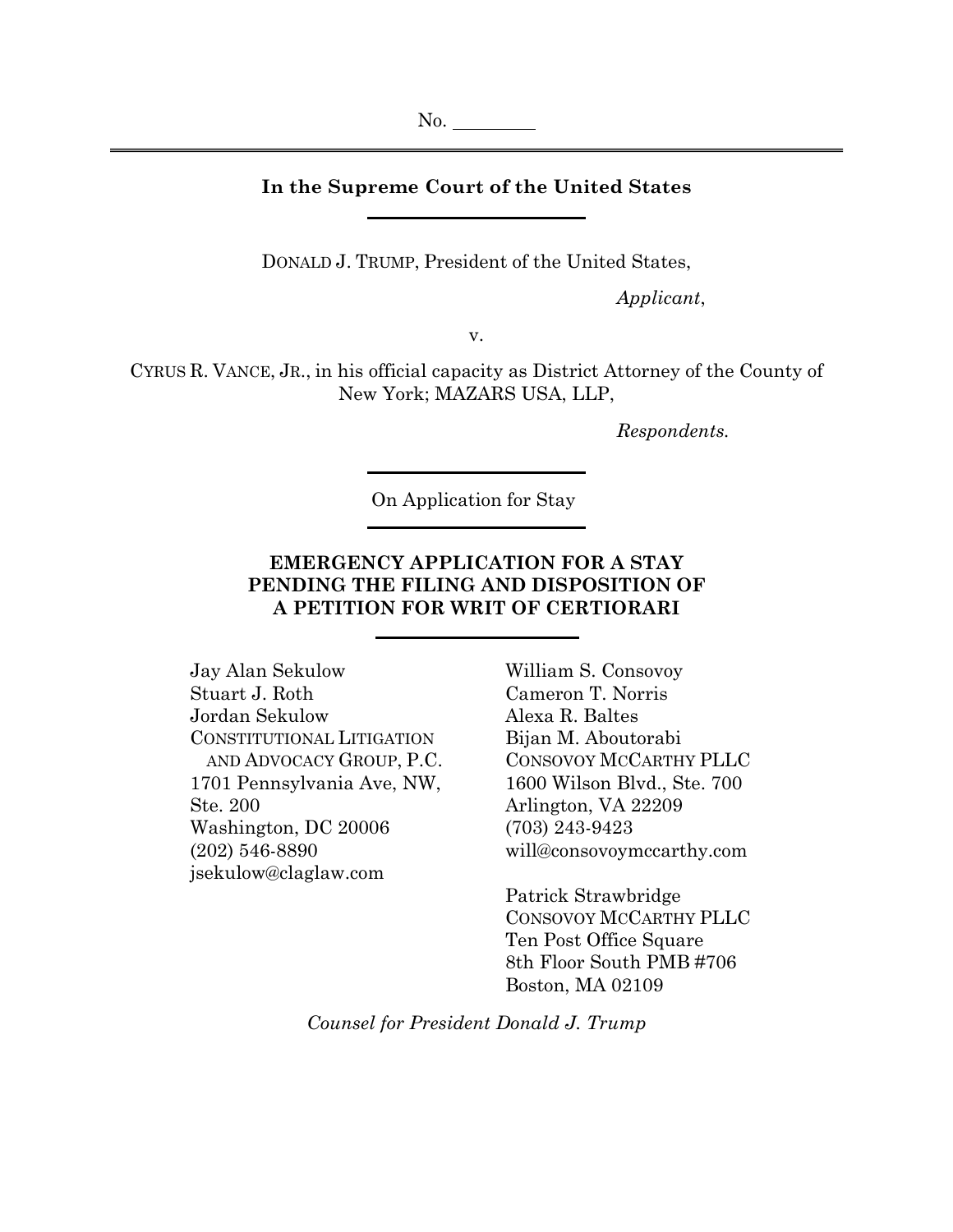## **PARTIES TO THE PROCEEDING AND RELATED PROCEEDINGS**

The parties to the proceeding below are as follows:

Petitioner is Donald J. Trump, President ofthe United States. He was plaintiff in the district court and appellant in the court of appeals.

Respondents are Cyrus R. Vance, Jr., in his official capacity as District Attorney of the County of New York, and Mazars USA, LLP. Respondents were defendants in the district court and appellees in the court of appeals.

The related proceedings below are:

- 1. *Trump v. Vance*, No. 20-2766 (2d Cir.) Judgment entered October 7, 2020;
- 2. *Trump v. Vance*, No. 19-cv-8694 (S.D.N.Y.) Judgment entered August 20, 2020.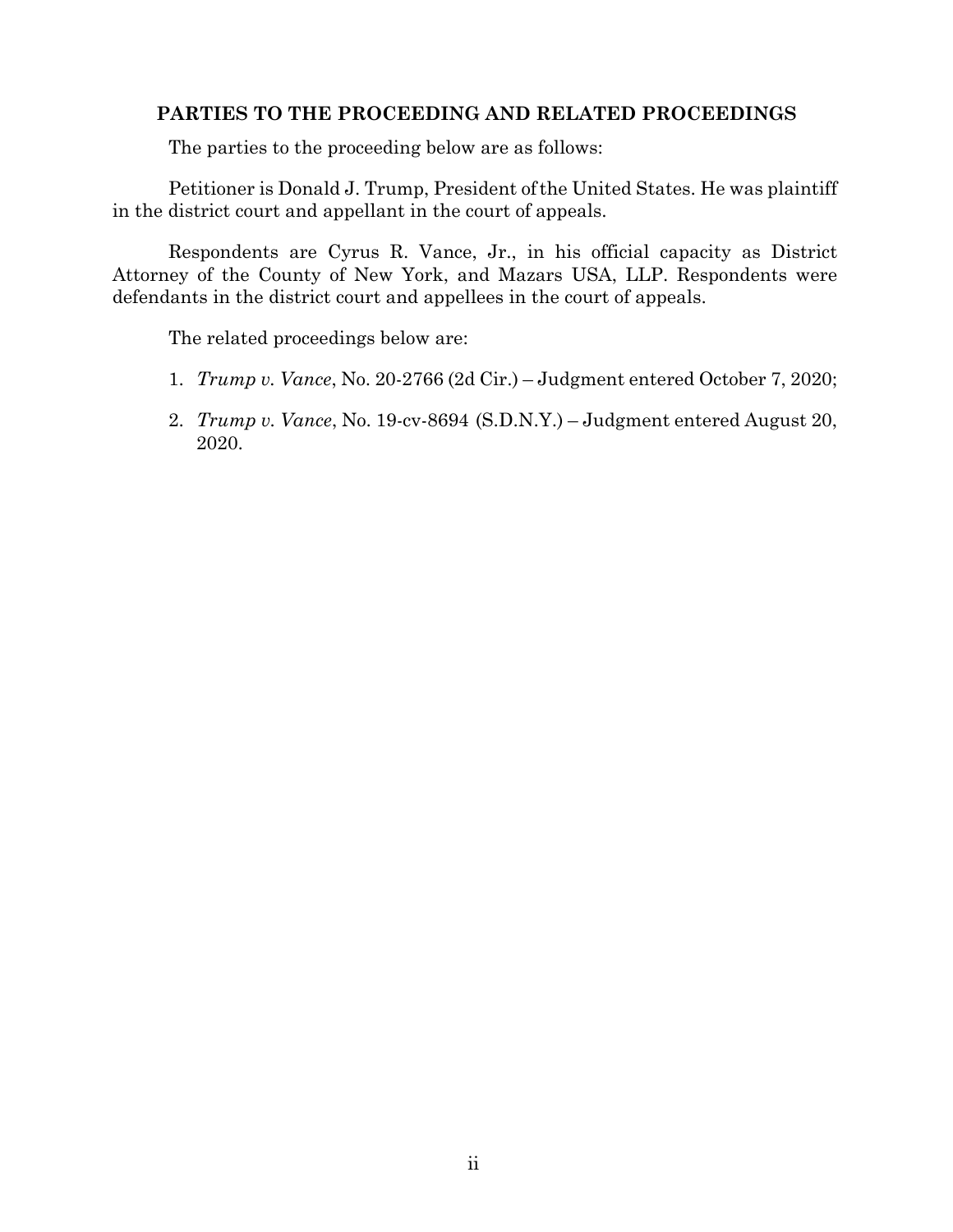# **TABLE OF CONTENTS**

| I.   | There is a reasonable probability that the Court will grant        |                                                                                                                            |  |
|------|--------------------------------------------------------------------|----------------------------------------------------------------------------------------------------------------------------|--|
| II.  |                                                                    | There is a fair prospect that the judgment below will be reversed.  17                                                     |  |
|      | А.                                                                 | The President's overbreadth and bad-faith claims are                                                                       |  |
|      | <b>B.</b>                                                          | The Second Circuit misapplied the federal pleading rules in<br>rejecting the President's factual allegation concerning the |  |
|      | $\mathcal{C}.$                                                     | The President's claims are plausible even under the                                                                        |  |
| III. |                                                                    | The President will suffer irreparable harm absent a stay32                                                                 |  |
| IV.  | The balance of equities and relative harms weigh strongly in favor |                                                                                                                            |  |
| V.   |                                                                    | The President meets the standard for an injunction pending appeal                                                          |  |
|      |                                                                    |                                                                                                                            |  |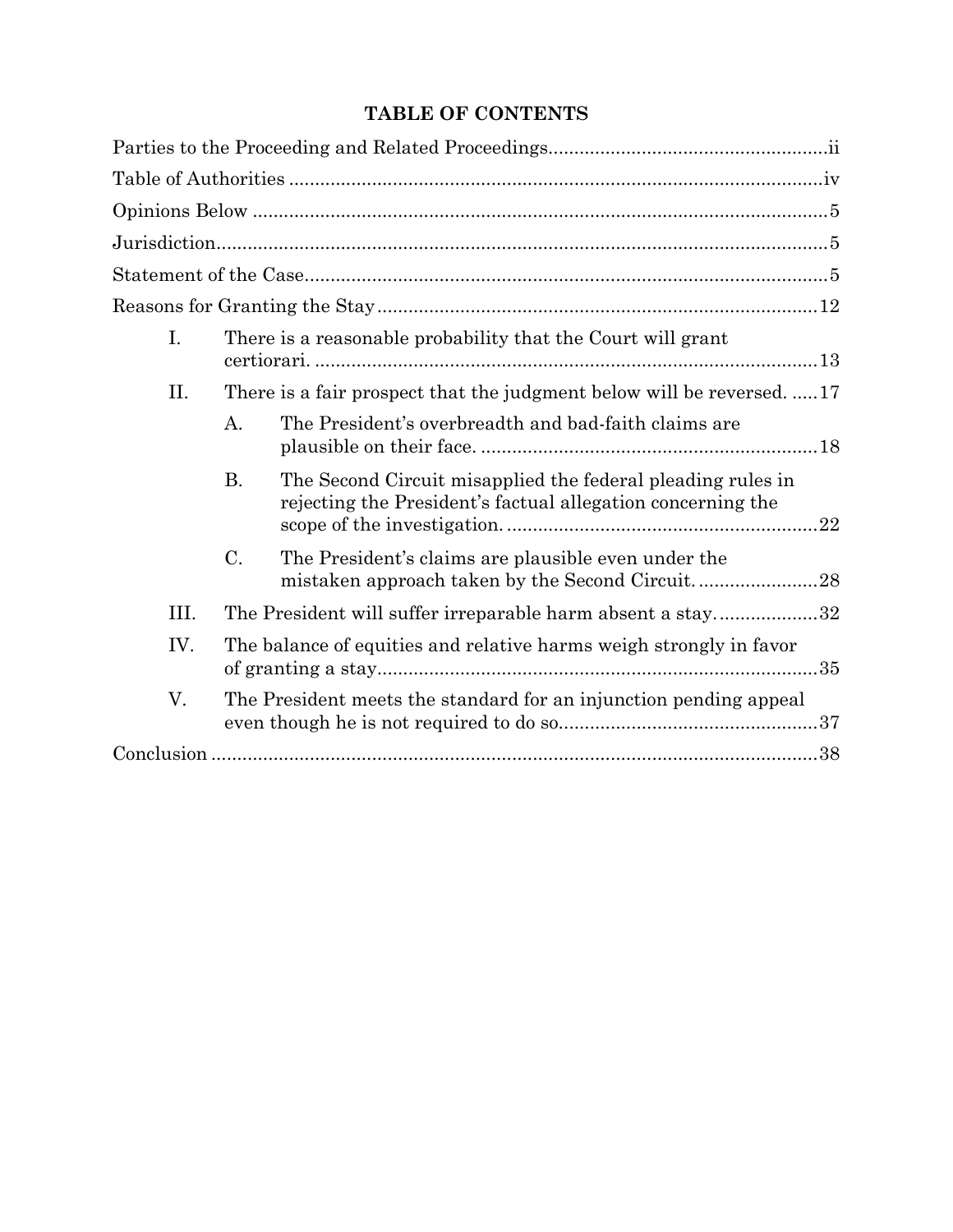# **TABLE OF AUTHORITIES**

# **Cases**

| Airbnb, Inc. v. City of New York,                  |
|----------------------------------------------------|
| Amarin Pharma, Inc. v. FDA,                        |
| Anderson News, LLC v. Am. Media, Inc.,             |
| Application of Harry Alexander, Inc.,              |
| Araneta v. United States,                          |
| Arar v. Ashcroft,                                  |
| Ashcroft v. Iqbal,                                 |
| Bell Atl. Corp. v. Twombly,                        |
| Bryson v. Gonzales,                                |
| Burns v. Martuscello,                              |
| Church of Scientology of Calif. v. United States,  |
| Cigar Ass'n of Am. v. FDA,                         |
| Dias v. City & County of Denver,                   |
| Eastland v. U.S. Servicemen's Fund,                |
| Educadores Puertorriqueños en Acción v. Hernandez, |
| Elias v. Rolling Stone LLC,                        |
| $EPIC$ v. DOJ,                                     |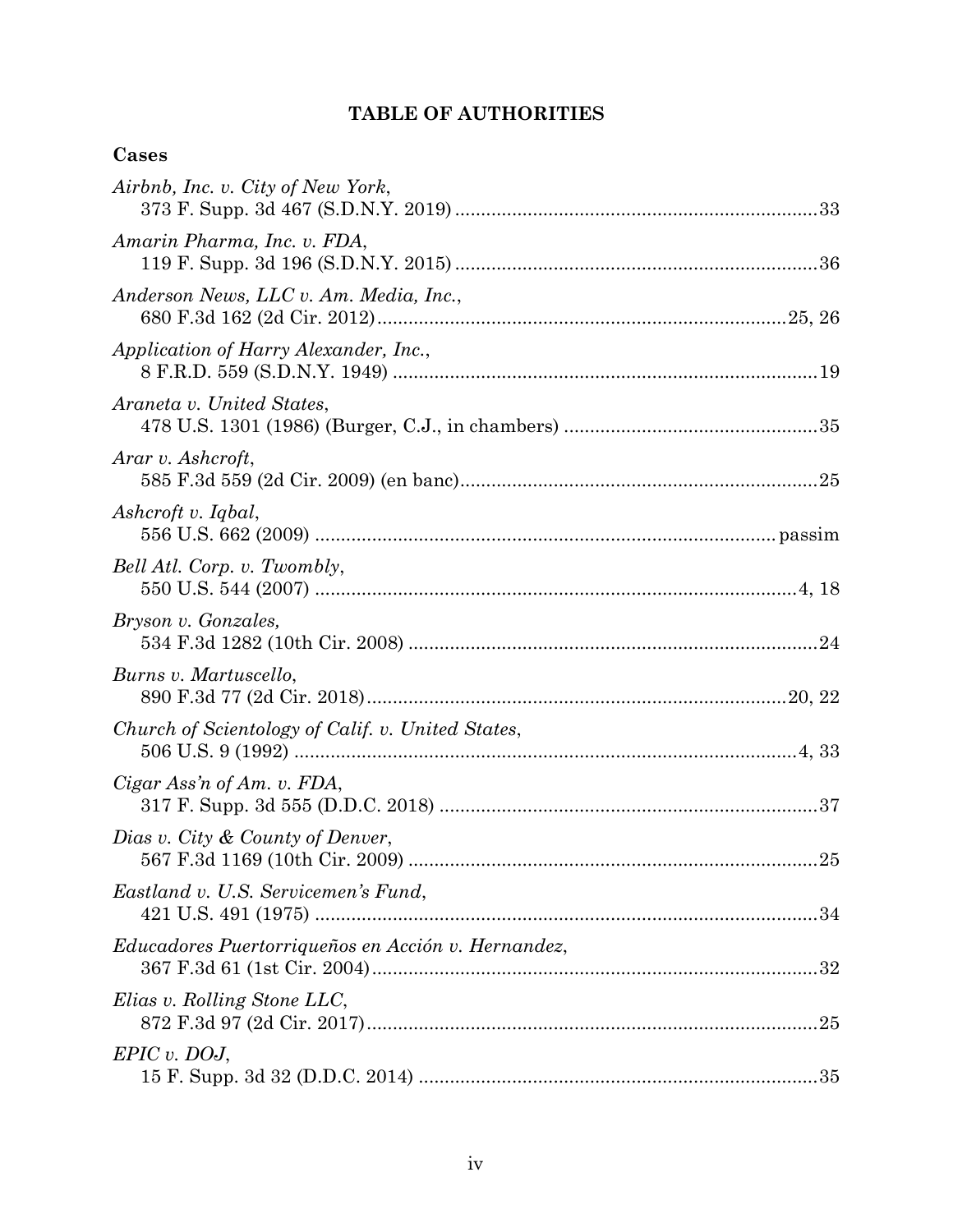| Erickson v. Pardus,                                                |     |
|--------------------------------------------------------------------|-----|
| Evergreen Partnering Grp., Inc. v. Pactiv Corp.,                   |     |
| Foster v. Chatman,                                                 |     |
| Garrison v. Hudson,                                                |     |
| Hale v. Henkel,                                                    |     |
| Hassan v. City of New York,                                        |     |
| Hermann v. Brownell,                                               |     |
| Hi-Tech Pharm., Inc. v. HBS Int'l Corp.,                           |     |
| Hobby Lobby Stores, Inc. v. Sebelius,                              |     |
| Hollingsworth v. Perry,                                            |     |
| Houck v. Substitute Tr. Servs., Inc.,                              |     |
| Huffman v. Pursue, Ltd.,                                           | .20 |
| In re Bill of Lading Transmission & Processing Sys. Patent Litig., |     |
| In re Grand Jury Proceedings,                                      |     |
| In re Grand Jury Proceedings,                                      |     |
| In re Grand Jury Subpoena Duces Tecum Dated Nov. 15, 1993,         |     |
| In re Grand Jury Subpoena, JK-15-029,                              |     |
| In re Horowitz,                                                    |     |
| In re Sanford Fork & Tool Co.,                                     |     |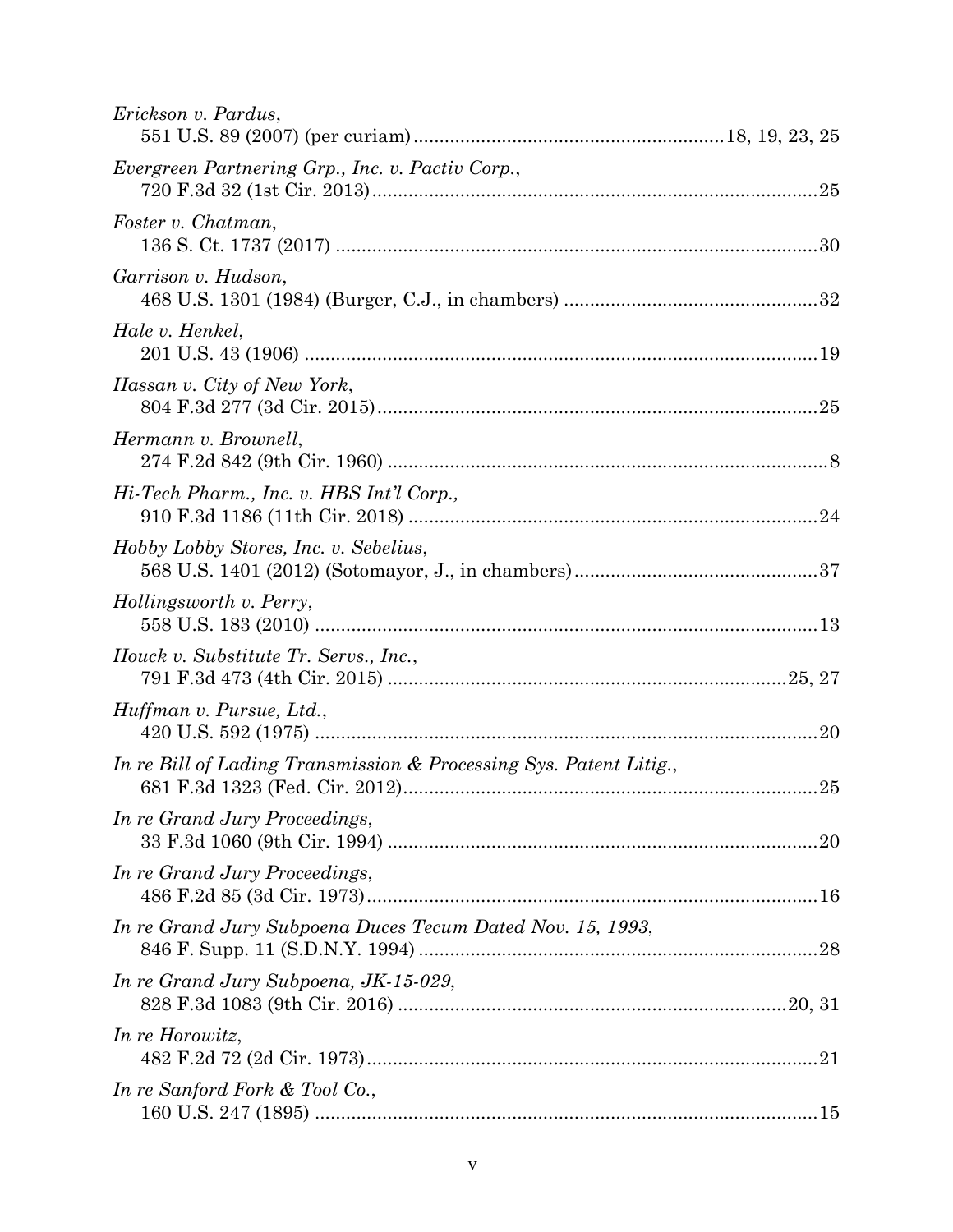| In re U.S. Office of Pers. Mgmt. Data Sec. Breach Litig.,              |
|------------------------------------------------------------------------|
| John Doe Agency v. John Doe Corp.,                                     |
| Johnson v. City of Shelby,                                             |
| Judicial Watch, Inc. v. U.S. Dep't of Homeland Sec.,                   |
| L&S Hosp. & Institutional Supplies Co. v. Hynes,                       |
| Lormand v. US Unwired, Inc.,                                           |
| McDonough v. Anoka County,                                             |
| McMann v. SEC,                                                         |
| Merrill Lynch, Pierce, Fenner & Smith, Inc. v. Bishop,                 |
| Metro. Life Ins. Co. v. Usery,                                         |
| Michigan v. U.S. Army Corps of Engineers,<br>23                        |
| N.J. Carpenters Health Fund v. Royal Bank of Scotland Grp., PLC,<br>26 |
| Nken v. Holder,                                                        |
| Ocasio-Hernández v. Fortuño-Burset,                                    |
| Okla. Press Publ'g Co. v. Walling,                                     |
| Papasan v. Allain,                                                     |
| Philip Morris USA Inc. v. Scott,                                       |
| Providence Journal Co. v. FBI,                                         |
| Reeves v. Sanderson Plumbing Prods., Inc.,                             |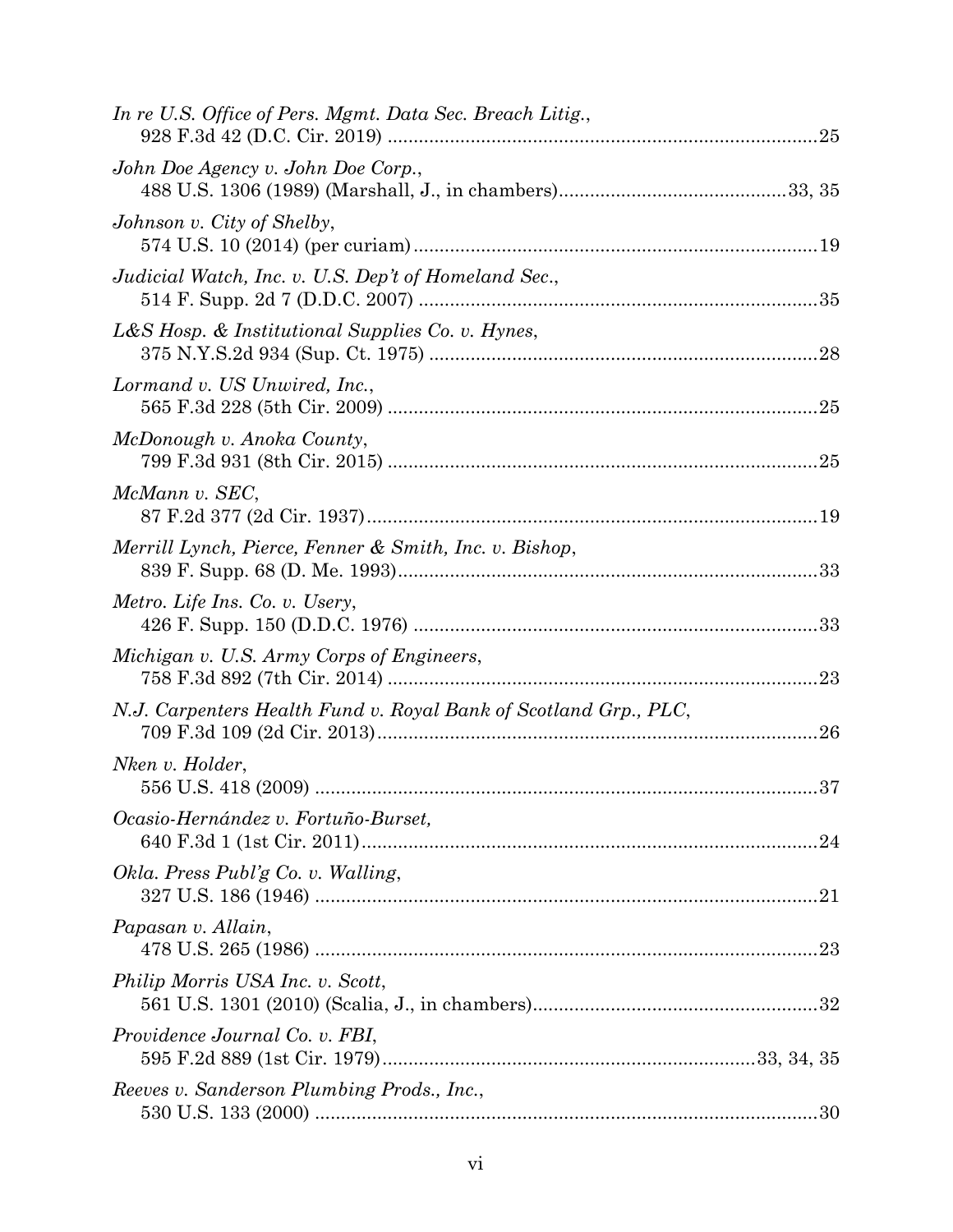| Rostker v. Goldberg,                                                                      |  |
|-------------------------------------------------------------------------------------------|--|
| Scheuer v. Rhodes,                                                                        |  |
| SD3, LLC v. Black & Decker (U.S.) Inc.,                                                   |  |
| Speaker v. U.S. Dep't of Health & Human Servs. Ctrs. for Disease Control &<br>Prevention, |  |
| Starr v. Baca,                                                                            |  |
| Swanson v. Citibank, N.A.,                                                                |  |
| Swierkiewicz v. Sorema N. A.,                                                             |  |
| Trump v. Deutsche Bank AG,                                                                |  |
| Trump v. Hawaii,                                                                          |  |
| Trump v. Mazars USA, LLP,                                                                 |  |
| Trump v. Mazars USA, LLP,                                                                 |  |
| Trump v. Vance,                                                                           |  |
| U.S. Servicemen's Fund v. Eastland,                                                       |  |
| United States v. AT&T Co.,                                                                |  |
| United States v. Burr,                                                                    |  |
| United States v. Nixon,                                                                   |  |
| United States v. R. Enterprises, Inc.,                                                    |  |
| United States v. Under Seal,                                                              |  |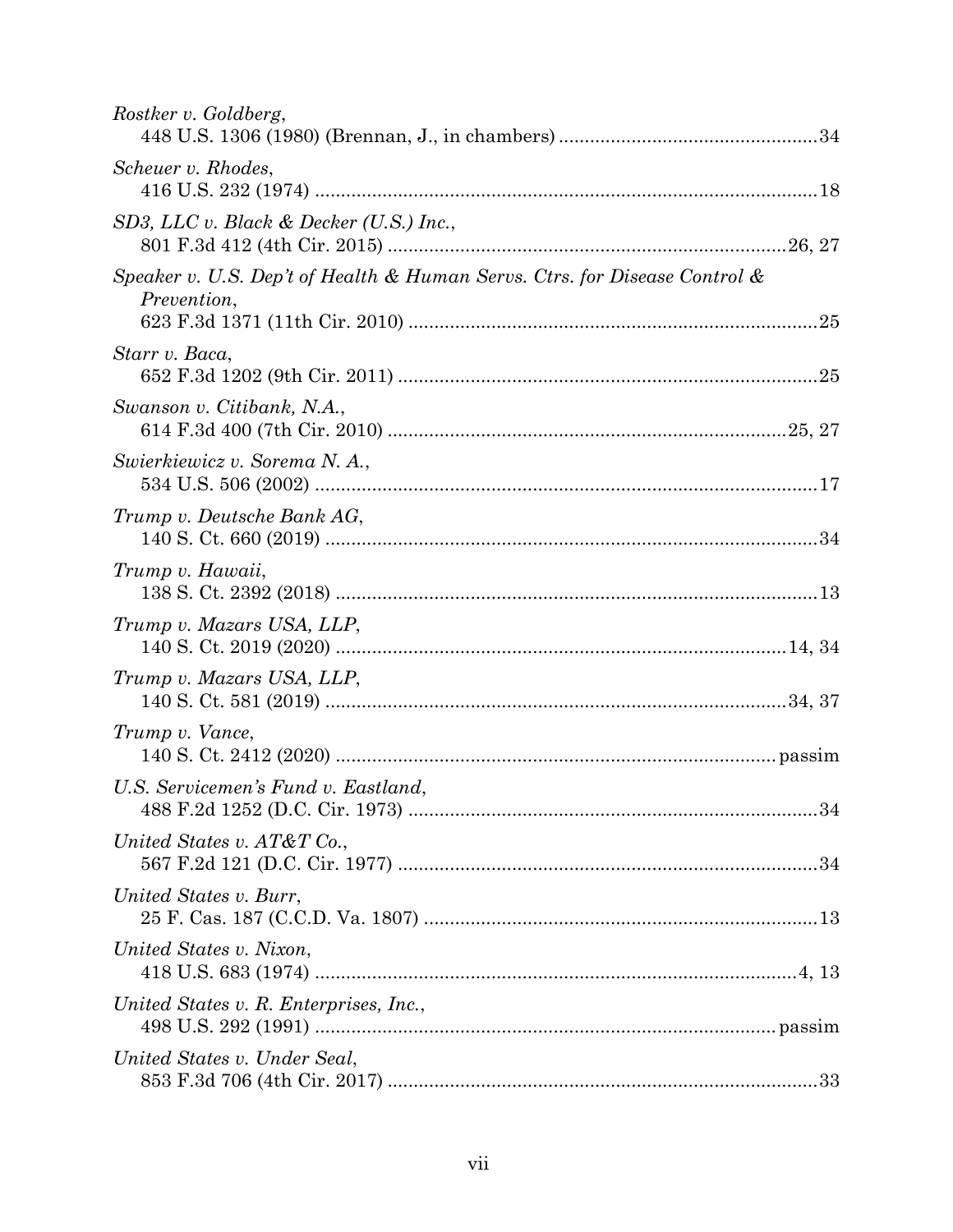| Vance v. Trump,                                             |  |
|-------------------------------------------------------------|--|
|                                                             |  |
| Virag v. Hynes,                                             |  |
| Watson Carpet & Floor Covering Inc. v. Mohawk Indus., Inc., |  |

# **Statutes**

# **Other Authorities**

| Emergency Application for a Stay of Mandate, Trump v. Mazars USA, LLP, |  |
|------------------------------------------------------------------------|--|
|                                                                        |  |
|                                                                        |  |
|                                                                        |  |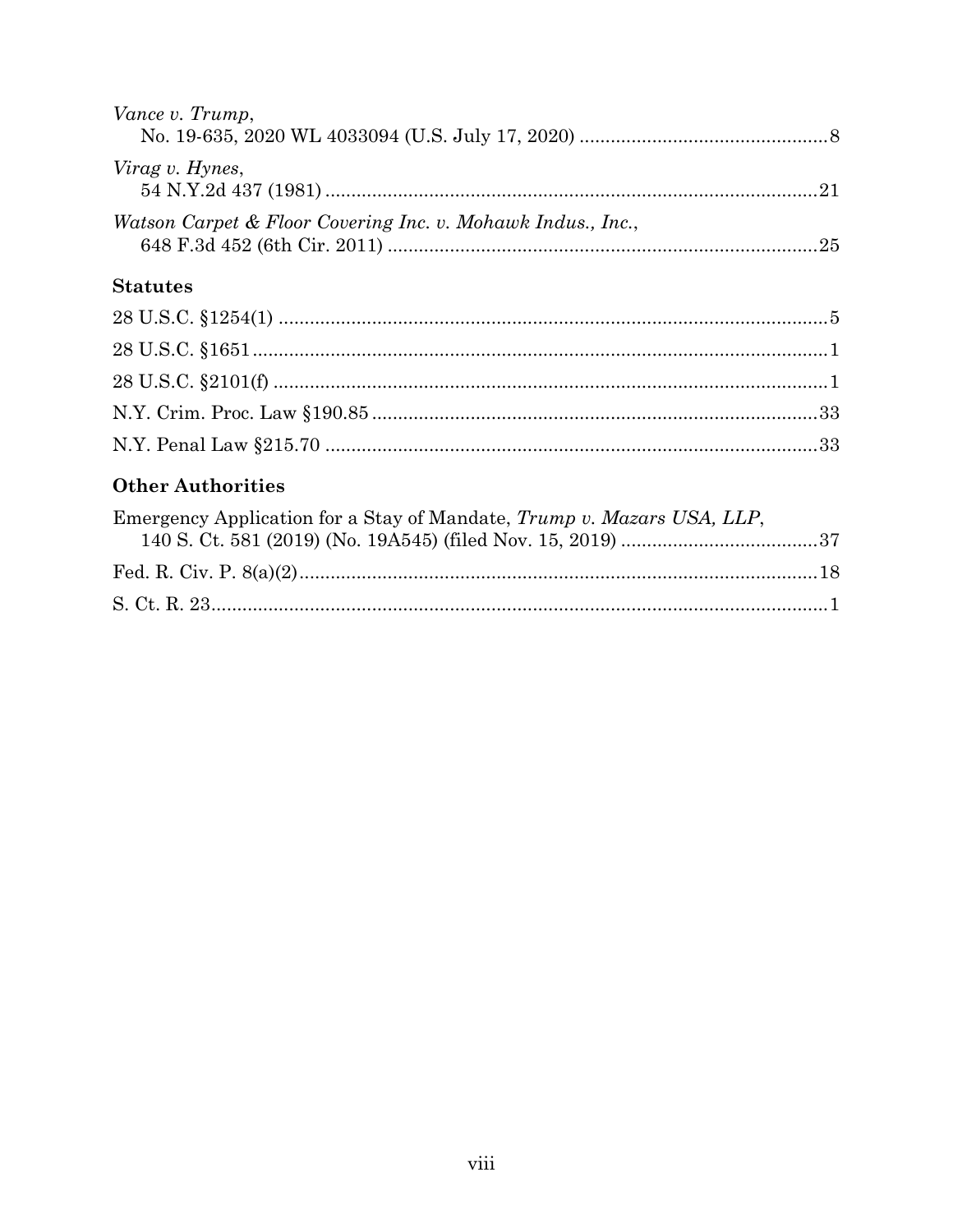To the Honorable Stephen G. Breyer, Associate Justice of the Supreme Court of the United States and Acting Circuit Justice for the Second Circuit:

Pursuant to Supreme Court Rule 23, 28 U.S.C. §2101(f), and the All Writs Act, President Donald J. Trump respectfully applies for a stay pending the disposition of a petition for writ of certiorari. The Court unanimously remanded this case to the district court so "the President may raise further arguments as appropriate." *Trump v. Vance*, 140 S. Ct. 2412, 2431 (2020). Those arguments include the two the President raised in a second amended complaint: the Mazars subpoena is an overbroad "fishing expedition[]" and was issued "in bad faith" to harass him. *Id*. at 2428. The Court anticipated that these claims would get "particularly meticulous" review. *Id*. at 2430. That is partially because a subpoena "directed to a President," *id.*, implicates "Article II requirements, not just statutory or state-law requirements," *id*. at 2433 n.2 (Kavanaugh, J., concurring in the judgment). But it is also because there is concern that *this* subpoena, which makes sweeping demands and is copied from Congress, crosses the line—even were it aimed at "some other citizen" instead of the President. *Id*. at 2429 (majority op.); *see id*. at 2449 (Alito, J., dissenting).

The remand process, therefore, ought to have been relatively straightforward. The factual predicate for the President's claims is uncomplicated. He alleges that the grand jury's investigation is about certain payments made by Michael Cohen in 2016, and that the District Attorney copied a congressional subpoena for "efficiency"—not because the grand jury needed every category of records that Congress sought. On those facts, the President challenges the subpoena as overbroad and lacking a goodfaith basis. These claims are, by nature, intensely factual.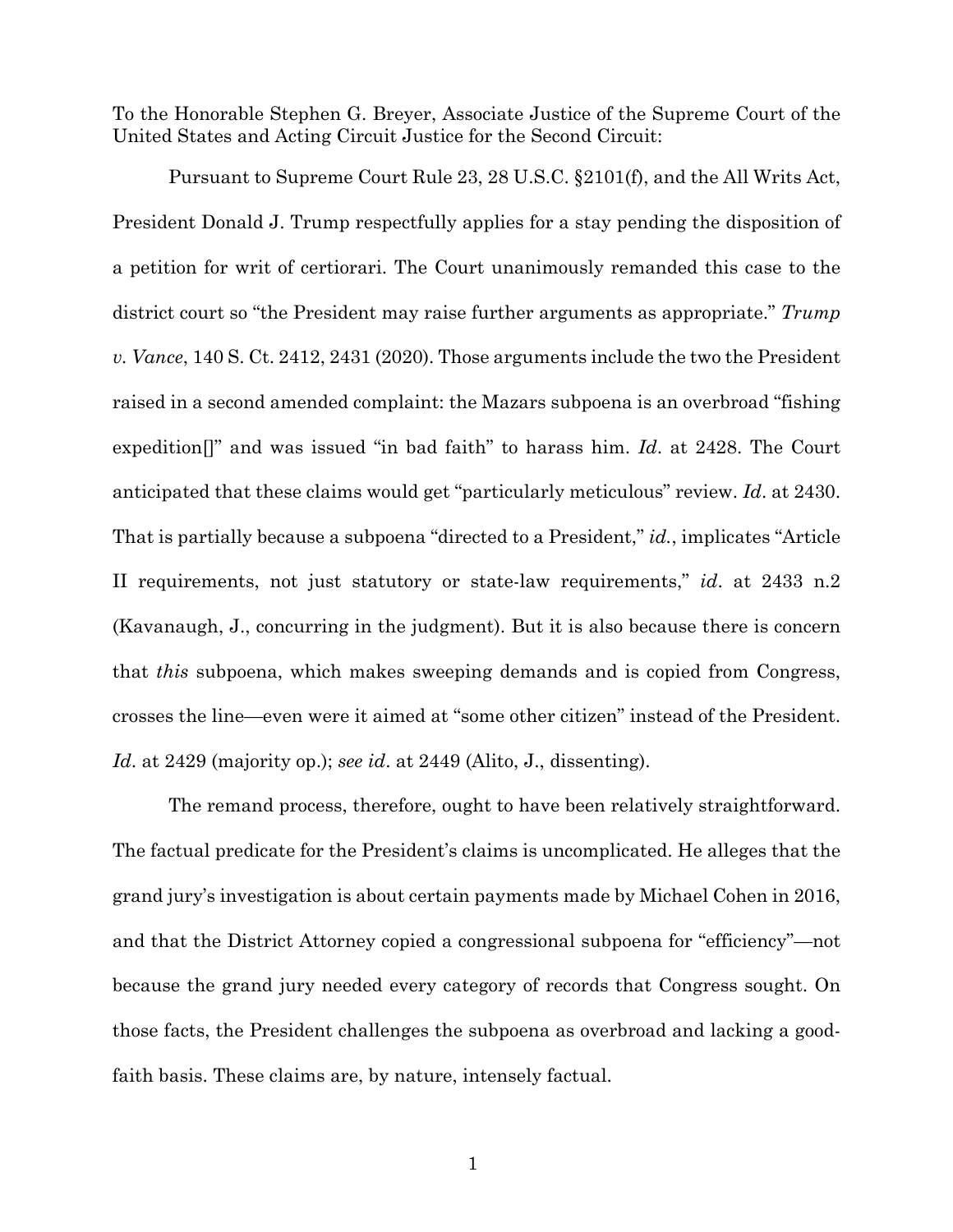Thus, to resolve them, the district court should have fashioned a summaryjudgment process that would have largely mirrored a motion-to-quash proceeding. That would have afforded the President the opportunity to develop a limited record, would have allowed the district court to resolve any sensitive matters through incamera review, and would have ensured that the first state subpoena for the records of a sitting President is "properly tailored," *Vance*, 140 S. Ct. at 2426, and was not issued "out of malice or an intent to harass," *id*. at 2428. That is not just an efficient way to adjudicate this dispute. It's the *only* lawful way to do so. *See id*. at 2433 (Kavanaugh, J., concurring in the judgment); *United States v. R. Enterprises, Inc.*, 498 U.S. 292, 301 (1991).

None of that happened. One day after this Court issued its decision, and before the judgment had issued, the district court ordered the President to indicate "whether further proceedings will be necessary in light of the dispositions by the Courts above," even though it was clear the President would be pressing additional claims. *Vance*, 140 S. Ct. at 2431 n.6; *id.* at 2439 (Thomas, J., dissenting). Then, in rapid succession, the District Attorney sought dismissal for failure to state a claim, the district court granted the motion in a 103-page opinion, and a stay pending appeal was denied. From the district court's perspective, it shouldn't have had to "devote considerable judicial resources to consider again a fact pattern" that it "had substantially addressed" in the prior preliminary-injunction proceeding concerning the President's immunity defense. Appendix ("App.") 9. As the district court saw it, the President's new claims were seeking "absolute immunity through a back door," App. 12, "[j]ustice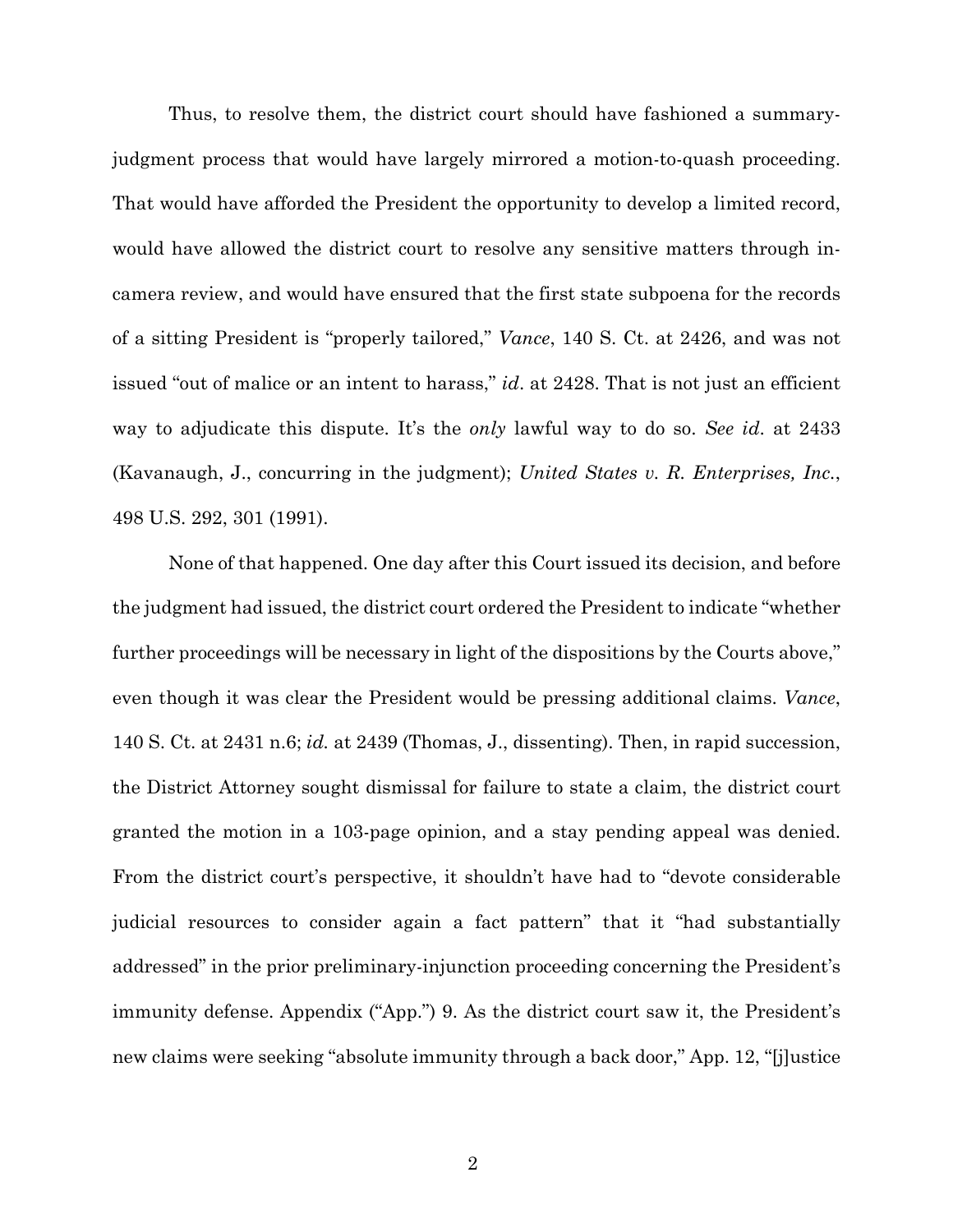requires an end to this controversy," App. 102, and there's "no sign that the Supreme Court contemplated any further appellate proceedings," App. 109.

The Second Circuit affirmed. In so doing, however, the court of appeals not only ignored how the district court stacked the deck against the President. But it also broke every rule and precedent applicable to the motion-to-dismiss stage. It had to. As the court recognized, if the facts alleged by the President are accepted as true especially his allegations that the investigation is focused on the Cohen payments and that the subpoena was copied from Congress for reasons of efficiency—then he has stated claims of overbreadth and bad faith. A demand for virtually every financial record of a global corporation and its owner is of course *plausibly* overbroad if the grand jury is focused on certain payments made in 2016. Likewise, the subpoena was *plausibly* issued in bad faith if the District Attorney copied a congressional subpoena with no good-faith effort to properly tailor it to his investigative needs. But even if the President's allegations about the scope of the grand jury's investigation could be rejected at this stage, the President still plausibly alleges overbreadth and bad faith, given the subpoena's limitless reach and the District Attorney's shifting rationales for issuing it.

To hold otherwise, the Second Circuit drew inferences against the President, incorrectly subjected nonconclusory factual allegations to a plausibility inquiry that applies only to the legal claims themselves, relied on assertions made in the motion to dismiss to resolve factual disputes at the pleading stage, gave the District Attorney the benefit of the doubt at every turn, imposed a heightened pleading standard under the guise of a "presumption of validity," and made the President shoulder the heavy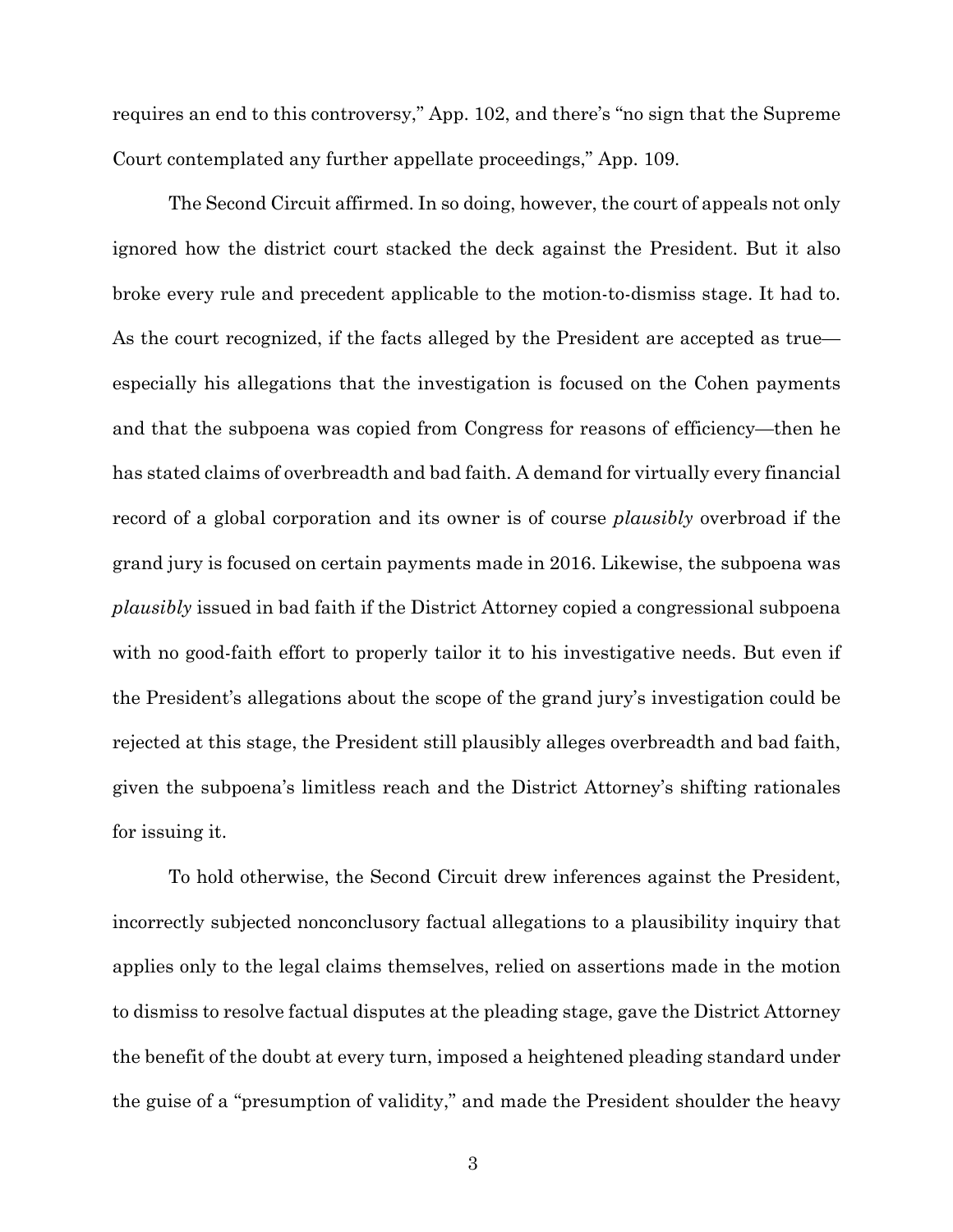burden of negating every speculative inference that might conceivably justify issuing a broad subpoena copied from Congress.

Accordingly, the Court is likely to grant review and reverse the decision below. The Court has summarily reversed lower-court decisions that so sharply depart from the federal pleading rules, and would be justified in taking that step here. The Second Circuit's ruling not only contradicts this Court's precedent. It conflicts with *every*  lower-court decision interpreting *Bell Atlantic Corp. v. Twombly*, 550 U.S. 544 (2007), and *Ashcroft v. Iqbal*, 556 U.S. 662 (2009). Allowing this deeply flawed ruling to stand, especially given the prominence of this case, will needlessly sow confusion where none presently exists. The decision is indisputably wrong.

Interim relief is also warranted given the irreparable harm the President will suffer without a stay. Even if the disclosure of his papers is limited to prosecutors and grand jurors, the status quo can never be restored once confidentiality is destroyed. *See Church of Scientology of Calif. v. United States*, 506 U.S. 9, 12 (1992). But the harm will be more than irreparable if the records are publicly disclosed. It will be case-mooting—the strongest possible basis for a stay. That doesn't mean there will be leaks from the grand jury. There are lawful ways the District Attorney can release the President's papers (including in response to a third-party subpoena) before the President has the chance to seek further review.

In sum, the Court doesn't "proceed against the president as against an ordinary individual" and extends him the "high degree of respect due the President of the United States." *United States v. Nixon*, 418 U.S. 683, 708, 715 (1974). The President should have a fair chance to develop his serious overbreadth and bad-faith claims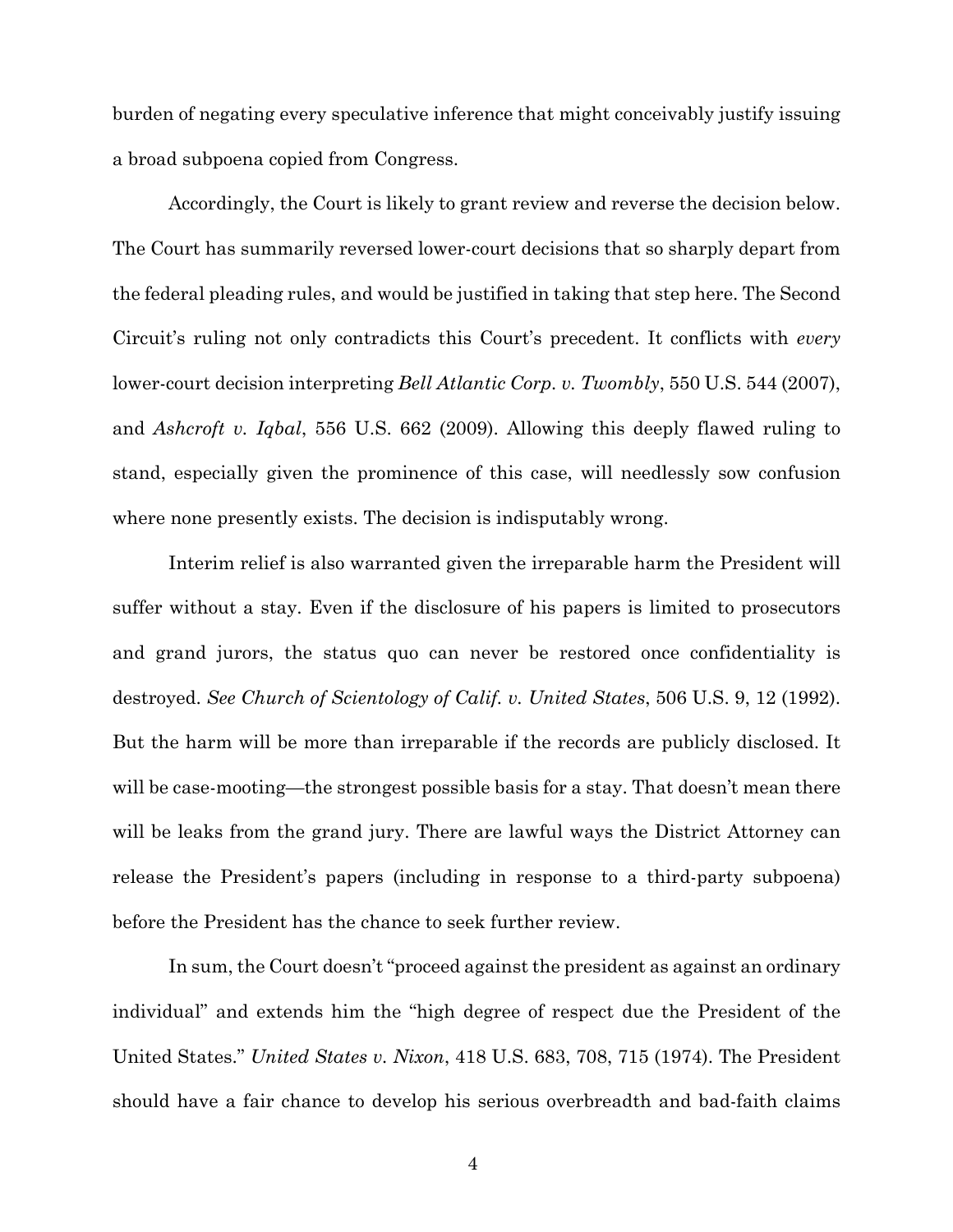before his records are disclosed. The Court should preserve the status quo in order to afford the President that opportunity.

#### **OPINIONS BELOW**

The district court's opinion dismissing the suit is reported at *Trump v. Vance*, --- F. Supp. 3d ---, 2020 WL 4861980 (S.D.N.Y. August 20, 2020), and is reproduced at Appendix (App.) 1-103. The district court's order denying a motion for stay pending appeal is reported at *Trump v. Vance*, --- F. Supp. 3d ---, 2020 WL 4914390 (S.D.N.Y. August 21, 2020), and is reproduced at App. 104-112. The Second Circuit's order denying an administrative stay is available at *Trump v. Vance*, 2020 WL 4929377 (2d Cir. August 21, 2020), and is reproduced at App. 113. The Second Circuit's order granting a stay pending appeal is unreported and is reproduced at App. 114. The Second Circuit's opinion affirming the district court's judgment is reported at *Trump v. Vance*, --- F.3d ---, 2020 WL 5924199 (2d Cir. October 7, 2020), and is reproduced at App. 115-149.

#### **JURISDICTION**

The Court has jurisdiction over this application under 28 U.S.C. §§1254(1), 1651(a), and 2101(f).

### **STATEMENT OF THE CASE**

### **A. Factual Background**

In the summer of 2018, the New York County District Attorney's Office began investigating certain payments made by Michael Cohen in 2016, for which he was reimbursed by the Trump Organization. App. 152. According to a press report, the focus of the District Attorney's investigation is whether the Trump Organization violated New York law by falsely recording those reimbursements as legal expenses.

5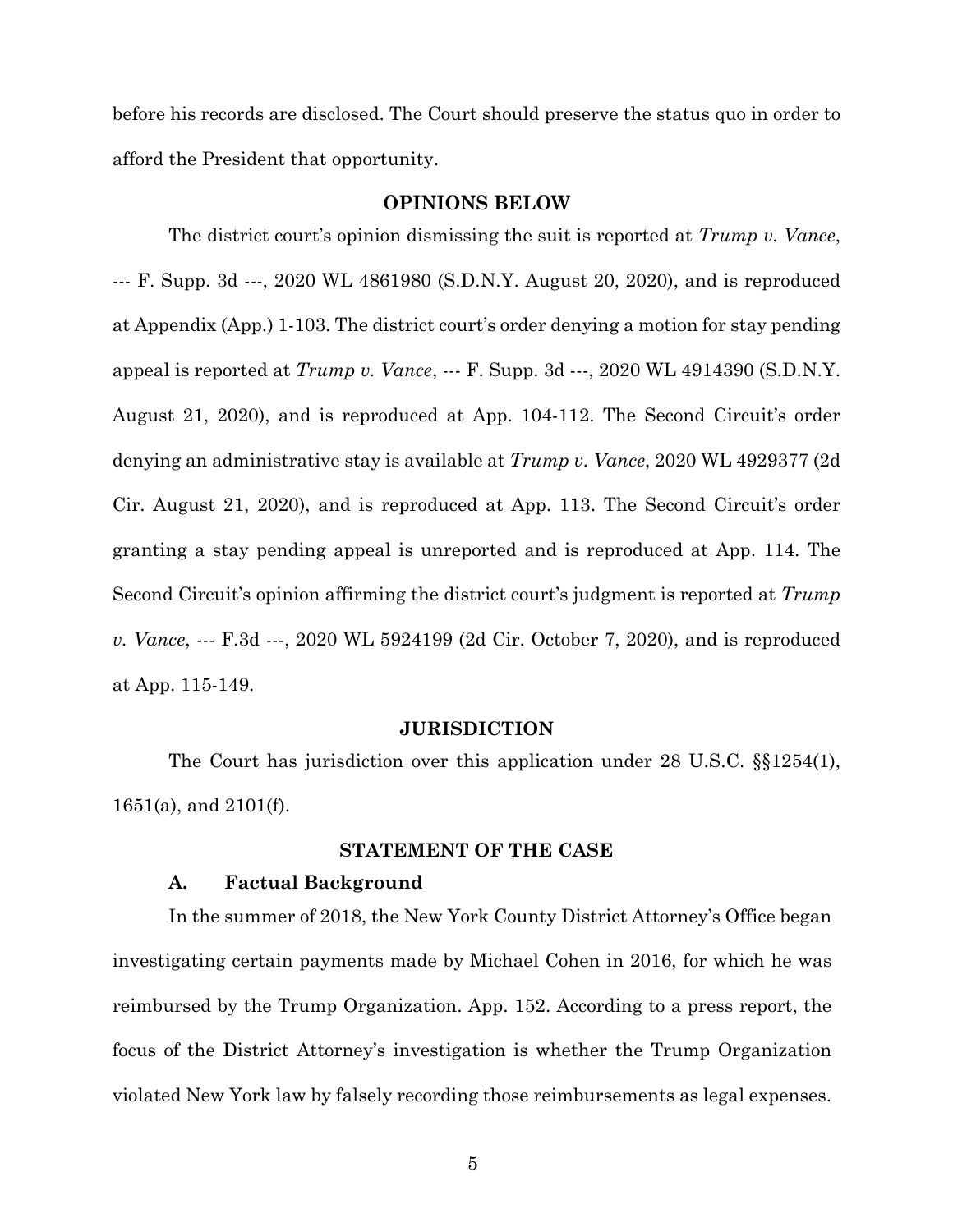App. 152. In August 2019, as part of that investigation, the District Attorney issued a grand-jury subpoena to the Trump Organization. App. 152. That subpoena only sought records about the Cohen payments. App. 152-53. In response, the Trump Organization opened a dialogue with the District Attorney and produced hundreds of responsive documents. App. 153.

That amicable process broke down when the District Attorney, relying on an implausibly broad reading of the subpoena, demanded the President's tax returns. App. 153-54. But instead of issuing a new subpoena for the returns to the Trump Organization (or the President), the District Attorney immediately obtained a new grand-jury subpoena directed to the President's accountant, Mazars USA, LLP—a neutral third-party custodian who held the President's records but had no incentive to resist the District Attorney's demands. App. 154. The Mazars subpoena issued on August 29, 2018. App. 154.

It is no secret that gaining access to the President's financial records—and his tax returns specifically—has long been a subject of intense political interest. App. 157. After the Democratic Party gained control of the U.S. House of Representatives, the House Ways and Means Committee issued a subpoena for the President's tax returns. App. 155. And the House Oversight Committee issued a sweeping subpoena to Mazars for other financial records of the President. App. 155. According to the Oversight Committee, it subpoenaed these records in aid of federal legislation about, *inter alia*, international relations, possible influences on the Executive Branch, reform of federal ethics laws, and federal-lease management. App. 159-61.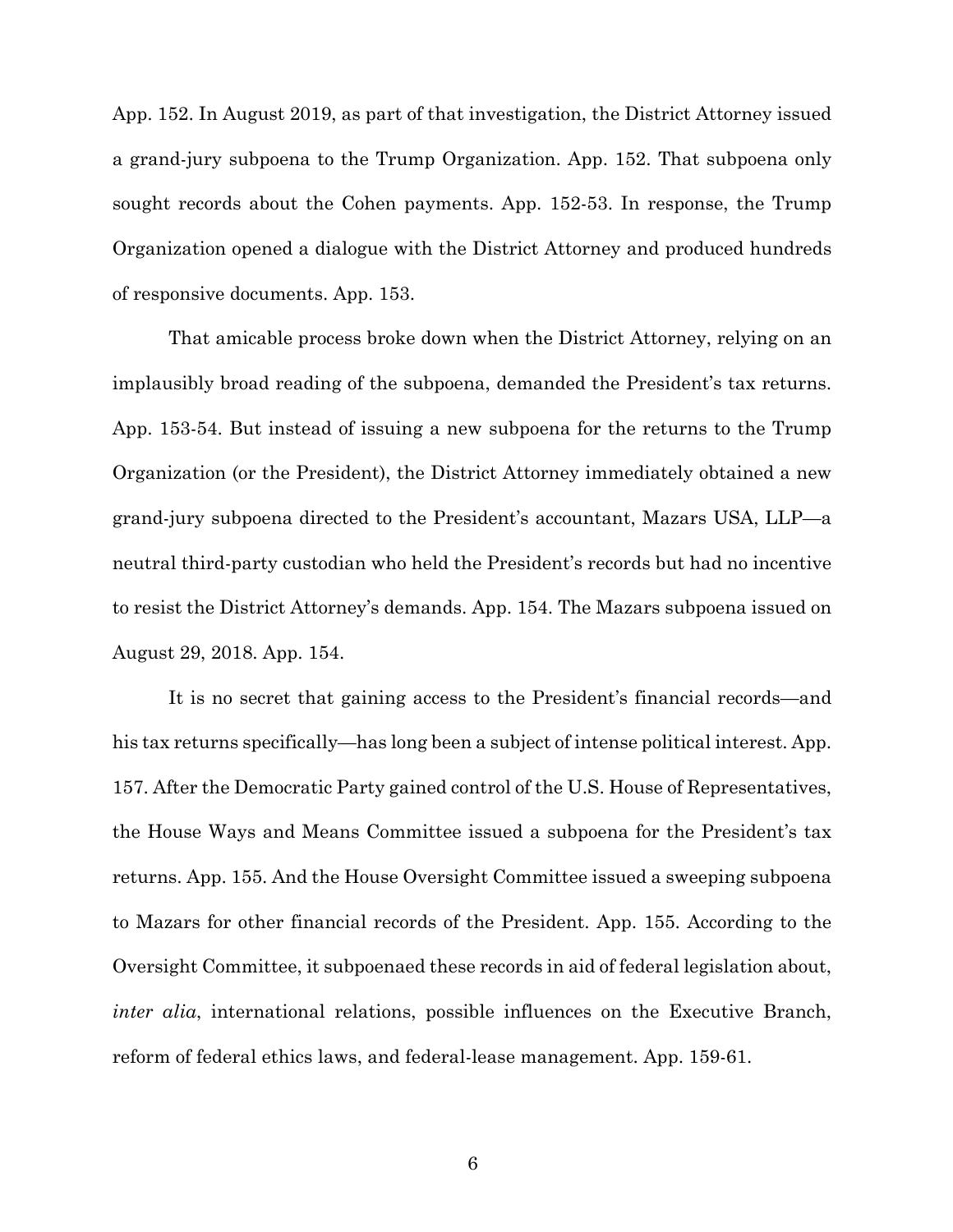The District Attorney's subpoena to Mazars copies the Oversight Committee's virtually word for word, the only material difference being that the District Attorney supplemented his subpoena with a demand for tax returns (mirroring the Ways and Means Committee's subpoena). App. 155-56. But the District Attorney has no jurisdiction over the federal topics that the Oversight Committee purports to be investigating. App. 159-61. Indeed, he has denied that his investigation has the same scope as that Committee's. App. 157. Instead, the District Attorney has stated that he copied the congressional subpoena because it would be more efficient for Mazars to produce the same documents for both requests. App. 156. The result is a sweeping subpoena to Mazars for all financial papers "related to every facet of the business and financial affairs of the President and numerous associated entities" reaching back nearly a decade. App. 158.

#### **B. Procedural History**

On September 19, 2019, the President filed this suit challenging the Mazars subpoena and sought a preliminary injunction. App. 162. After extensive litigation, this Court held that the President was not categorically immune from state grandjury subpoenas or entitled to a heightened showing of need. *See Vance*, 140 S. Ct. at 2425-31. At the same time, the Court unanimously agreed that the case should "be returned to the District Court, where the President may raise further arguments as appropriate." *Id*. at 2431; *see also id.* at 2431 (Kavanaugh, J., concurring in the judgment). The arguments available to the President on remand included, among others, that the subpoena is an "arbitrary fishing expedition[]" and that it had been issued in "bad faith." *Id.* at 2428 (majority op.) (cleaned up).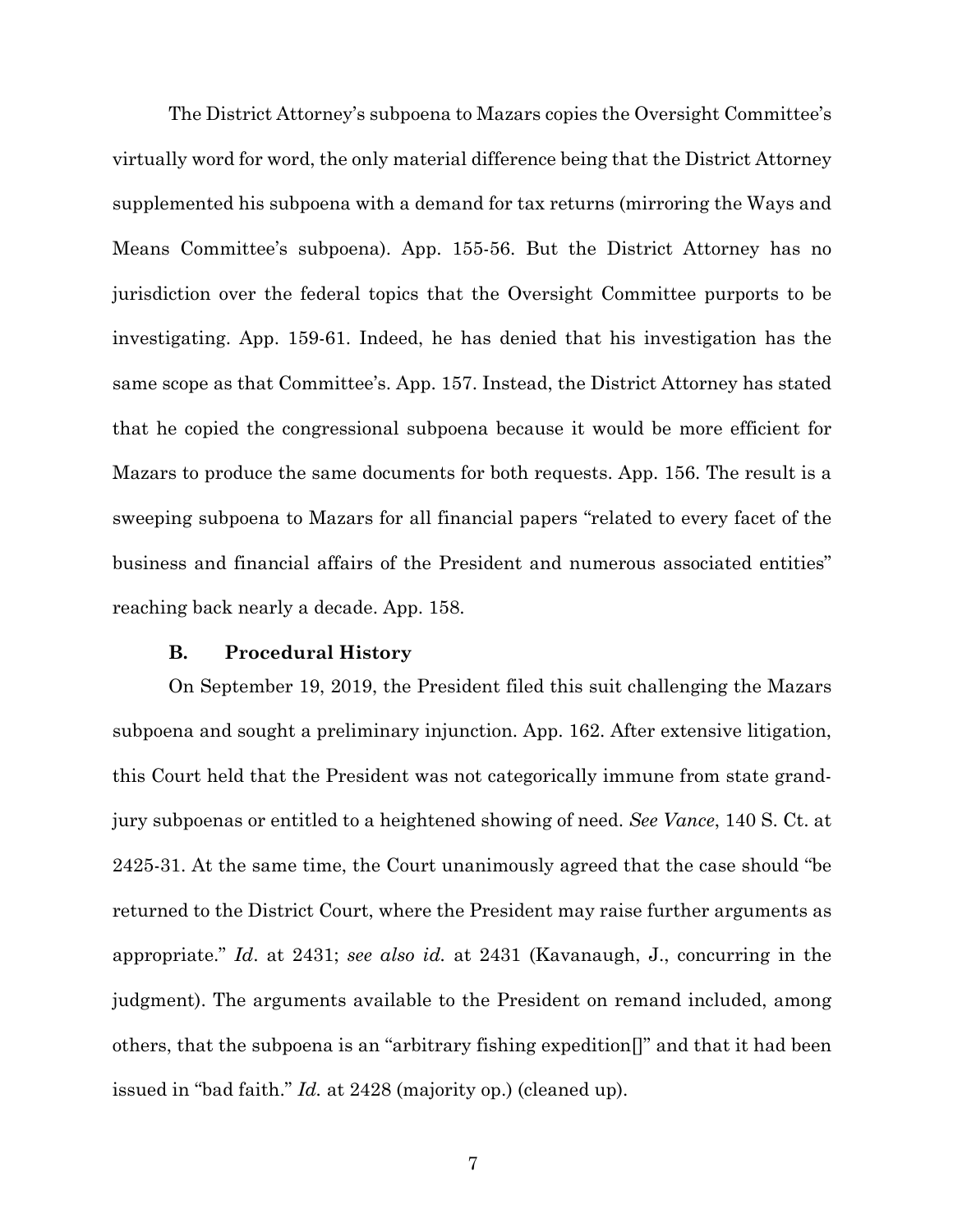On July 10, 2020—they day after this Court issued its decision—the Second Circuit took the unusual step of immediately remanding the case to the district court without waiting for this Court to issue judgment. *See* D.Ct. Doc. 46. On that very same day, the district court ordered the parties to jointly inform it "whether further proceedings will be necessary in light of the dispositions by the Courts above" and to "outline potential areas for further argument." D.Ct. Doc. 47 at 1. Those actions raised concerns about the jurisdiction of both the Second Circuit and the district court. *See Hermann v. Brownell*, 274 F.2d 842, 843 (9th Cir. 1960). Consistent with his willingness to proceed on a highly expedited schedule at every step of this case, and to resolve this jurisdictional problem, the President did not object to the District Attorney's motion to expedite this Court's judgment. The Court granted that motion "in light of" the President's "consent." *Vance v. Trump*, No. 19-635, 2020 WL 4033094, at \*1 (U.S. July 17, 2020).

On remand, the parties agreed that "the President should have an opportunity to advance additional 'appropriate' claims … consistent with the Supreme Court's opinion." D.Ct. Doc. 52 at 6. The proper way to do that, the District Attorney urged, was for the President to "file an amended pleading that can survive a motion to dismiss." *Id.* at 8. The President agreed to this process, and the District Attorney agreed to "forbear on enforcing the Mazars subpoena through and including seven calendar days after the date of a decision by [the district court] on the earliest motion filed by any party under Rule 12 or Rule 56 of the Federal Rules of Civil Procedure." *Id.* at 10.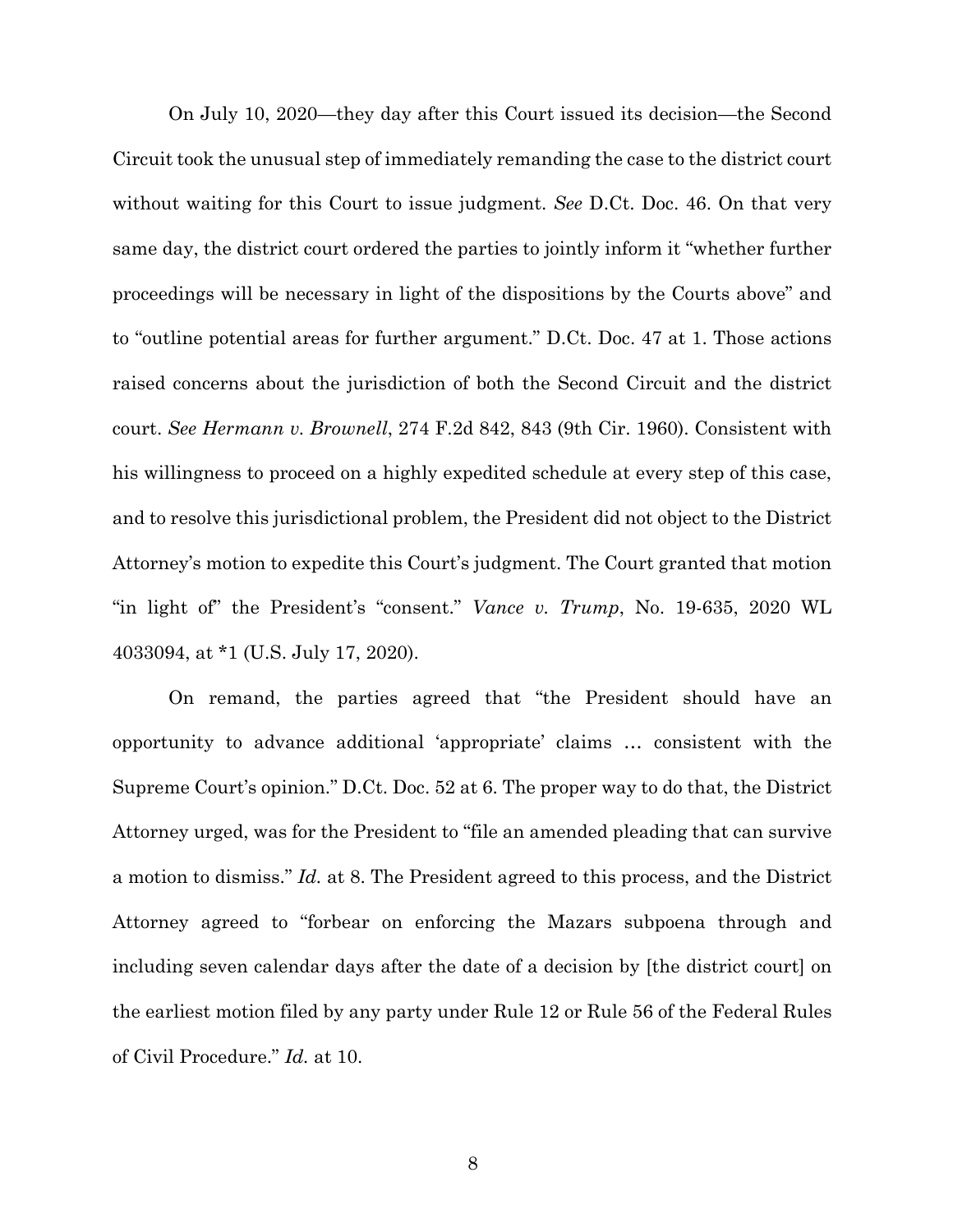The President filed his Second Amended Complaint (SAC), the now-operative pleading, and alleged that the subpoena is overbroad and was issued in bad faith. App. 164. The District Attorney moved to dismiss for failure to state a claim under Federal Rule of Civil Procedure 12(b)(6). On August 20, 2020, the district court issued a 103-page decision granting the District Attorney's motion.

The district court started with an "Introduction," expressing its view that the claims raised in the SAC were just repackaged versions of the immunity argument that this Court had already rejected. App. 2-13. As to the claims themselves, the district court refused to credit the President's allegations that the grand jury's investigation was about the 2016 Cohen payments. "[M]indful of" and "refer[ing] to" documents outside the SAC, App. 72, the district court hypothesized the "possibility that this grand jury investigation could be … ranging and exploratory" instead, App. 70. The district court then dissected the President's allegations of overbreadth and bad faith one by one, explaining why it found each allegation implausible, especially in light of the presumption of validity that attaches to grand-jury subpoenas. App. 48-89.

After the district court's dismissal, the President filed an emergency appeal and—to preserve the status quo—asked the district court for a stay pending appeal. The district court denied a stay. App. 104-12. Even though this Court had remanded the case for the President to raise new subpoena-specific arguments, the district court found "no sign that the Supreme Court contemplated any further appellate proceedings." App. 109.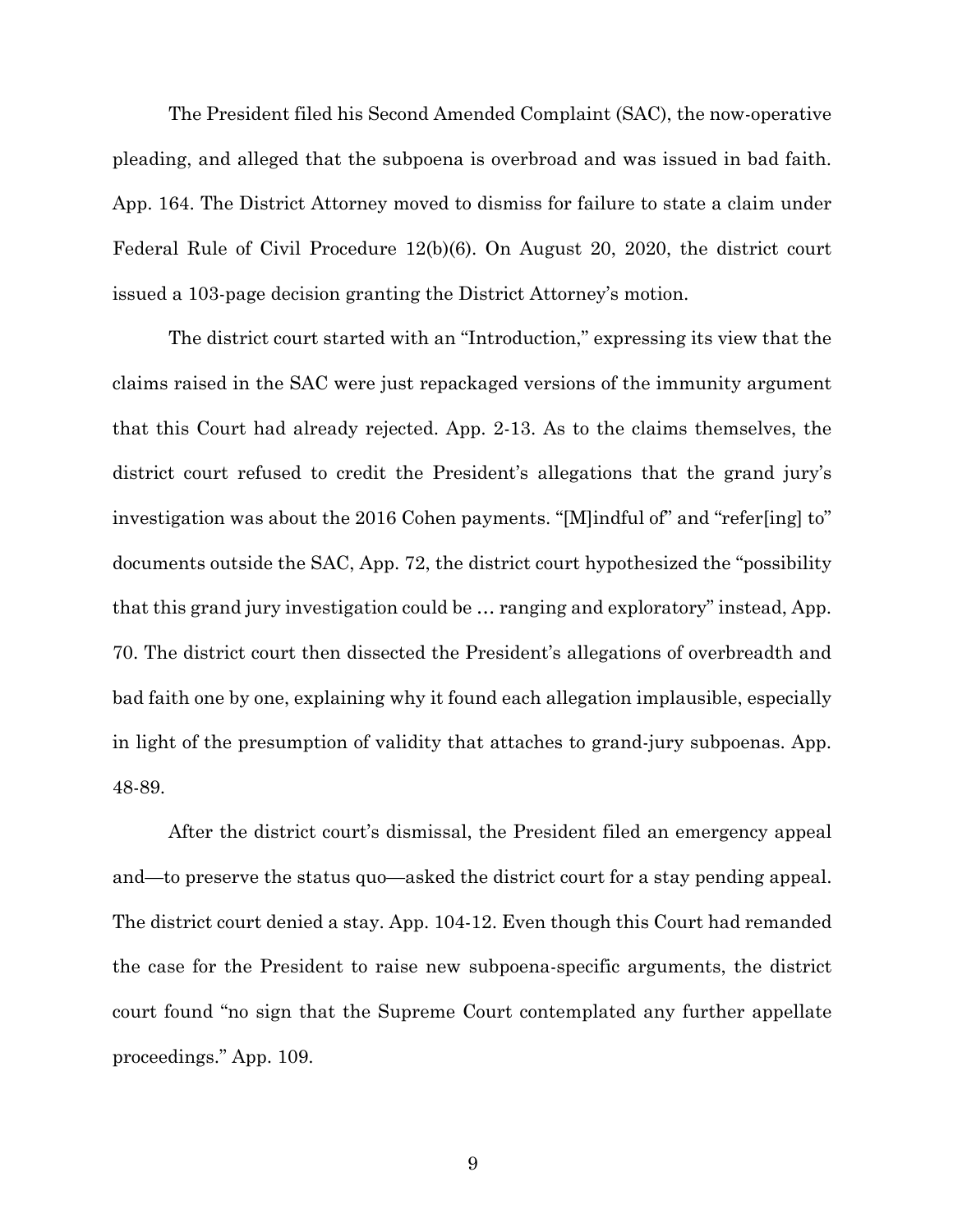In all, the district court was dissatisfied with having to "devote considerable judicial resources to consider again a fact pattern it believe[d] the parties had thoroughly argued and [it] had substantially addressed." App. 9. It also denounced other recent cases in which the executive branch had made arguments "to justify … withholding information demanded by Congress, the courts, [and] the public." App. 13 n.9. In the district court's view, all of this litigation has "yielded disquieting constitutional effects eroding the rule of law and the doctrines of separation and balance of powers." *Id*.

The President next sought a stay pending appeal and an emergency administrative stay from the Second Circuit. His motion explained that interim relief was needed before August 28—seven days after the district court's judgment, when the subpoena would become enforceable. *See* CA2 Doc. 16-1 at 1; CA2 Doc. 16- 2 at 1. Yet Judge Chin not only denied an administrative stay but also, inexplicably, scheduled the stay motion for argument on September 1—three days after the subpoena would have become enforceable. App. 113. That evening, the President's counsel contacted the District Attorney's office and sought agreement to stay enforcement until the panel could decide the motion. The next day, the District Attorney agreed to delay enforcement "until 5:00 pm on the second calendar day after the Second Circuit issues a decision on [the] application for a stay pending appeal." CA2 Doc. 61 at 2. On September 1, the Second Circuit granted a stay pending appeal. App. 114.

On October 7, 2020, the Second Circuit affirmed the district court's dismissal for failure to state a claim. App. 115-49. The court did not dispute that the President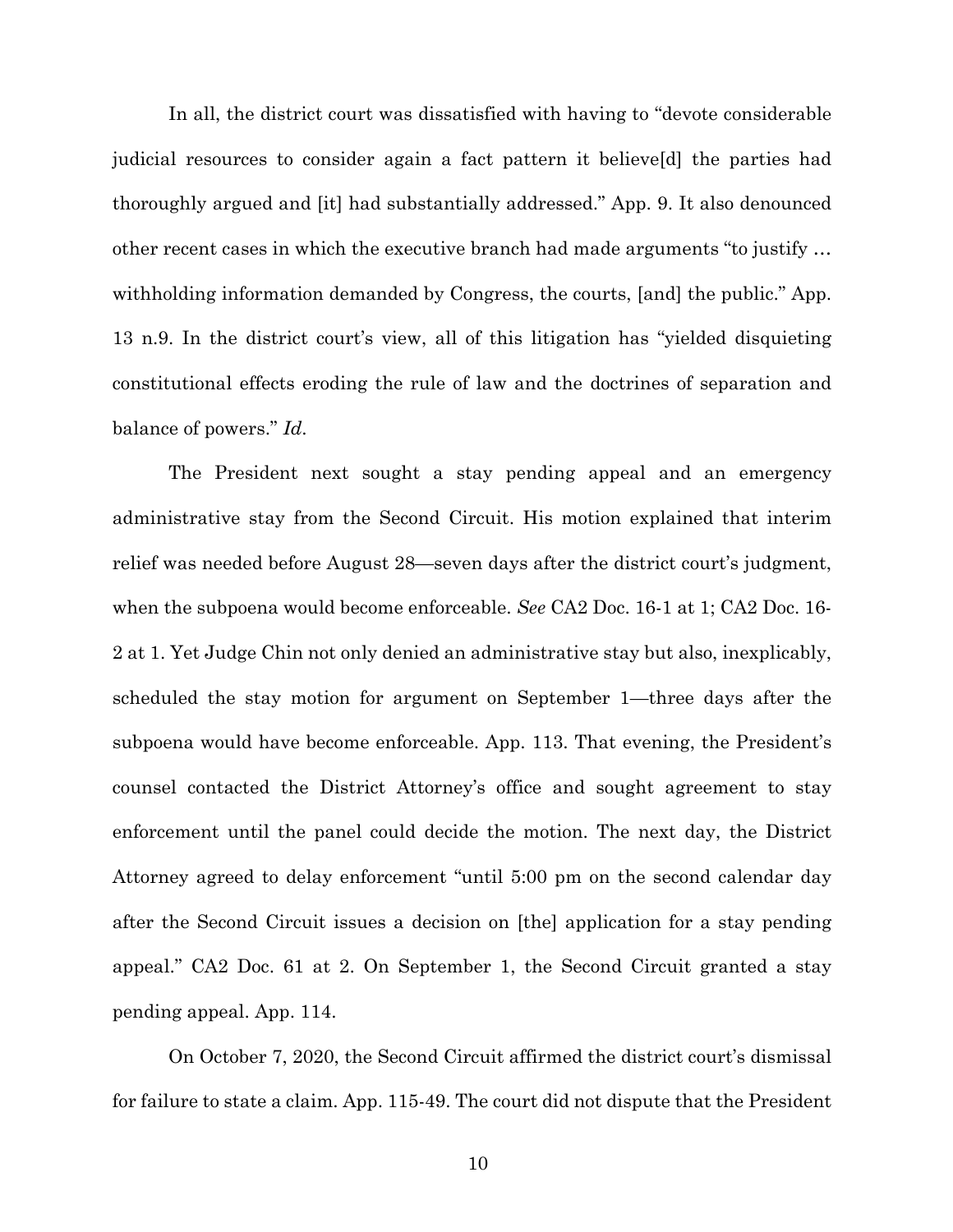has stated overbreadth and bad-faith claims if, as the SAC alleges, the grand jury's investigation is about the Cohen payments. App. 129-30, 134, 142. For two reasons, however, the Second Circuit rejected that assertion. First, the court did not read the SAC to clearly allege that "the Michael Cohen payments are the sole object of the investigation." App. 130. Second, it rejected that factual assertion as implausible, finding it "far from reasonable to infer that" the Cohen payments "would define the entire scope of a grand jury's investigation, particularly in complex financial investigations." App. 132.

The Second Circuit thus evaluated the subpoena on the assumption that the grand jury's investigation is as sweeping as the District Attorney asserted in his motion to dismiss. The court of appeals also believed it needed to take into account "the presumption of validity of grand jury subpoenas in assessing whether [the President] has pleaded sufficient facts in his complaint." App. 126. On this view, "a complaint seeking to quash a grand jury subpoena on the grounds of overbreadth or bad faith must include well-pled facts that, if accepted as true, *would* be sufficient to rebut the presumption of validity." App. 127.

The Second Circuit held that the President failed to plead facts to support plausible claims of overbreadth and bad faith. The subpoena is not plausibly overbroad, according to the court, since there is nothing "unusual []or unlawful" about a demand this sweeping "in the context of a financial investigation." App. 136- 37. "Even if the subpoena is broad," the court thus held, "the SAC does not plausibly allege that the subpoena is *over*broad." App. 134.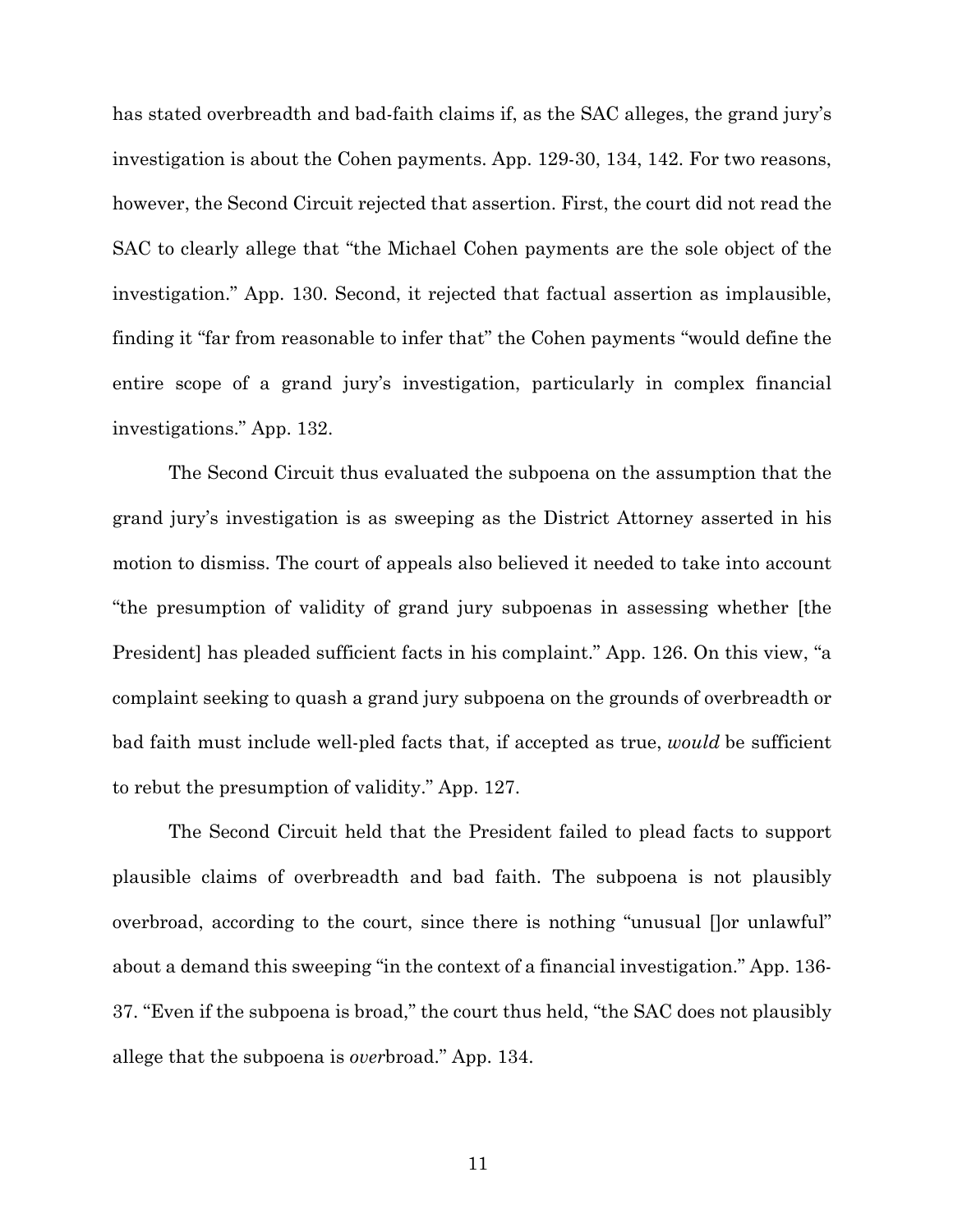The subpoena was not plausibly issued in bad faith, the Second Circuit held, because there are "obvious alternative explanation[s]" other than retaliation for refusing to produce tax returns in response to the Trump Organization subpoena. App. 143. Third-party subpoenas "are routine," the Court noted, and issuing this one to Mazars "relieves the President of the burden of supervising and being responsible for compliance." App. 145. The court also held that the SAC failed to plausibly allege that political considerations were a motive for issuing the subpoena. App. 144.

Last, the Second Circuit found it immaterial to either claim that the subpoena was "copied from, and is substantially identical to" a congressional subpoena. App. 139. "The same set of documents could be useful for multiple purposes," according to the court, so "it is unreasonable to automatically assume that state law enforcement interests and federal legislative interests do not overlap." App. 140. That "it is highly unlikely that *all* of the documents relevant to a federal legislative inquiry would also be relevant to a New York criminal investigation" was "not enough" to make the President's claims of overbreadth or bad faith plausible. App. 140-41. Nor could the court "see how the District Attorney's statement that he copied the Congressional subpoena for 'efficiency," or that he "recently abandoned his 'efficiency' explanation" altogether, would allow it "to infer bad faith." App. 147.

The Second Circuit issued an interim stay that will remain in place until this Court adjudicates the President's application for a stay pending certiorari. App. 148.

### **REASONS FOR GRANTING THE STAY**

This Court grants a stay pending certiorari when there is: "(1) a reasonable probability that four Justices will consider the issue sufficiently meritorious to grant

12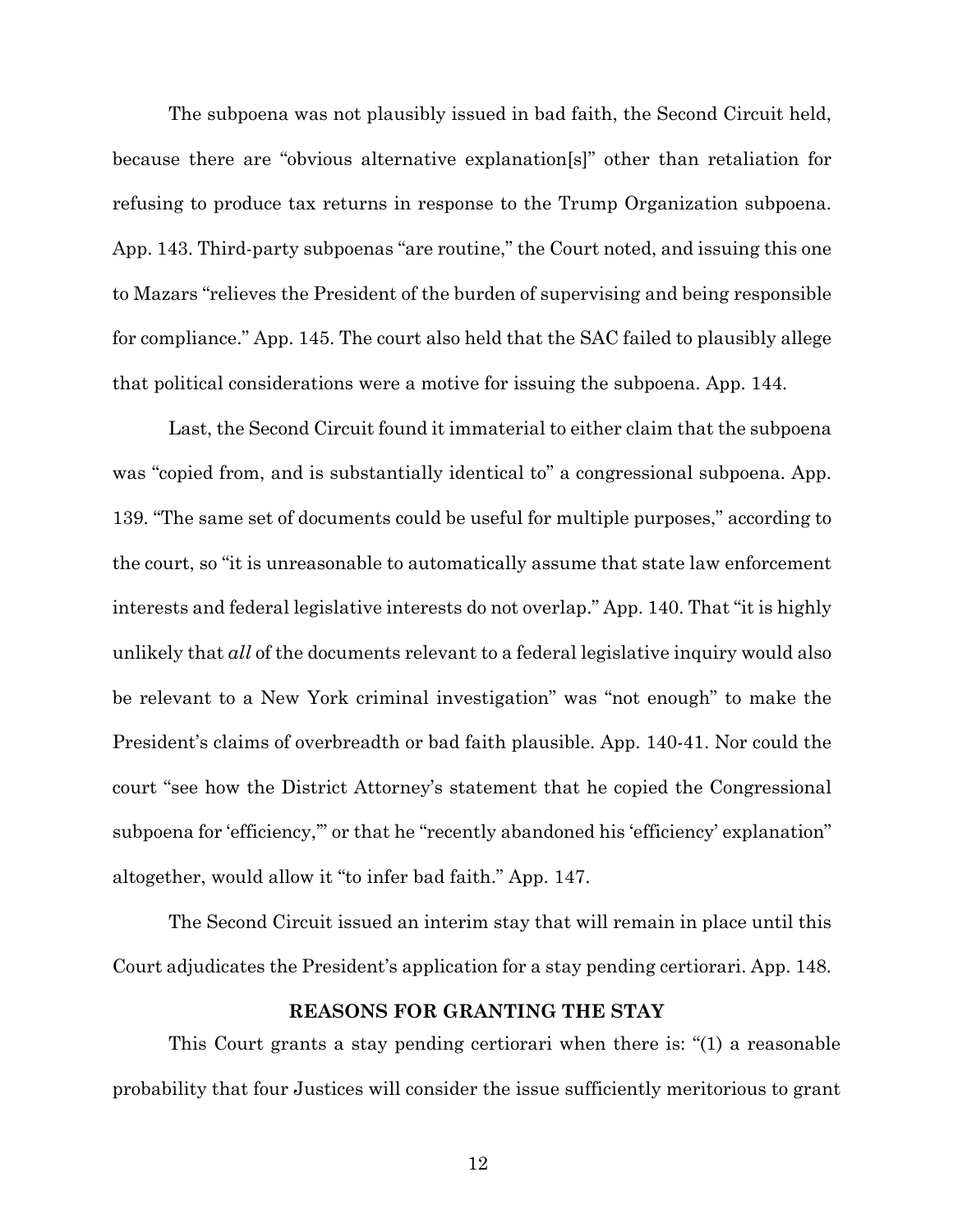certiorari; (2) a fair prospect that a majority of the Court will vote to reverse the judgment below; and (3) a likelihood that irreparable harm will result from the denial of a stay. In close cases the Circuit Justice or the Court will balance the equities and weigh the relative harms to the applicant and to the respondent." *Hollingsworth v. Perry*, 558 U.S. 183, 190 (2010). The President meets this test.

**I. There is a reasonable probability that the Court will grant certiorari.** This Court rarely denies review when a President seeks certiorari. And it has never denied review when a President claims, as here, that he is being subjected to unlawful legal process. The Court's solicitude is attributable to the fact that the President—both as a litigant and as a constitutional officer—is not an "'ordinary individual.'" *United States v. Nixon*, 418 U.S. 683, 708 (1974) (quoting *United States v. Burr*, 25 F. Cas. 187, 192 (C.C.D. Va. 1807) (Marshall, C.J.)). The Court's approach, in short, isn't driven by concern for any "particular President," but for "the Presidency itself." *Trump v. Hawaii*, 138 S. Ct. 2392, 2418 (2018).

This Court should be concerned that the President has not been shown that respect on remand. The Court's earlier ruling was "limited to absolute immunity and heightened need," and the case was unanimously "returned to the District Court, where the President may raise further arguments as appropriate." *Vance*, 140 S. Ct. at 2431. That's what the President did in raising subpoena-specific arguments on remand.

But the district court was unwilling to accept that the President was entitled to pursue these claims on remand. In its view, "the tenor and practical effect" of the President's overbreadth and bad-faith claims would "engender a form of presidential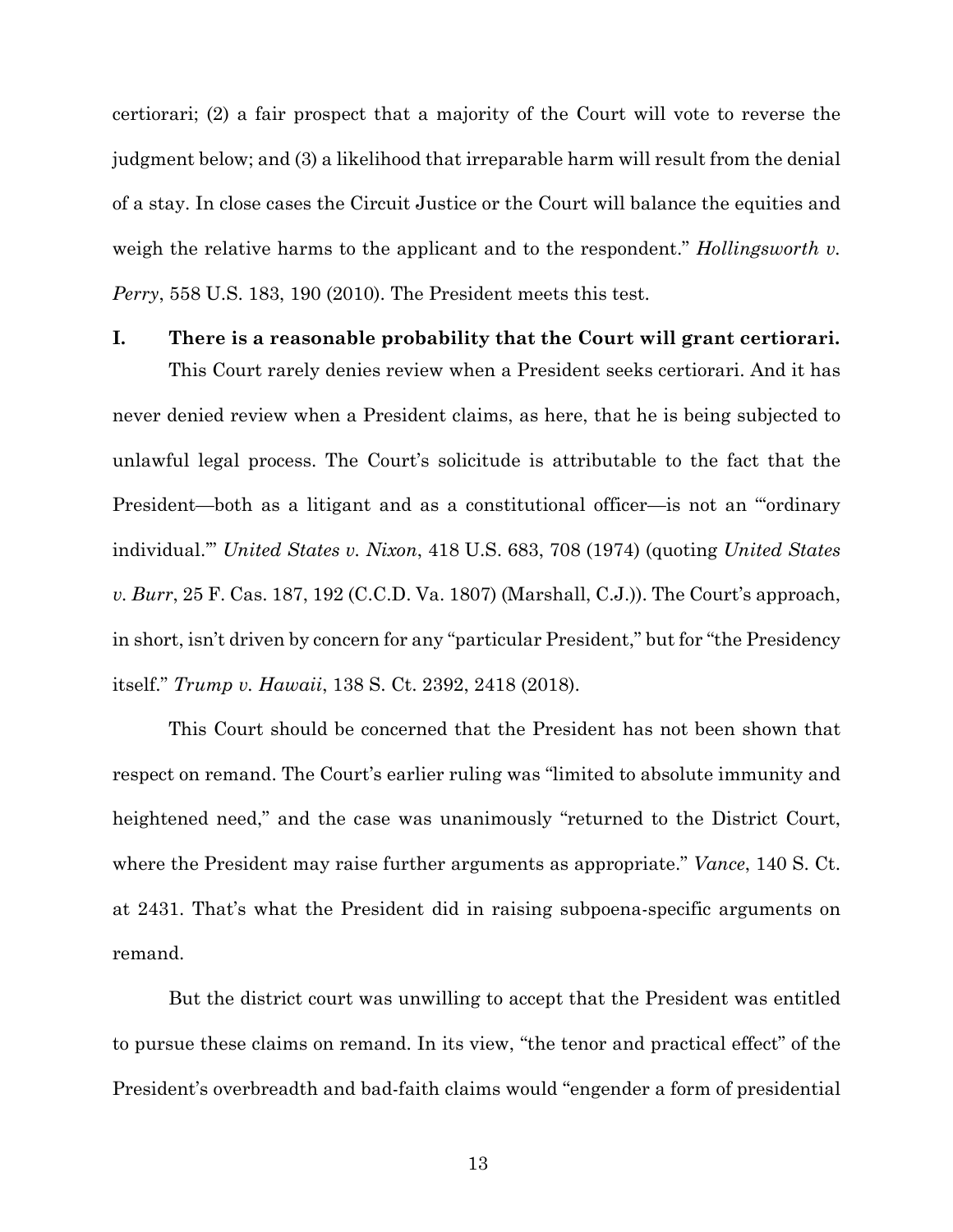immunity by default." App. 8. The court described the President's subpoena-specific challenges as "absolute immunity through a back door," called them a "roundabout route" to immunity, and asserted that "granting the relief the President requests would effectively constitute an undue expansion of presidential immunity doctrine." App. 12-13. While the court recognized that categorical immunity was not "directly before [it] at this stage," it was unwilling to abandon the notion that such immunity was "still implicated." App. 13 n.9.

For similar reasons, the court announced its belief that "[j]ustice requires an end to this controversy." App. 102. It expressed displeasure with having to "devote considerable judicial resources to consider again a fact pattern it believe[d] the parties had thoroughly argued and [it] had substantially addressed" in the prior preliminary-injunction proceedings. App. 9. And it denounced other cases where the executive branch had made arguments "to justify … withholding information demanded by Congress, the courts, or the public." App 13 n.9. In the court's view, all of this litigation had "yielded disquieting constitutional effects eroding the rule of law and the doctrines of separation and balance of powers." *Id*.1

In sum, the district court believed that this case should long have been over, that it doesn't deserve to be in court, and that its resolution of the motion to dismiss was preordained by its earlier rejection of the President's categorical immunity claim.

<sup>1</sup> While the district court is entitled to its view, it's worth noting that this President succeeded in two of the cases the district court was implicitly referencing. It was Congress and the lower courts not the President—who "fail[ed] to take adequate account of the significant separation of powers issues raised by congressional subpoenas for the President's information." *Trump v. Mazars USA, LLP*, 140 S. Ct. 2019, 2033 (2020).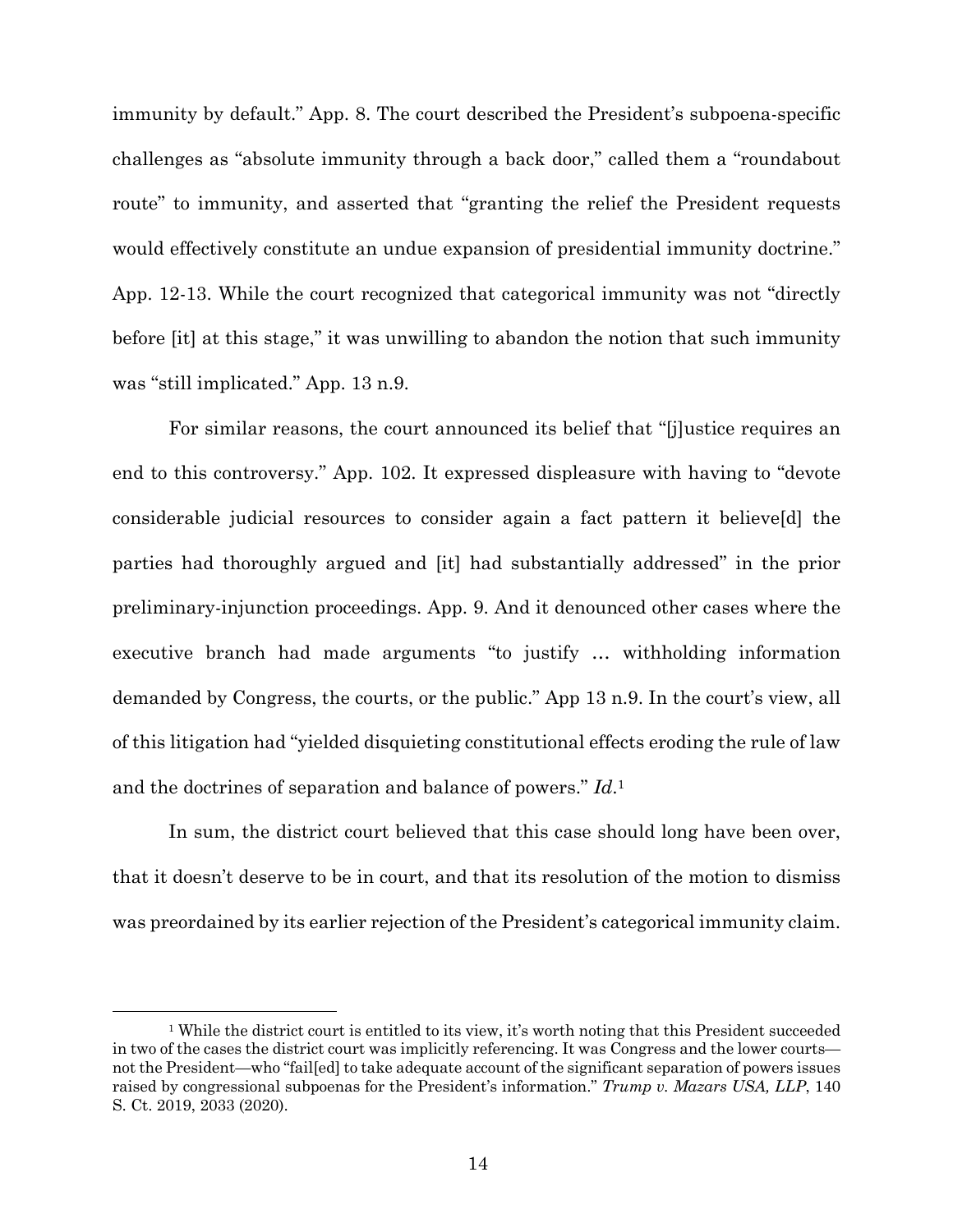In the district court's own words, "the SAC in substantial part *merely reiterates* factual allegations made in the President's prior complaint. The revised pleadings thus prompted a motion to dismiss the action, hence calling upon the Court … to consider *again* a fact pattern it believe[d] … [it] had substantially addressed." App. 9 (emphases added).

The district court's antipathy for the President's subpoena-specific claims was improper. The President isn't seeking immunity. He's challenging this subpoena on distinct grounds that are cognizable under governing law, and raising claims that this Court identified as appropriate avenues for relief on remand in this very case. The district court may disagree with the decision to remand this case for further proceedings, but its task was to implement this Court's mandate—not question it. *See In re Sanford Fork & Tool Co.*, 160 U.S. 247, 255 (1895).

Oddly, the Second Circuit failed to even address the President's argument that the district court erred by treating his subpoena-specific claims as an attempt to relitigate immunity. But ignoring the district court doesn't remedy the problem. The district court's misguided approach infected the entire remand proceeding. The need to ensure the President is afforded a fair chance to challenge this specific subpoena as overbroad and issued in bad faith is reason enough to grant review.

The dismissal of the President's claims at the pleading stage only intensifies concerns that he was treated unfairly. Overbreadth and bad-faith claims "ordinarily" would be resolved through a "motion to quash" proceeding. App. 125. That process, in turn, requires a factual record since the challenger "bears the burden to come forward with *'concrete evidence'* sufficient to rebut 'the presumption of validity accorded to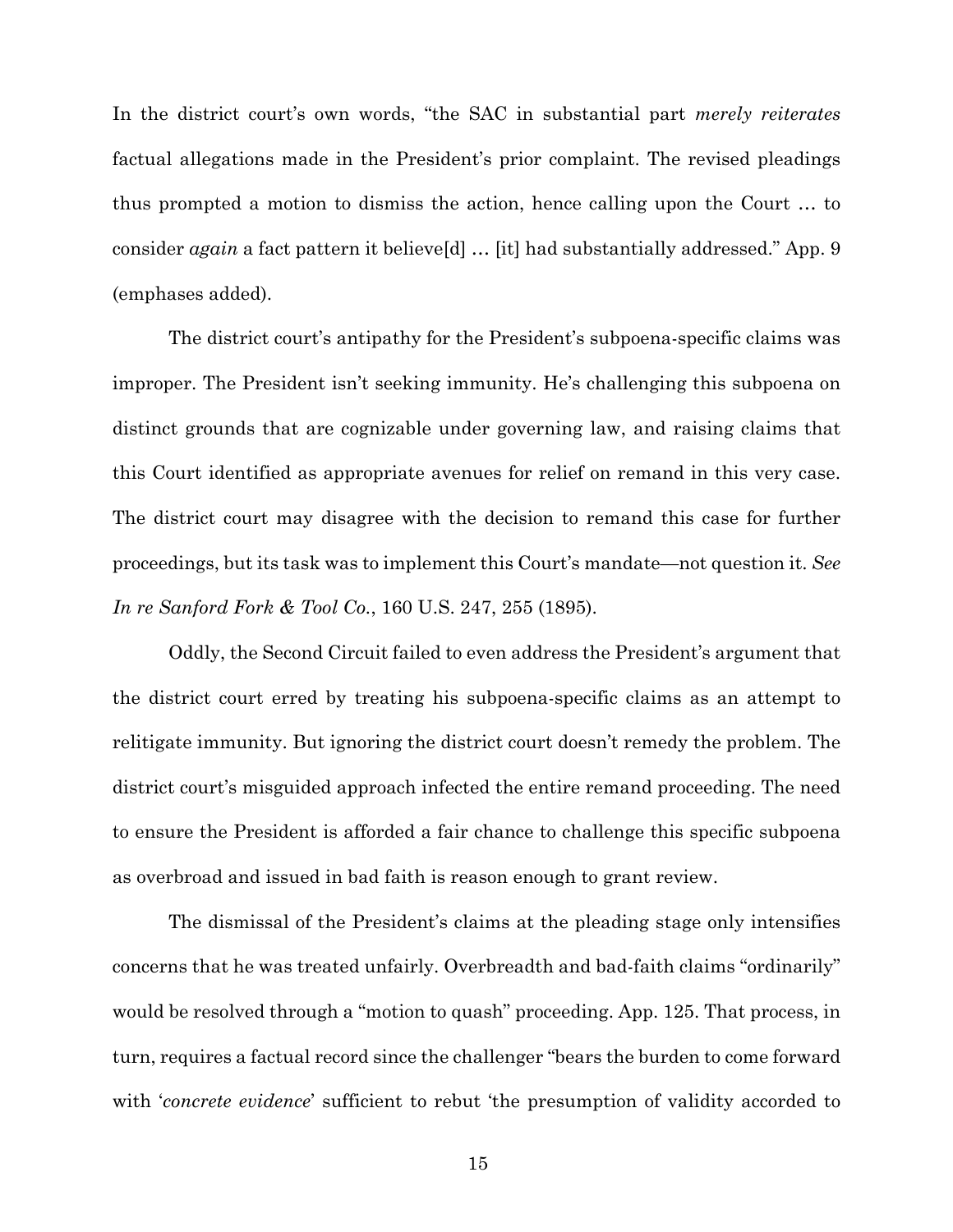Grand Jury subpoenas.'" App. 125 (emphasis added). As this Court has explained, "[i]t seems unlikely … that a challenging party who does not know the general subject matter of the grand jury's investigation, no matter how valid that party's claim, will be able to make the necessary showing that compliance would be unreasonable. After all, a subpoena recipient 'cannot put his whole life before the court in order to show that there is no crime to be investigated.'" *R. Enterprises*, 498 U.S. at 301. Thus, "a court may be justified in a case where unreasonableness is alleged in requiring the Government to reveal the general subject of the grand jury's investigation before requiring the challenging party to carry its burden of persuasion." *Id*. at 302.

This step is doubly important when a subpoena seeks the President's records. "The high respect that is owed to the office of the Chief Executive should inform the conduct of the entire proceeding." *Vance*, 140 S. Ct. at 2430 (cleaned up). In cases like this one, then, judicial resolution "will almost invariably have to begin by delving into why the State wants the information; why and how much the State needs the information, including whether the State could obtain the information elsewhere; and whether compliance with the subpoena would unduly burden or interfere with a President's official duties." *Id.* at 2433 (Kavanaugh, J., concurring in the judgment). In all events, *some* evidentiary process is needed. *See In re Grand Jury Proceedings*, 486 F.2d 85, 93 (3d Cir. 1973).

There was no such process on remand. After demanding that the President file a second amended complaint, the District Attorney successfully sought dismissal of the President's intensely factual claims as a matter of law. That dismissal was erroneous. *See infra* II. But short-circuiting this case raises deeper concerns. At the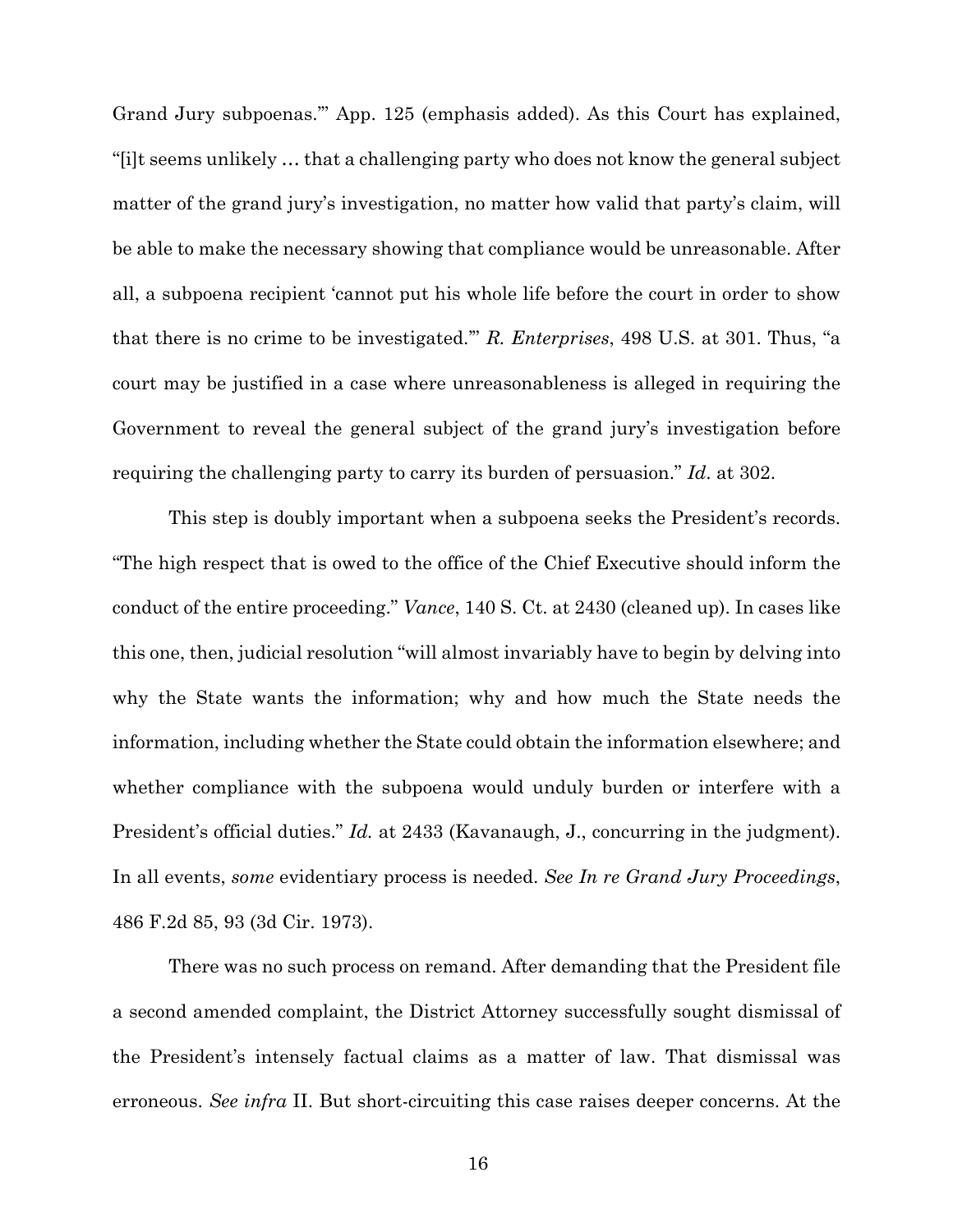pleading stage, the President didn't even have notice of the investigation's general subject. He wasn't allowed to review evidence previously submitted to the district court. Nor was he permitted to develop a record of his own. App. 148-49 n.13. Based on the public record and his communications with the District Attorney, the President was able to glean—and plead—facts creating plausible inferences of overbreadth and bad faith. But the lower courts refused to credit those facts and then dismissed his case because he couldn't set forth "a plausible allegation about the nature of the ongoing investigation." App. 138. "The President," the Second Circuit remarked, "has a 'difficult' burden and an 'unenviable' task." App. 142 (quoting *R. Enterprises*, 498 U.S. at 300). As decisions like *R. Enterprises* explain, however, it shouldn't be an insurmountable burden or an impossible task either.

#### \*\*\*

"The procedural posture of this case" is, no doubt, "unusual." App. 125. But that did not license the district court to stack the deck against the President. Nor did it authorize the lower courts to transform the Rule 12(b)(6) inquiry into lopsided summary-judgment proceeding—one where the President was given no opportunity to make his case and had inferences drawn against his allegations. *See Swierkiewicz v. Sorema N. A.*, 534 U.S. 506, 512-13 (2002)*.* This is "the first *state* criminal subpoena directed to a President," *Vance*, 140 S. Ct. at 2420, and "appellate review should be particularly meticulous," *id.* at 2430 (cleaned up). The rush to judgment on remand warrants this Court's review.

# **II. There is a fair prospect that the judgment below will be reversed.**

Dismissal of the President's overbreadth and bad-faith claims as implausible is unsustainable. Indeed, it is so contrary to settled law that summary reversal is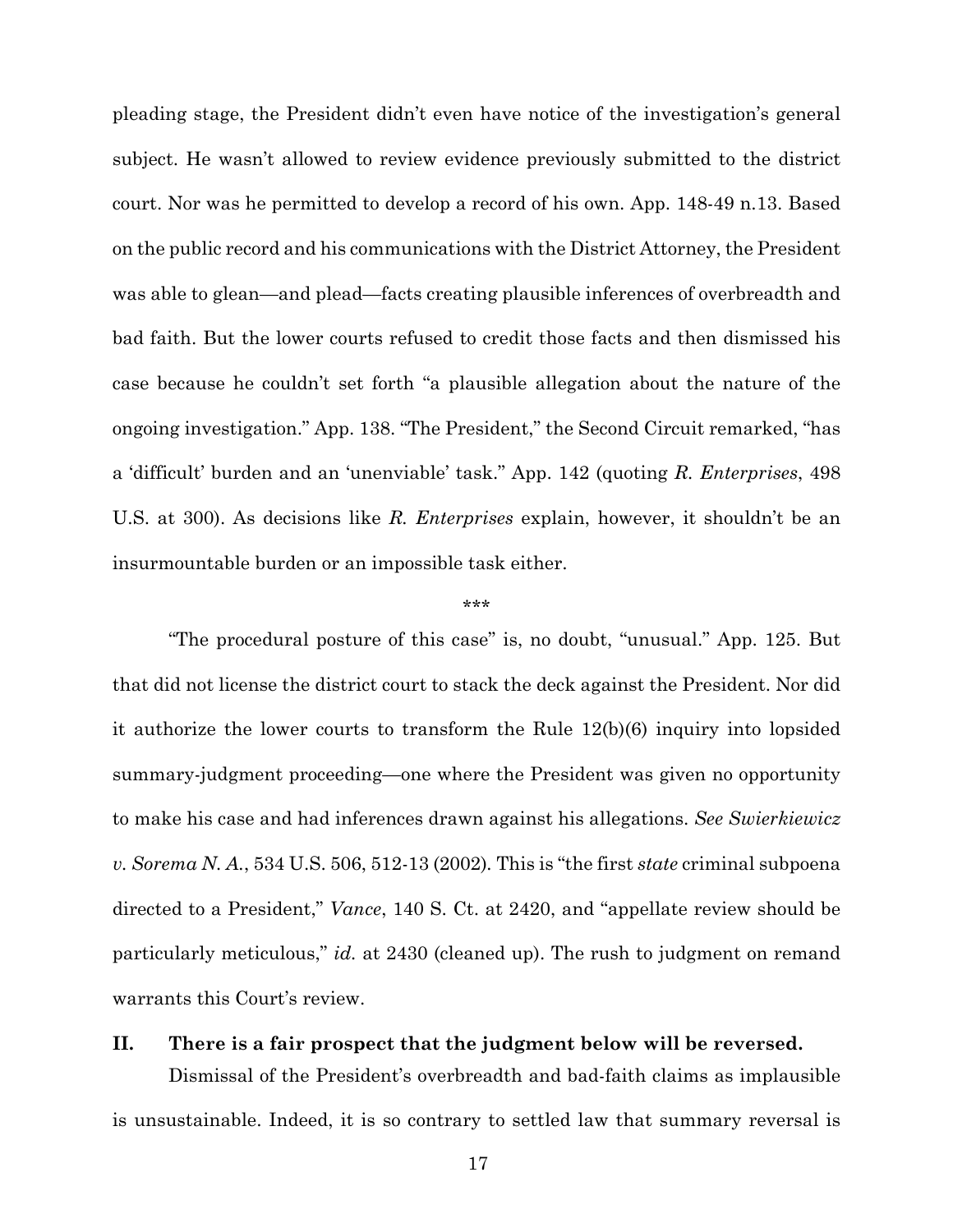justified. The lower courts disregarded the President's pleaded facts, repeatedly drew inferences against him, penalized him for not disproving hypothetical alternatives, and misused a "presumption of validity" to give the District Attorney the benefit of the doubt. Even setting these many errors aside, dismissal at the pleading stage was still patently erroneous.

## **A. The President's overbreadth and bad-faith claims are plausible on their face.**

A complaint need only contain "a short and plain statement of the claim." Fed. R. Civ. P. 8(a)(2). That means allegations that—when presumed true and augmented by all reasonable inferences—indicate "more than a sheer possibility that a defendant has acted unlawfully." *Iqbal*, 556 U.S. at 678. The Court has emphasized that this "plausibility standard is not akin to a 'probability requirement.'" *Id.* (quoting *Twombly*, 550 U.S. at 556). To the contrary, "a well-pleaded complaint may proceed even if it strikes a savvy judge that actual proof of [the pleaded] facts is improbable, and 'that a recovery is very remote and unlikely.'" *Twombly*, 550 U.S. at 556 (quoting *Scheuer v. Rhodes*, 416 U.S. 232, 236 (1974)). "Factual allegations," in sum, "must be enough to raise a right to relief above the speculative level." *Id*.

This is not a heavy burden for a plaintiff to shoulder. A mere two weeks after issuing its decision in *Twombly*, this Court summarily reversed a Tenth Circuit decision that dismissed a complaint for making factual "allegations" deemed to be "'conclusory.'" *Erickson v. Pardus*, 551 U.S. 89, 90 (2007) (per curiam). "Specific facts," this Court explained, "are not necessary; the statement need only give the defendant fair notice of what the claim is and the grounds upon which it rests." *Id*. at 93 (cleaned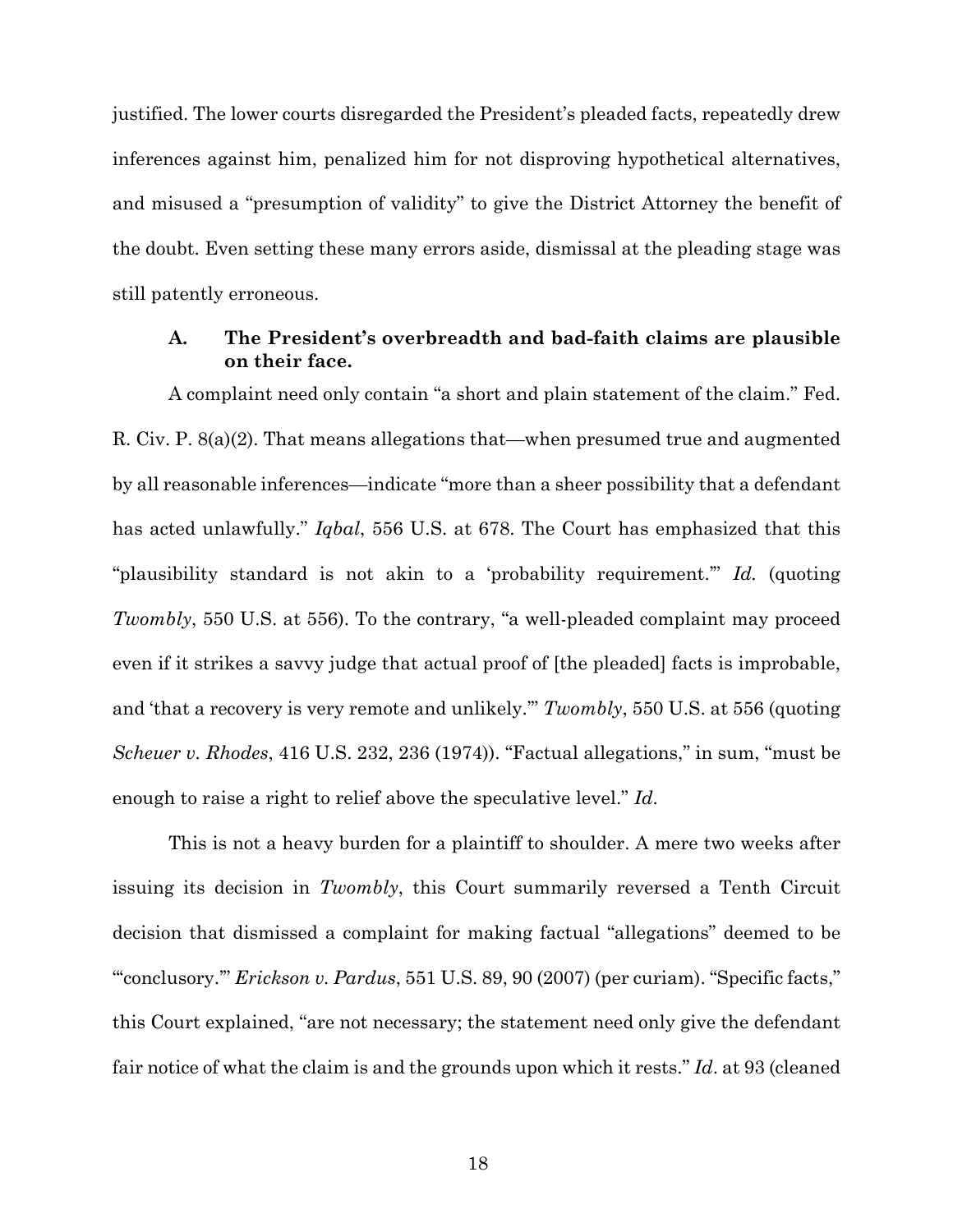up). And courts "must accept as true *all* of the factual allegations contained in the complaint." *Id*. at 94 (emphasis added).

Illustrating the liberal federal pleading standard, the *Erickson* plaintiff alleged that prison officials were "endangering his life" by not providing the medication he needed, and the Court held that "[t]his alone was enough to satisfy Rule 8(a)(2)." *Id.* (cleaned up). The Court more recently emphasized this crucial point in summarily reversing the Fifth Circuit. *See Johnson v. City of Shelby*, 574 U.S. 10 (2014) (per curiam). "A plaintiff," the Court reiterated, need only "plead facts sufficient to show that her claim has substantive plausibility." *Id*. at 12. The plaintiffs did so there by pleading "simply, concisely, and directly events that, they alleged, entitled them to damages from the city. Having informed the city of the factual basis for their complaint, they were required to do no more to stave off threshold dismissal for want of an adequate statement of their claim." *Id*.

It follows that the President's overbreadth and bad-faith claims shouldn't have been dismissed. A grand jury's power is broad, but "not unlimited." *R. Enterprises,*  498 U.S. at 299. Grand jury subpoenas, like all "forced production of documents by subpoena," must be reasonable, not oppressive, and not "'out of proportion to the end sought.'" *Application of Harry Alexander, Inc.*, 8 F.R.D. 559, 560 (S.D.N.Y. 1949) (quoting *McMann v. SEC*, 87 F.2d 377, 379 (2d Cir. 1937) (L. Hand)). A subpoena that is "too sweeping" in scope cannot "be regarded as reasonable." *Hale v. Henkel*, 201 U.S. 43, 76 (1906). A subpoena is overbroad if there is "no reasonable possibility" that a "category of materials" requested will yield "information relevant to the general subject of the grand jury's investigation." *R. Enterprises*, 498 U.S. at 301. At bottom,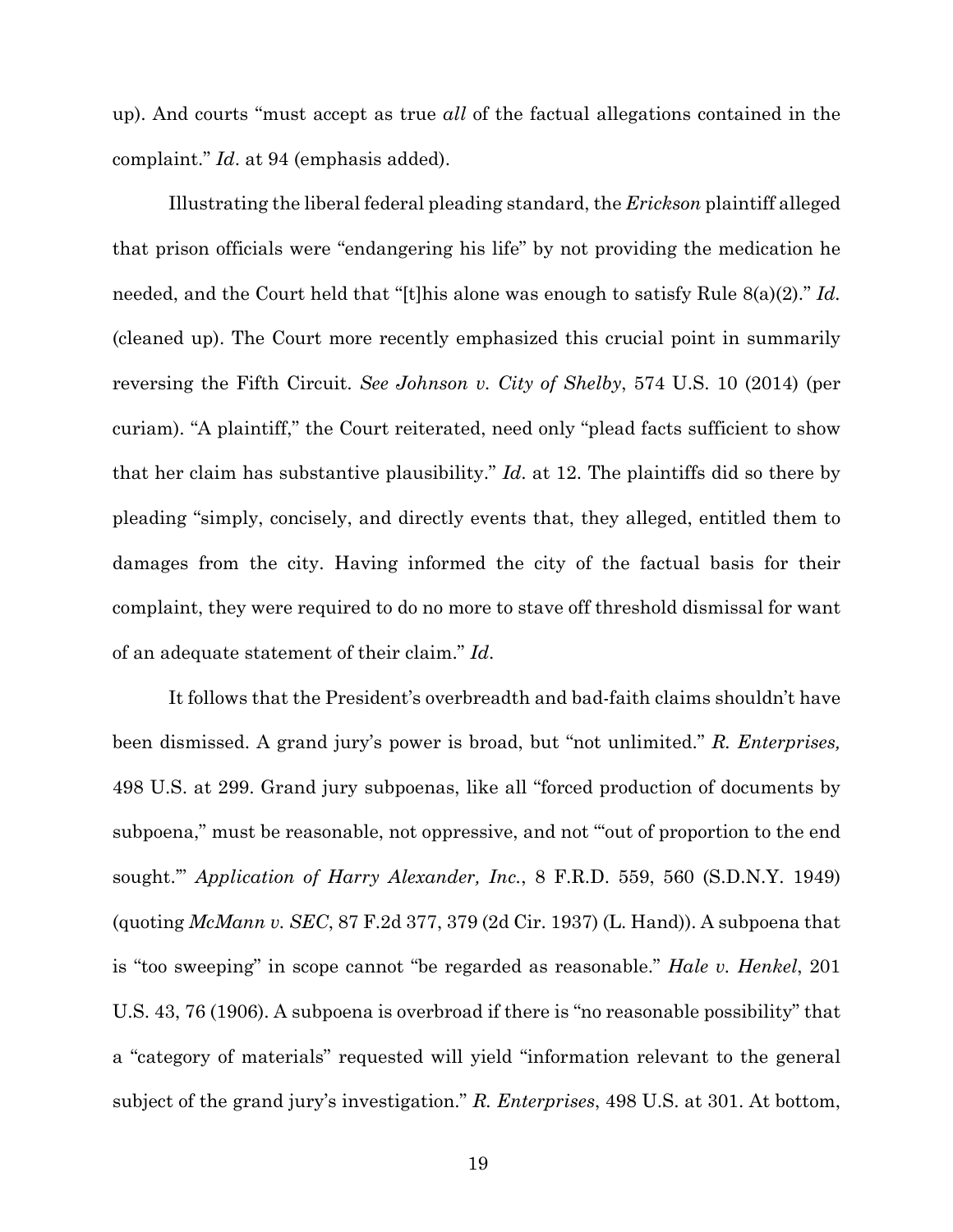grand jury subpoenas must be "properly tailored," *Vance* 140 S. Ct. at 2426, and may not be "arbitrary fishing expeditions," *id.* at 2428 (quoting *R. Enterprises*, 498 U.S. at 299).

Separately, a subpoena is invalid if it "is motivated by a desire to harass" or is issued "in bad faith." *Id*. (*quoting Huffman v. Pursue, Ltd.*, 420 U.S. 592, 611 (1975)). Naturally, issuing a subpoena to engage in "harassment or other prosecutorial abuse" is "improper." *In re Grand Jury Proceedings*, 33 F.3d 1060, 1063 (9th Cir. 1994). A subpoena is also "abusive" if it's limitless in scope, *Burns v. Martuscello*, 890 F.3d 77, 92 (2d Cir. 2018), or if the prosecutor fails to make "a reasonable effort to request only those documents that are relevant and non-privileged, consistent with the extent of its knowledge about the matter under investigation," *In re Grand Jury Subpoena, JK-15-029*, 828 F.3d 1083, 1089 (9th Cir. 2016). No "law"—federal or state—allows the District Attorney to subject the President to such "abuse." *Vance*, 140 S. Ct. at 2428; *accord id*. at 2433 & n.1 (Kavanaugh, J., concurring in the judgment).

The SAC plausibly states overbreadth and bad-faith claims. The subpoena is "essentially copied" from a legislative subpoena issued by a congressional committee. *Id. at* 2420 n.2; *see* App. 155-56. Of course a subpoena issued by Congress supposedly in aid of federal legislation is *plausibly* overbroad when issued by a county prosecutor as part of an investigation into local crimes. And of course copying a congressional subpoena and issuing it to a custodian was *plausibly* done in bad faith. Indeed, "it would be quite a coincidence if the records relevant to an investigation of possible violations of New York criminal law just so happened to be almost identical to the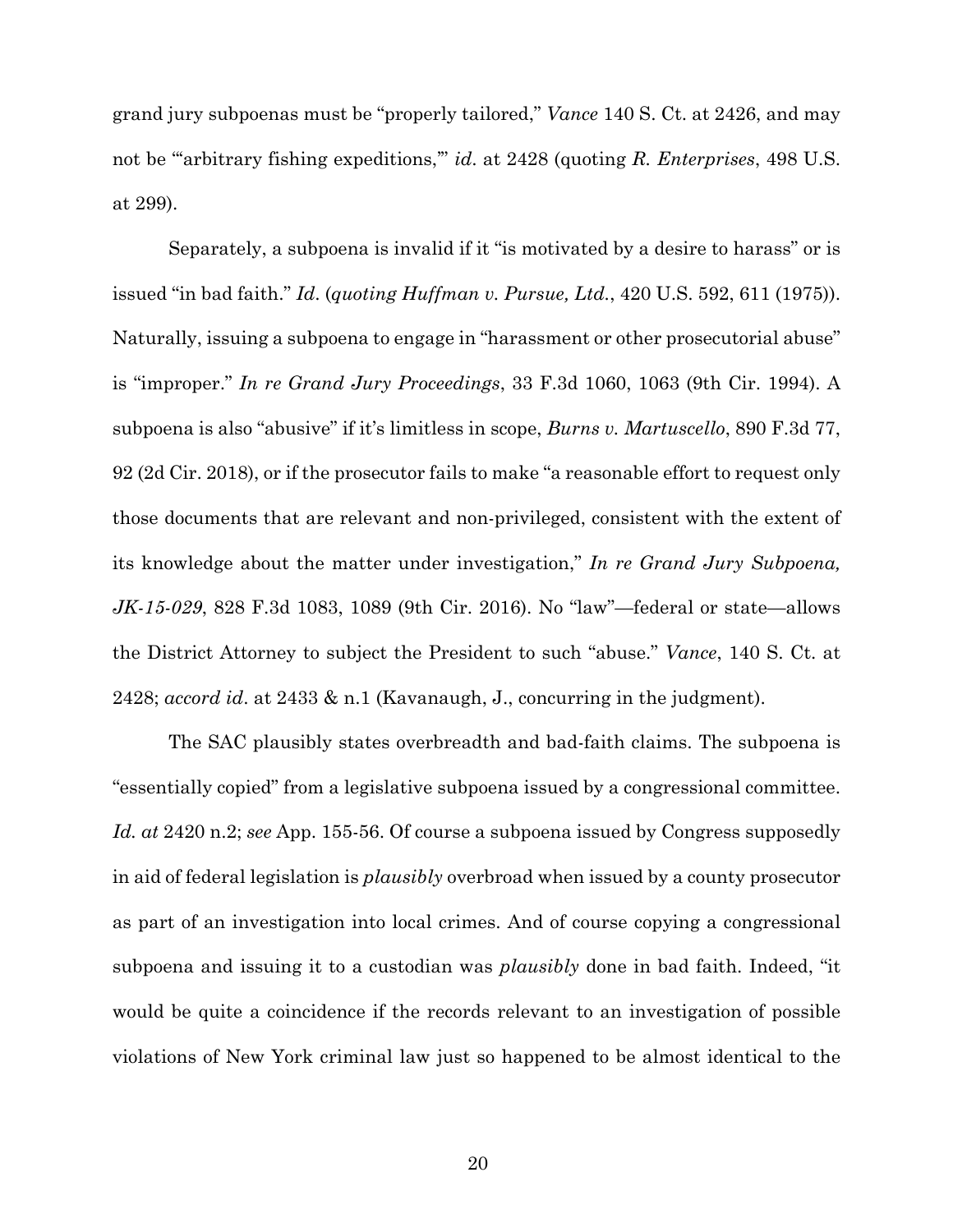records thought by congressional Committees to be useful in considering federal legislation." *Vance*, 140 S. Ct. at 2449 (Alito, J., dissenting).

But the plausibility of the President's claims does not turn on these high-level observations alone. Overbreadth is measured against "the nature, purposes and scope" of the grand jury's investigation. *Okla. Press Publ'g Co. v. Walling*, 327 U.S. 186, 209 (1946); *see Virag v. Hynes*, 54 N.Y.2d 437, 444 (1981) (grand-jury subpoena assessed in "relation to the matter under investigation"). The SAC alleges that, even though the investigation is about the Cohen payments, the District Attorney issued a broad subpoena seeking all financial records, documents, and communications from every business associated with the Trump Organization over the course of nearly a decade. App. 158-59. In fact, the subpoena reaches entire categories of records that have nothing to do with those 2016 payments—for example, an accounting of the assets held in 2011 by entities in California, Illinois, or Dubai, and documents related to a lease between the federal government and a D.C. hotel. App. 158-59. Accepting these factual allegations as true, the subpoena is plausibly overbroad. *See, e.g.*, *In re Horowitz*, 482 F.2d 72, 79-80 (2d Cir. 1973).

As for bad faith, the SAC alleges that the subpoena was issued on the heels of a dispute over the Trump Organization's refusal to produce tax returns in response to a demand that didn't seek them, and at a time when there was intense political interest in these records. App. 153-54, 157. The SAC also alleges, as noted, that the subpoena was copied from a House Committee subpoena that purports to be in aid of federal legislation. App. 155-56, 159-61. Worse still, the SAC alleges that it was copied for reasons of efficiency; by his own admission, the District Attorney copied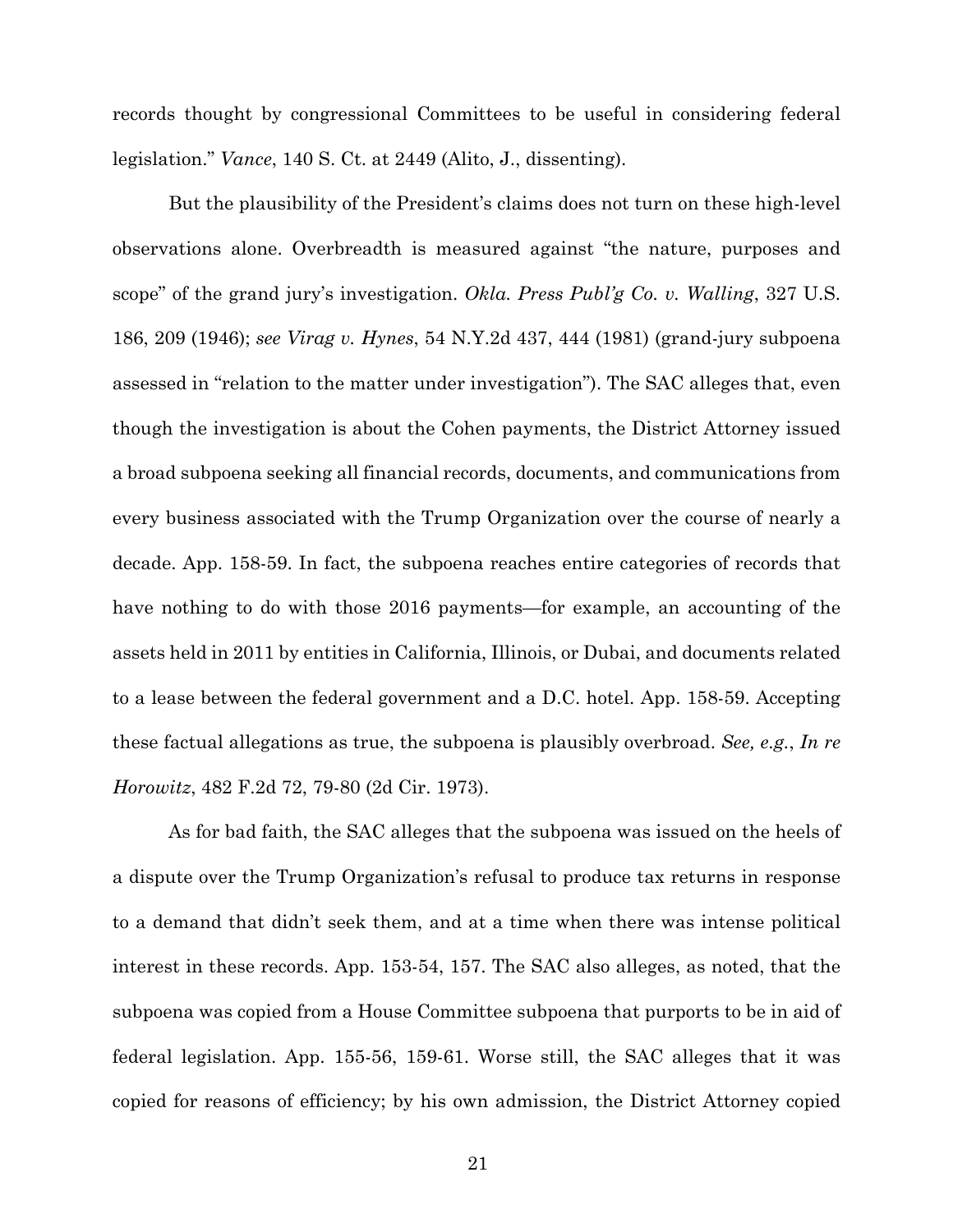the congressional subpoena even though his investigation has a different scope, subject matter, and timeframe. App. 156-57. Because an overbroad subpoena is inherently "abusive," *Burns*, 890 F.3d at 92, the District Attorney's disregard for the tailoring requirement is powerful evidence of bad faith. These allegations more than suffice to plausibly allege bad faith.

## **B. The Second Circuit misapplied the federal pleading rules in rejecting the President's factual allegation concerning the scope of the investigation.**

Neither lower court—nor the District Attorney—contests that the subpoena is plausibly overbroad and plausibly issued in bad faith if the investigation is about the Cohen payments. The Second Circuit affirmed the district court's dismissal because, in its view, the SAC didn't clearly allege that the investigation is limited to the Cohen payments and, even if it did, that allegation should be disregarded as implausible. App. 130-34. The Second Circuit badly misapplied the Federal Rules.

*First*, the President has alleged that the investigation is about the Cohen payments. "In 2018," according to the SAC, "a New York County grand jury began investigating whether certain business transactions from 2016 violated New York law." App. 152. The SAC then specifically alleges that those business transactions are "payments made by Michael Cohen in 2016 to certain individuals" and that "Mr. Vance's office is exploring whether the reimbursements violated any New York state laws." App. 152. The SAC further alleges that the Mazars subpoena is related to a grand-jury subpoena that the District Attorney issued to the Trump Organization only a few weeks earlier. App. 152-54. That subpoena was exclusively focused on the Cohen payments. App. 152-53.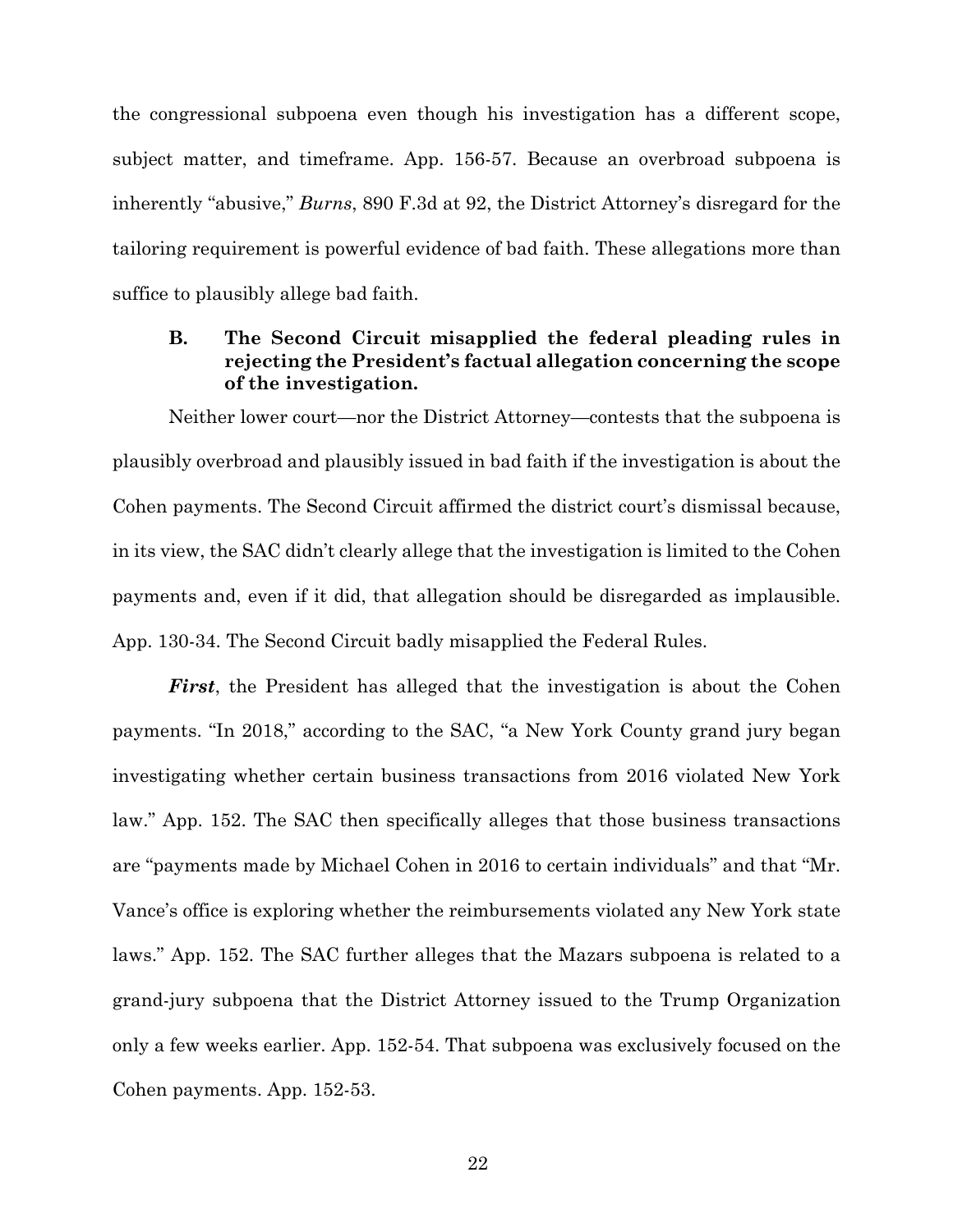The Second Circuit's conclusion that "the SAC never actually alleges that the Michael Cohen payments are the sole object of the investigation" is thus untenable. App. 130. That conclusion rests entirely on mischaracterizing what the SAC actually says and refusing to draw inferences it obviously suggests. For example, in the Second Circuit's view, that "the Cohen payments were *a* focus of the investigation" doesn't necessarily mean they were "the *only* focus." App. 130. But the SAC doesn't say that the payments were "*a* focus" of the investigation; it alleges that the payments were "*the* focus" of the investigation. App. 152 (emphasis added). Similarly, the Second Circuit accepted that the SAC alleges that these reimbursements were the predicate for opening the investigation, App. 132, but it ignored that nothing in the SAC pleads (or even suggests) that the investigation expanded beyond its original scope, App. 132-34.

More importantly, the Second Circuit's "hypertechnical" fixation on word choice misses the forest for the trees. *Iqbal*, 556 U.S. at 678. Under the liberal pleading standard of Rule 8, the plaintiff receives "the benefit of the doubt." *Michigan v. U.S. Army Corps of Engineers*, 758 F.3d 892, 895 (7th Cir. 2014). The Second Circuit was thus required to construe the facts "in the light most favorable to [the President]." *Papasan v. Allain*, 478 U.S. 265, 283 (1986). Yet the Second Circuit drew inferences *against* the President. The SAC reasonably can be—and therefore should have been construed as alleging that the investigation is about the Cohen payments. This is a well-pleaded fact that must be accepted as true.

*Second*, the Second Circuit committed a category error by subjecting a pleaded fact to plausibility analysis. It's the legal *claim*—not the pleaded *facts*—that must be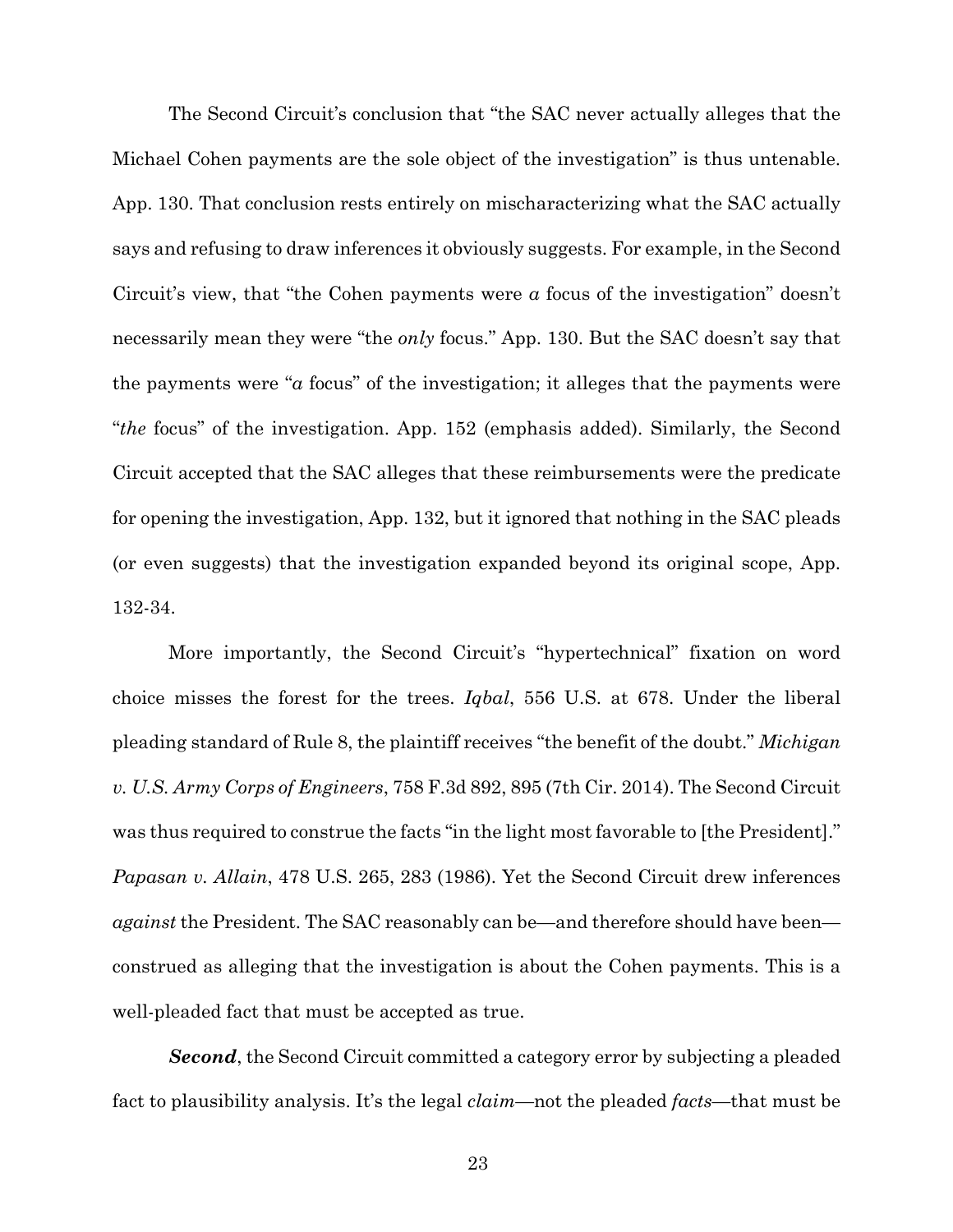plausible. The "judge must accept as true *all* of the factual allegations contained in the complaint." *Erickson*, 551 U.S. at 94 (emphasis added); *see Iqbal*, 556 U.S. at 678 (same). Otherwise, the plaintiff would need to include evidence in the complaint to substantiate pleaded facts. "But no part of the *Twombly-Iqbal* pleading standard requires a plaintiff to provide evidence for the factual allegations in a complaint before they are 'entitled to the assumption of truth' at the motion-to-dismiss stage." *Hi-Tech Pharm., Inc. v. HBS Int'l Corp.,* 910 F.3d 1186, 1197 (11th Cir. 2018) (quoting *Iqbal*, 556 U.S. at 679). In other words, "factual allegations [needn't] themselves be plausible" given that "they are assumed to be true." *Bryson v. Gonzales,* 534 F.3d 1282, 1286 (10th Cir. 2008); *accord Ocasio-Hernández v. Fortuño-Burset,* 640 F.3d 1, 12 (1st Cir. 2011) ("Non-conclusory factual allegations in the complaint must then be treated as true, even if seemingly incredible.").2

The Second Circuit's contrary approach reflects profound confusion. If this were litigation over a car accident, the court could not second-guess as implausible the pleaded fact that the defendant ran a red light. The issue at the motion-to-dismiss stage would be whether that and all other pleaded facts—accepting them all as true— "plausibly give rise to an entitlement to relief." *Iqbal*, 556 U.S. at 679. Here, then, the Second Circuit needed to accept as true that the investigation is about the Cohen payments and then determine, on that factual basis, whether the subpoena is

<sup>2</sup> The only exception to the rule that all pleaded facts must be accepted as true is, as noted, that "recitals of the elements of a cause of action, supported by mere conclusory statements, do not suffice." *Iqbal*, 556 U.S. at 678. But the Second Circuit didn't find the allegation to be conclusory. Nor could it have. *See supra* 22-23. The factual allegation that the grand jury investigation is about the Cohen payments "is a specific assertion … that is either true or false, no matter what legal conclusions it may or may not support." *Hi-Tech Pharm.*, 910 F.3d at 1197.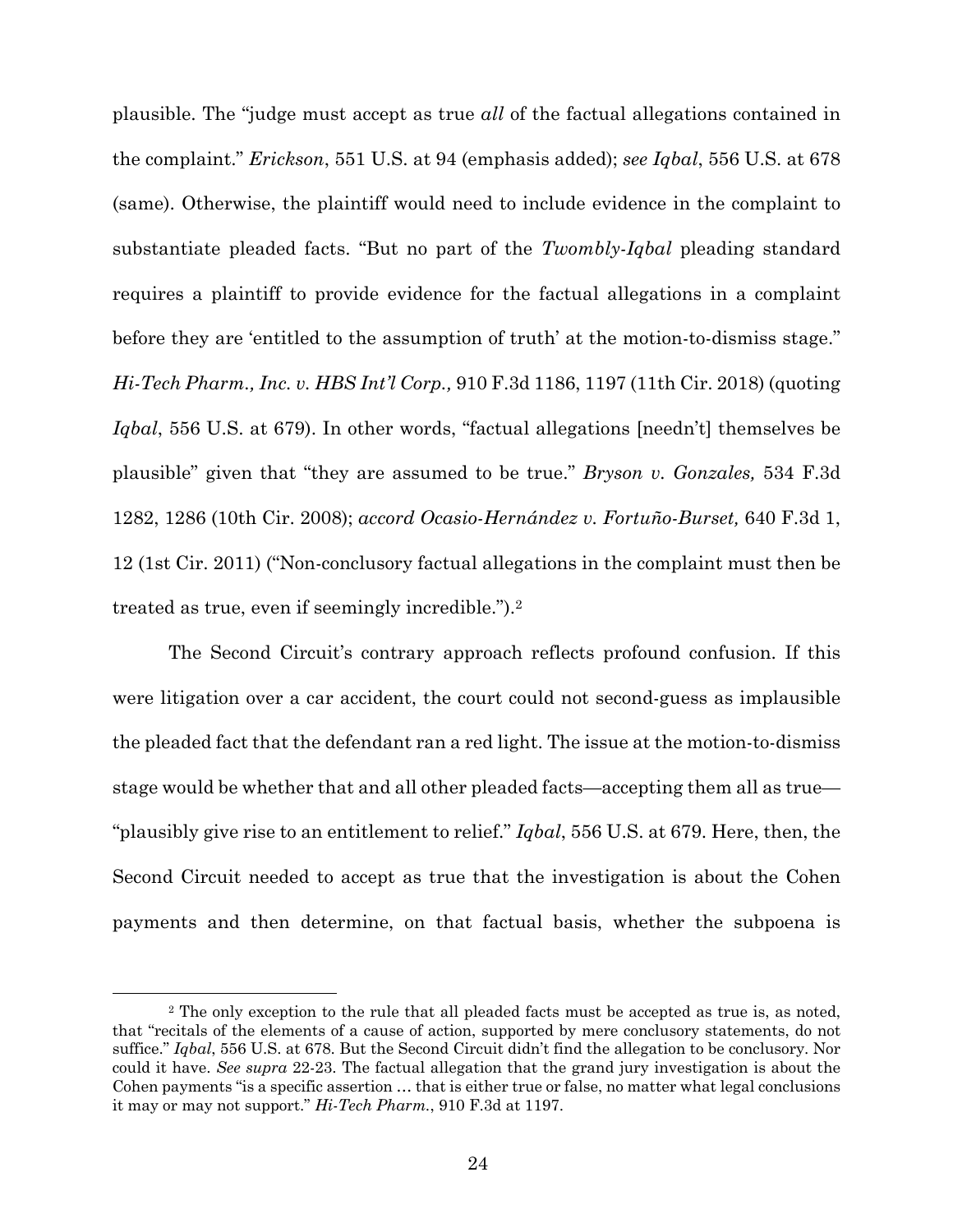plausibly overbroad or plausibly issued in bad faith. *See id*. at 680. Its failure to do so was indisputable error.

*Third*, even if a pleaded fact about the scope of the investigation were subject to independent plausibility analysis, the Second Circuit made a textbook error that reflects a "stark" departure from the Federal Rules. *Erickson*, 551 U.S. at 90. Until now, all lower courts (including the Second Circuit) understood that "a claim should only be dismissed at the pleading stage where the allegations are so general, and the alternative explanations so compelling, that the claim no longer appears plausible." *Arar v. Ashcroft*, 585 F.3d 559, 617 (2d Cir. 2009) (en banc).3 That is because it is "not the province of the court to dismiss the complaint on the basis of the court's choice among plausible alternatives." *Anderson News, LLC v. Am. Media, Inc.*, 680 F.3d 162, 190 (2d Cir. 2012). After all, there often is "more than one plausible interpretation of a defendant's words, gestures, or conduct." *Id*. at 189-90. So the "question at the pleading stage is not whether there is a plausible alternative to the plaintiff's theory; the question is whether there are sufficient factual allegations to make the complaint's claim plausible." *Id*. at 189.

<sup>3</sup> *See In re U.S. Office of Pers. Mgmt. Data Sec. Breach Litig.*, 928 F.3d 42, 57 (D.C. Cir. 2019); *McDonough v. Anoka County*, 799 F.3d 931, 946 (8th Cir. 2015); *Hassan v. City of New York*, 804 F.3d 277, 297 (3d Cir. 2015); *Houck v. Substitute Tr. Servs., Inc.*, 791 F.3d 473, 484 (4th Cir. 2015); *Evergreen Partnering Grp., Inc. v. Pactiv Corp.*, 720 F.3d 32, 45-46 (1st Cir. 2013); *In re Bill of Lading Transmission & Processing Sys. Patent Litig.*, 681 F.3d 1323, 1340 (Fed. Cir. 2012); *Starr v. Baca*, 652 F.3d 1202, 1216 (9th Cir. 2011); *Watson Carpet & Floor Covering Inc. v. Mohawk Indus., Inc.*, 648 F.3d 452, 458 (6th Cir. 2011); *Speaker v. U.S. Dep't of Health & Human Servs. Ctrs. for Disease Control & Prevention*, 623 F.3d 1371, 1386 (11th Cir. 2010); *Swanson v. Citibank, N.A.*, 614 F.3d 400, 404 (7th Cir. 2010); *Lormand v. US Unwired, Inc.*, 565 F.3d 228, 267 (5th Cir. 2009); *Dias v. City & County of Denver*, 567 F.3d 1169, 1184 (10th Cir. 2009).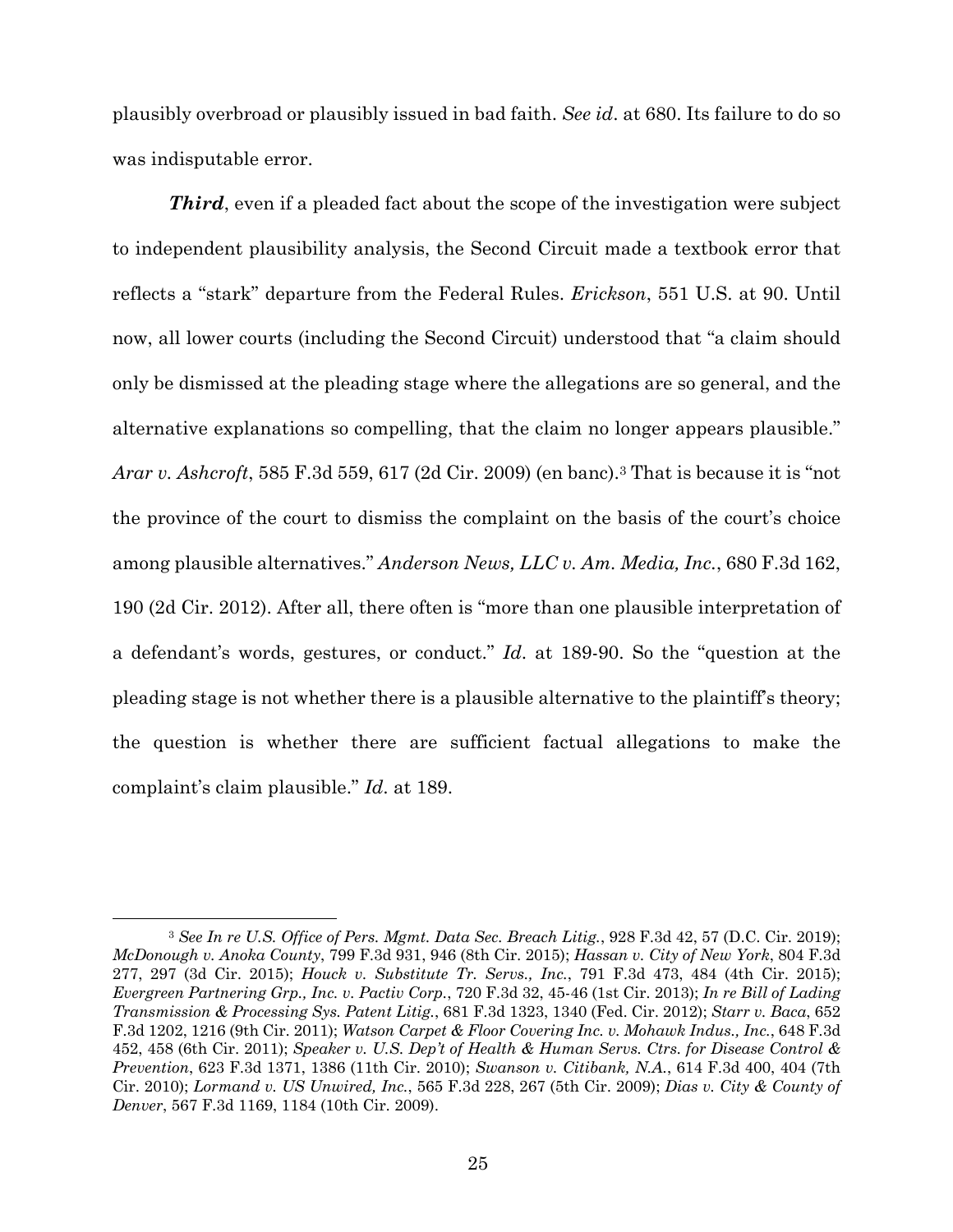Any other approach would negate the rule, reiterated in *Twombly* and *Iqbal*, that a claim can be "plausible" even if it's "not probable or even reasonably likely." *Elias v. Rolling Stone LLC*, 872 F.3d 97, 105 (2d Cir. 2017). "Because plausibility is a standard lower than probability, a given set of actions may well be subject to diverging interpretations, each of which is plausible." *Anderson News*, 680 F.3d at 184. Accordingly, "the existence of other, competing inferences does not prevent the plaintiff's desired inference from qualifying as reasonable unless at least one of those competing inferences rises to the level of an 'obvious alternative explanation.'" *N.J. Carpenters Health Fund v. Royal Bank of Scotland Grp., PLC*, 709 F.3d 109, 121 (2d Cir. 2013). It is not the court's "task at the motion-to-dismiss stage to determine whether a lawful alternative explanation appears more likely from the facts of the complaint." *SD3, LLC v. Black & Decker (U.S.) Inc.*, 801 F.3d 412, 425 (4th Cir. 2015) (cleaned up).

Contrary to these settled principles, the Second Circuit credited alternative explanations at every turn. It dismissed the pleaded fact that "the scope of the investigation remained limited to the Michael Cohen payments" as "speculation." App. 132. It "rejected" any inference that the Trump Organization subpoena issued weeks earlier might be a clue to "the scope of the investigation." App. 132. And it read a news report that "it was unclear if the broad scope of the [Mazars] subpoena indicated that the District Attorney had expanded his investigation beyond actions taken during the 2016 campaign" as "significantly undermin[ing] the plausibility of the President's assertion that the scope of the investigation is limited to the Michael Cohen payments." App. 133 (cleaned up).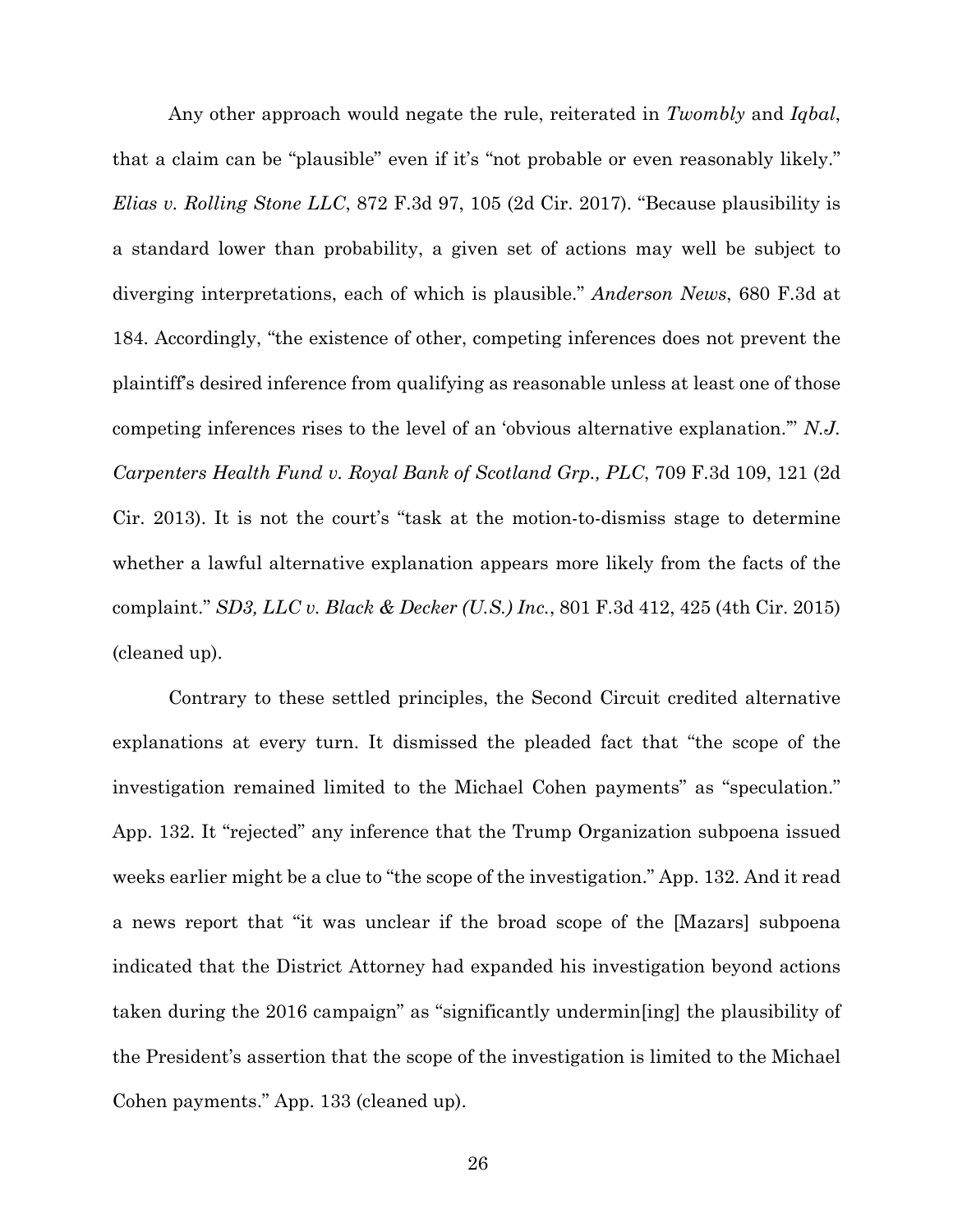None of this makes the SAC's allegation implausible. That the investigation *conceivably* expanded does not make a contrary allegation *obviously* implausible. And the common understanding that a grand-jury investigation "may easily expand over time" is not a basis for finding—at the pleading stage—that *this* investigation in fact did. App. 131. It is irrelevant whether the Second Circuit believed that a "lawful alternative explanation appeared more likely." *Houck*, 791 F.3d at 484. The court wasn't supposed to "decide whose version to believe, or which version is more likely than not." *Swanson*, 614 F.3d at 404. But that is what the Second Circuit did. Like the district court, it faulted the President for failing to negate "the readily apparent *possibility* that this grand jury investigation *could* be as ranging and exploratory as" others have been "in the past." App. 70. (emphases added). But it's *that* reasoning not the factual allegations concerning the scope of the investigation—that amounts to impermissible speculation.

In this motion-to-dismiss posture, the lower courts should have asked "*could* these things have happened, not *did* they happen." *Swanson*, 614 F.3d at 404. The investigation plainly *could be* confined to the Cohen payments. That the Second Circuit itself considered it "unclear" if the investigation has since expanded confirms the plausibility of an allegation that it has not. Whether that's "what 'really' went on in this plaintiff's case" is for the trier of fact to decide—after the evidence is in. *Id*. at 405. The lower courts erred by preempting that judgment at the pleading stage after "weighing the competing inferences that can be drawn from the complaint." *SD3*, 801 F.3d at 425.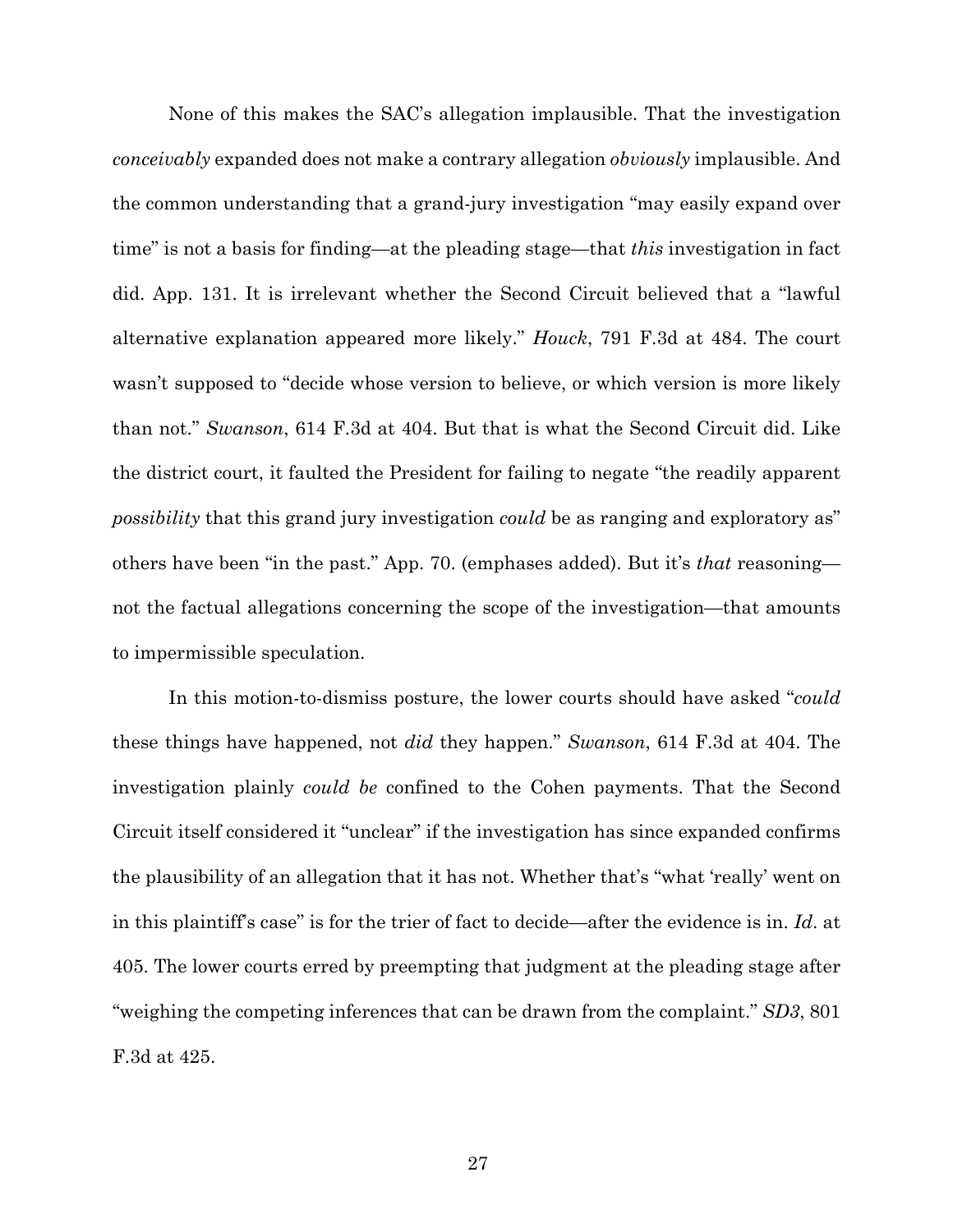## **C. The President's claims are plausible even under the mistaken approach taken by the Second Circuit.**

The Second Circuit embraced a standard for plausibility under which *no*  subpoena challenge can survive a motion to dismiss. Even though overbreadth and bad faith must be measured against the scope of the grand jury's investigation, the Second Circuit never actually described what it thought the scope of the investigation might be. Instead, the court of appeals merely speculated in broad terms about a "complex financial investigation," and then found that the President's claims are implausible because there is nothing inherently "unusual []or unlawful" about a subpoena seeking every financial record of a global corporation as part of this kind of investigation. App. 136. The Second Circuit thus echoed the circular reasoning of the district court: if the subpoena is broad, then the grand jury's investigation must be equally broad, and hence it is implausible to allege that the subpoena "is *over*broad." App. 135; *compare* App. 67-68.

That can't be right. The end result would be to insulate every subpoena from any overbreadth challenge. For example, the Second Circuit found "nothing suspect about a grand jury demanding records relating to entities beyond the grand jury's territorial jurisdiction." App. 137. But while investigating beyond jurisdictional borders may not alone raise an inference that the subpoena is overbroad, a blanket request spanning the globe does make it *plausibly* overbroad. Not even a complex financial investigation gives the District Attorney jurisdiction and limitless subpoena power over anything the Trump Organization does in any part of the world without any threshold level of suspicion. *Se*e *In re Grand Jury Subpoena Duces Tecum Dated Nov. 15, 1993*, 846 F. Supp. 11, 12-14 (S.D.N.Y. 1994); *L&S Hosp. & Institutional*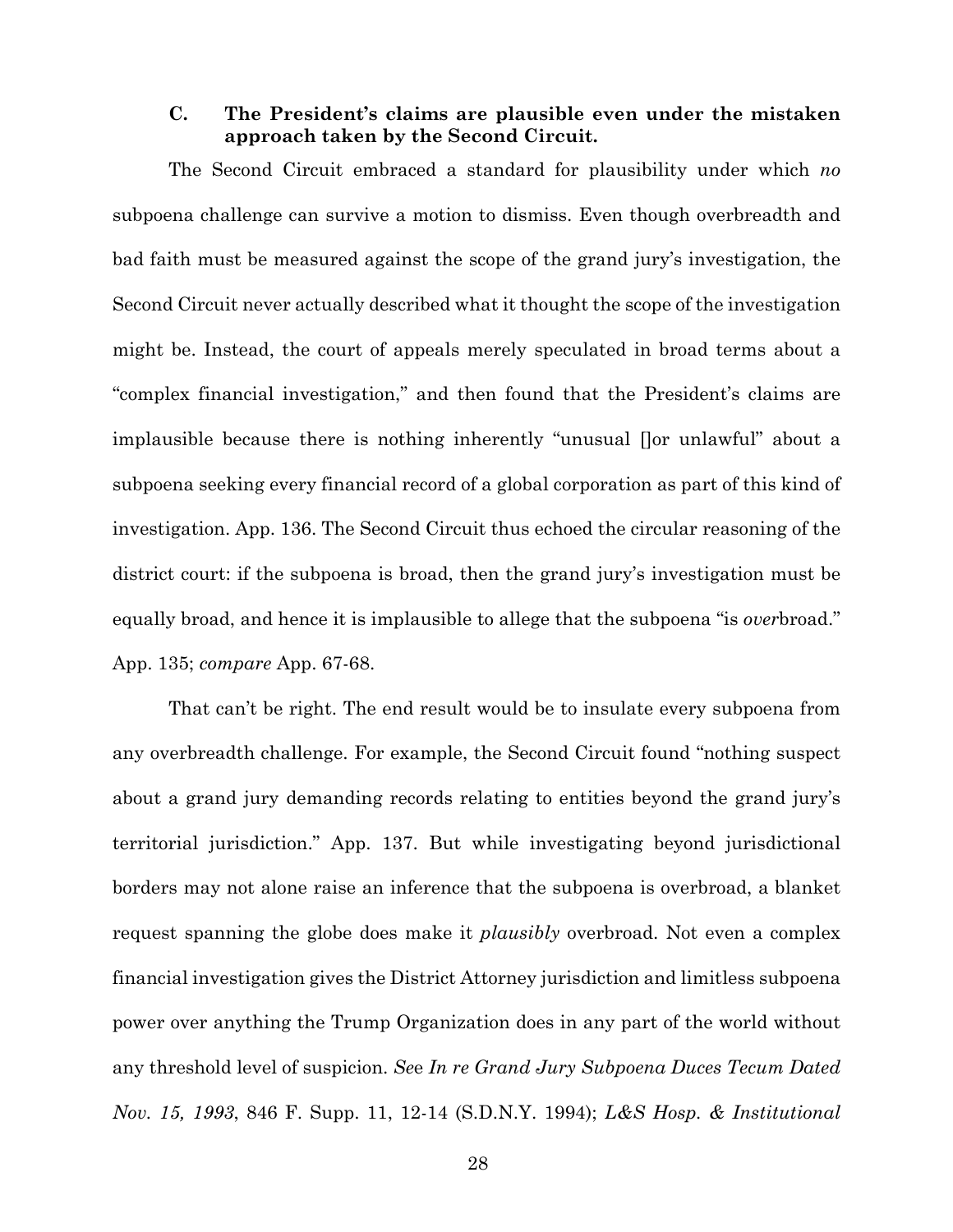*Supplies Co. v. Hynes*, 375 N.Y.S.2d 934, 941 (Sup. Ct. 1975). Surely a broad demand by a local prosecutor, in 2019, for documents encompassing the contract between a Washington D.C. hotel and the federal government in 2011, value of the equipment held by an entity in India in 2012, and a transaction by an entity in Ireland in 2013 is *plausibly* overbroad. App. 158, 161-62.

The Second Circuit also found "no logic to the proposition that the documents sought in the Mazars subpoena are irrelevant … because a Congressional committee considered the same documents relevant to its own investigative purposes." App. 140. But the District Attorney has acknowledged that his investigation "is not 'coextensive with the investigation of the House Committee' and that 'the Mazars Subpoena does not define the scope of the grand jury investigation.'" App. 157. To be sure, "[t]he same set of documents could be useful for multiple purposes." App. 140. But the SAC didn't "automatically assume that state law enforcement interests and federal legislative interests do not overlap." *Id*. It alleged that it is plausible to infer that a congressional subpoena purportedly issued in aid of legislation will seek categories of documents irrelevant to this local investigation.

The plausibility of that allegation is bolstered by the fact that the drafter of the subpoena—the Oversight Committee—has completely different powers than the District Attorney and has offered at least seven reasons for issuing the subpoena (*e.g.*, the Emoluments Clauses, federal legislation, federal government contracting, and international relations) that the District Attorney has no legal authority to pursue. App. 160-61. It is thus plausible to allege that the congressional subpoena reaches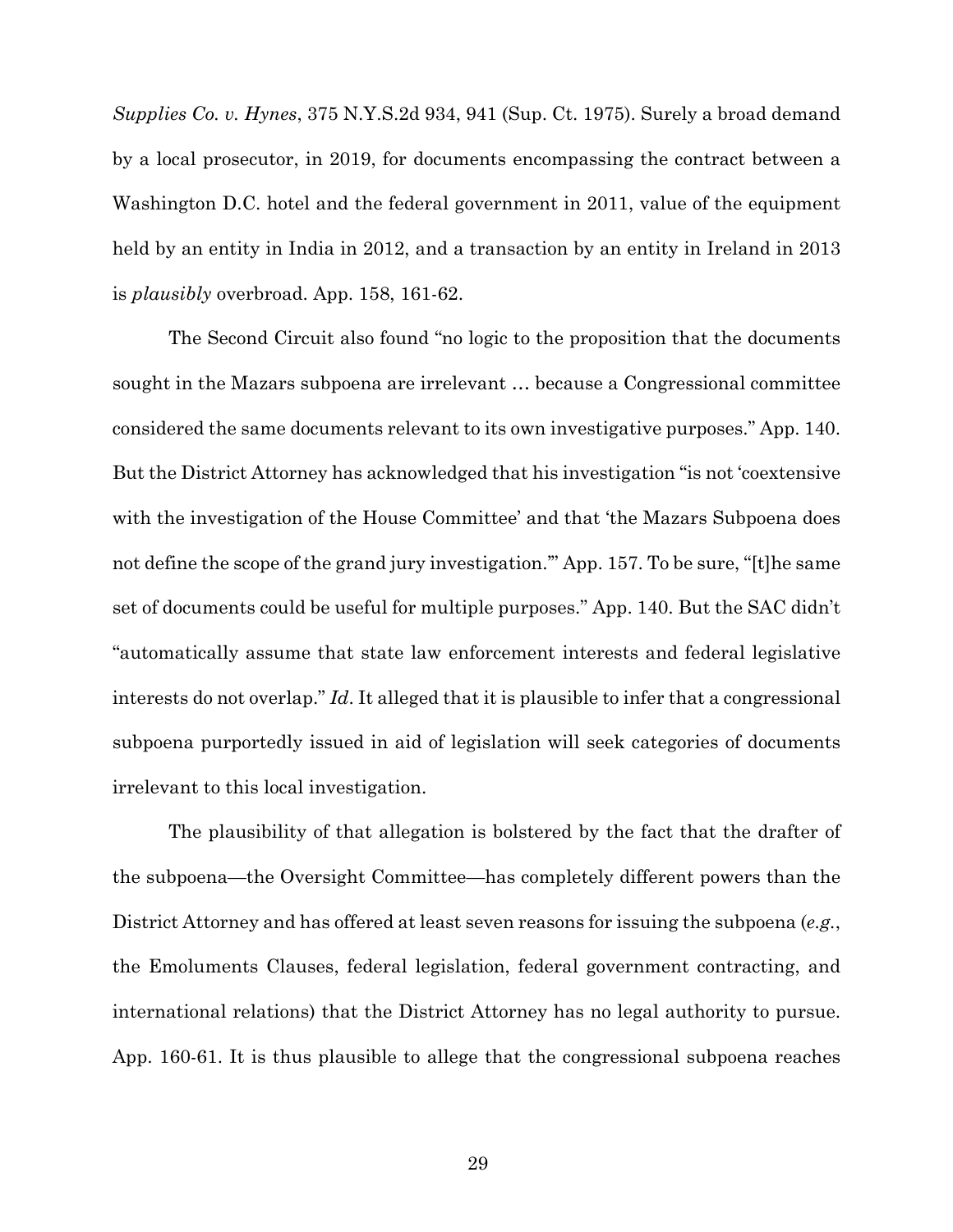categories of records outside the scope of the District Attorney's admittedly different investigation.

The Second Circuit's analysis of bad faith was erroneous for similar reasons. The court held that the subpoena wasn't even plausibly issued in retaliation over the refusal to turn over the President's tax returns since there is an "obvious alternative explanation": "if the original subpoena did not clearly call for the documents needed for the grand jury investigation, a new subpoena was issued that clearly called for them." App. 143-44. The Second Circuit missed the point. If the District Attorney merely wanted the tax returns, why did he issue a subpoena that called for thousands of additional records? For that matter, why didn't he just issue a new subpoena to the Trump Organization that "clearly called" for the tax returns? Perhaps the District Attorney has a good-faith explanation. But harassment is a plausible explanation too. The idea that the District Attorney went to Mazars to make the President's life easier, App. 145, isn't so obvious an alternative that it renders bad faith implausible. On the contrary, it's just another example of how the Second Circuit consistently gave *the defendant* the benefit of the doubt.

The Second Circuit also held that the District Attorney's "efficiency" rationale for copying the congressional subpoena did not tend to show bad faith. App. 147. The District Attorney now says that he copied the subpoena because of "overlap" between the two investigations and, according to the court, those shifting explanations can be reconciled. App. 147. But the SAC pleads that the congressional subpoena was copied strictly for efficiency, App. 156, and that allegation must be accepted as true. The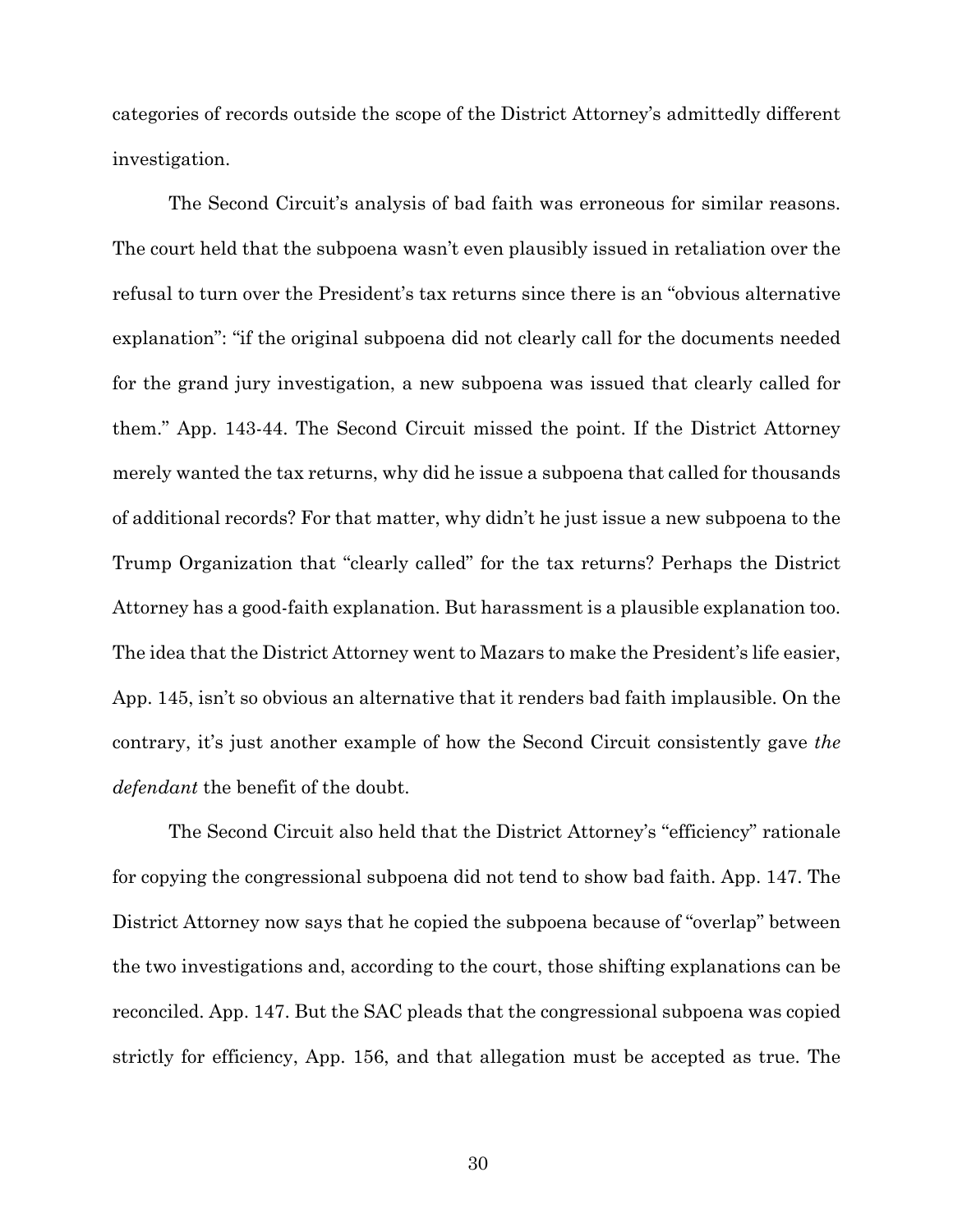Second Circuit had no authority to disregard it in favor of a competing explanation offered in the motion to dismiss.

That the District Attorney has now abandoned the "efficiency" rationale only makes matters worse. Evolving motives is classic evidence of pretext. *See, e.g.*, *Foster v. Chatman*, 136 S. Ct. 1737, 1754 (2017); *Reeves v. Sanderson Plumbing Prods., Inc.*, 530 U.S. 133, 147 (2000). But it's understandable why he did. The efficiency rationale represents a flagrant disregard for the tailoring requirement. That alone states a badfaith claim. *See JK-15-029*, 828 F.3d at 1089. The ban on abusive subpoenas cannot be overcome based on what is easiest for the custodian or what is most convenient for prosecutors. It is self-evidently plausible that the District Attorney's decision to copy a congressional subpoena was not based on the good-faith needs of *this* investigation. *See Vance*, 140 S. Ct. at 2449 (Alito, J., dissenting). Indeed, the District Attorney hasn't identified another time where a local prosecutor copied a legislative subpoena word-for-word like he did here. This unprecedented departure from usual process tends to show that the Mazars subpoena is not properly tailored to the grand jury's investigation.

Finally, the presumption of validity given to grand-jury subpoenas does not defeat the President's claims at the pleading stage. As the Second Circuit recognized, it is an evidentiary burden the President must rebut at summary judgment or trial. App. 125. Yet the court held that the President must allege facts that, accepted as true, "*would* overcome the presumption of validity." App. 142 (emphasis added). But that still sets the bar too high. It uses different words to impose the same "probability requirement" this Court has rejected. *Iqbal*, 556 U.S. at 678. Pleading "more than the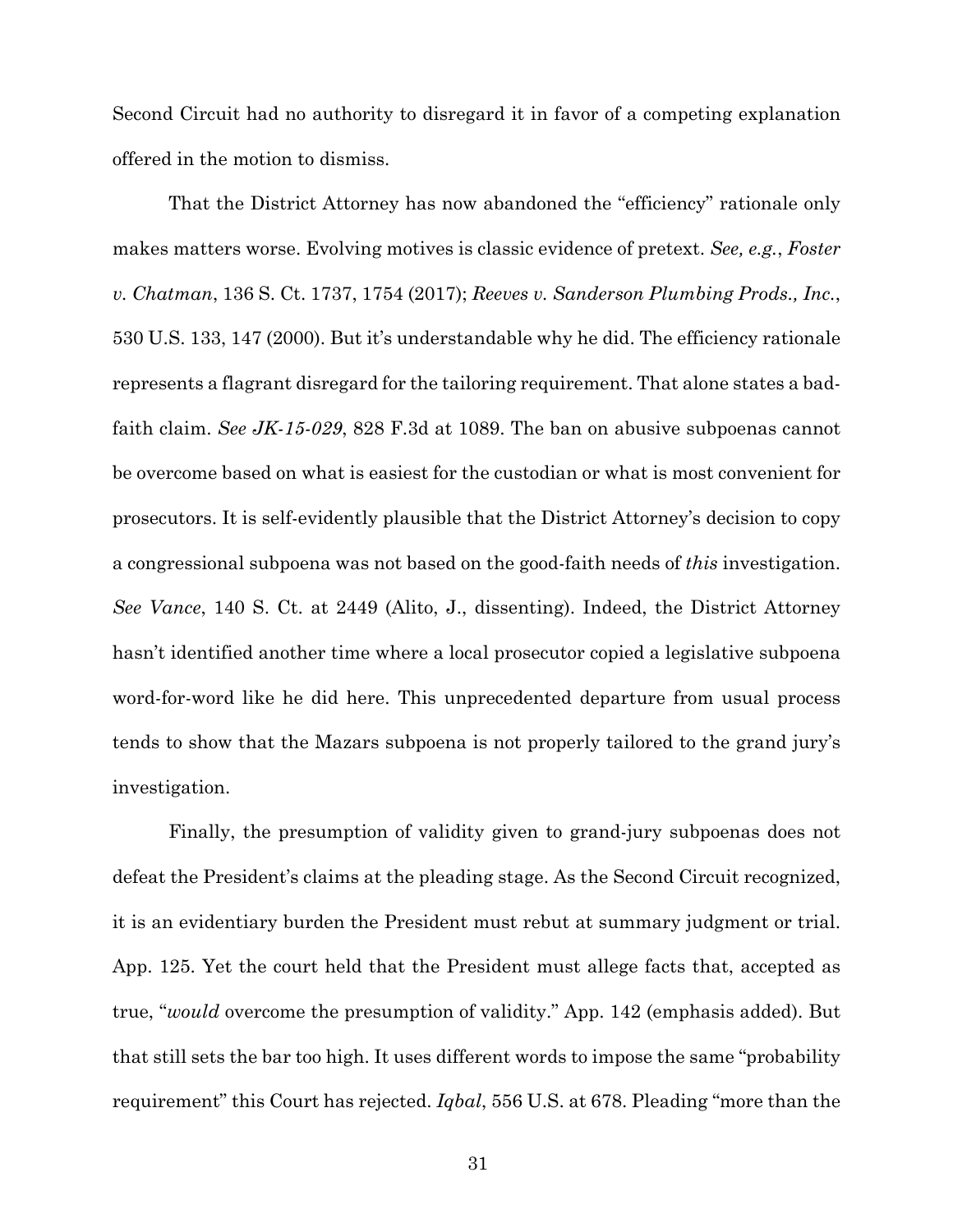mere possibility of misconduct" does not require the kind of definitive proof of liability that the Second Circuit is demanding. *Id*. at 679.

Regardless, the SAC alleges facts that would overcome the presumption. The subpoena is geographically sprawling, temporally expansive, and topically unlimited —all attributes that raise suspicions of an unlawful fishing expedition. App. 156-59. Furthermore, it is highly unusual—indeed, unprecedented—for a state grand jury to subpoena a sitting President's records. *See Vance*, 140 S. Ct. at 2420. It is still more unusual for a state grand jury to copy an unrelated congressional subpoena and issue it under its own name. And it is highly unusual for the District Attorney to publicly confess to copying a congressional subpoena while denying that his investigative goals are the same as Congress's. App. 157. Yet the President has alleged all of that and more. His overbreadth and bad-faith claims are, consequently, plausible even under the "heightened pleading standards" that the Second Circuit incorrectly imposed. *Educadores Puertorriqueños en Acción v. Hernandez*, 367 F.3d 61, 66-67 (1st Cir. 2004).

#### **III. The President will suffer irreparable harm absent a stay.**

There is a clear "likelihood of irreparable harm if the judgment is not stayed." *Philip Morris USA Inc. v. Scott*, 561 U.S. 1301, 1302 (2010) (Scalia, J., in chambers). This Court remanded this case so that the President could make further arguments challenging the Mazars subpoena. The President should have the chance to seek certiorari on those serious claims as part of "'the normal course of appellate review.'" *Garrison v. Hudson*, 468 U.S. 1301, 1302 (1984) (Burger, C.J., in chambers). In this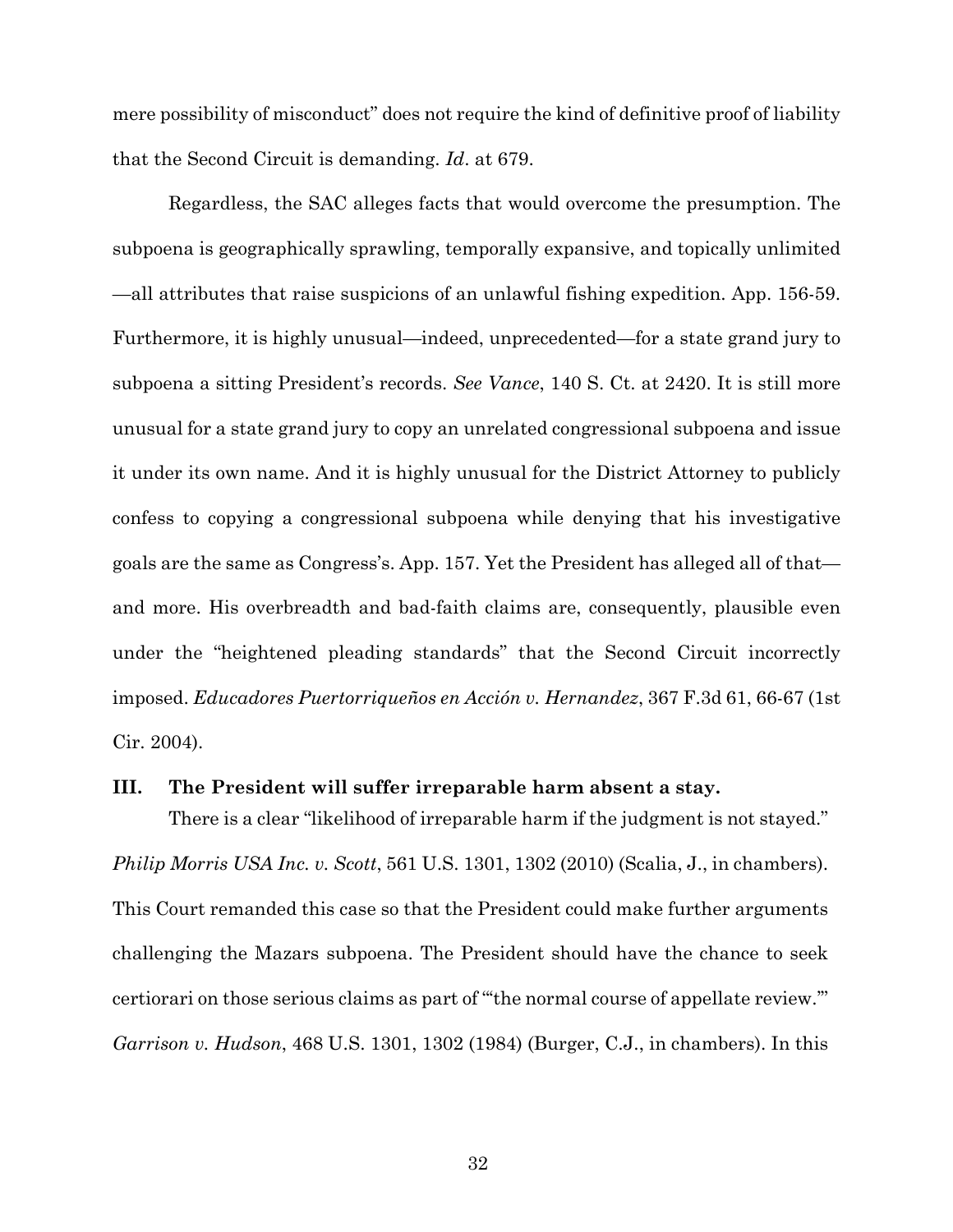very case, the Court has emphasized that "appellate review should be particularly meticulous." *Vance*, 140 S. Ct. at 2430 (cleaned up).

But the status quo will be irrevocably altered before the President has this opportunity without a stay. Even if disclosure is confined to the grand jury and prosecutors, no court can later "return the parties to the *status quo ante*—there is nothing a court can do to withdraw all knowledge or information" from the District Attorney or from the grand jury. *Church of Scientology*, 506 U.S. at 12. "Once the documents are surrendered," in other words, "confidentiality will be lost for all time. The status quo could never be restored." *Providence Journal Co. v. FBI*, 595 F.2d 889, 890 (1st Cir. 1979); *accord Merrill Lynch, Pierce, Fenner & Smith, Inc. v. Bishop*, 839 F. Supp. 68, 72 (D. Me. 1993); *Metro. Life Ins. Co. v. Usery*, 426 F. Supp. 150, 172 (D.D.C. 1976). "The disclosure of private, confidential information," even to the government, thus "'is the quintessential type of irreparable harm that cannot be compensated or undone.'" *Airbnb, Inc. v. City of New York*, 373 F. Supp. 3d 467, 499 (S.D.N.Y. 2019). The Court "cannot unring that bell." *United States v. Under Seal*, 853 F.3d 706, 724 (4th Cir. 2017).

This all assumes that the President's papers would be kept secret. However, there are several ways in which a "public prosecutor" may disclose such records "in the proper discharge of his official duties." N.Y. Penal Law §215.70. This includes disclosure as part of an indictment, as part of a grand-jury report, N.Y. Crim. Proc. Law §190.85, or to third parties who (like the District Attorney himself) would rather avoid subpoenaing the President directly. If the President's records are disclosed publicly (as thus could happen even without a grand-jury breach) then the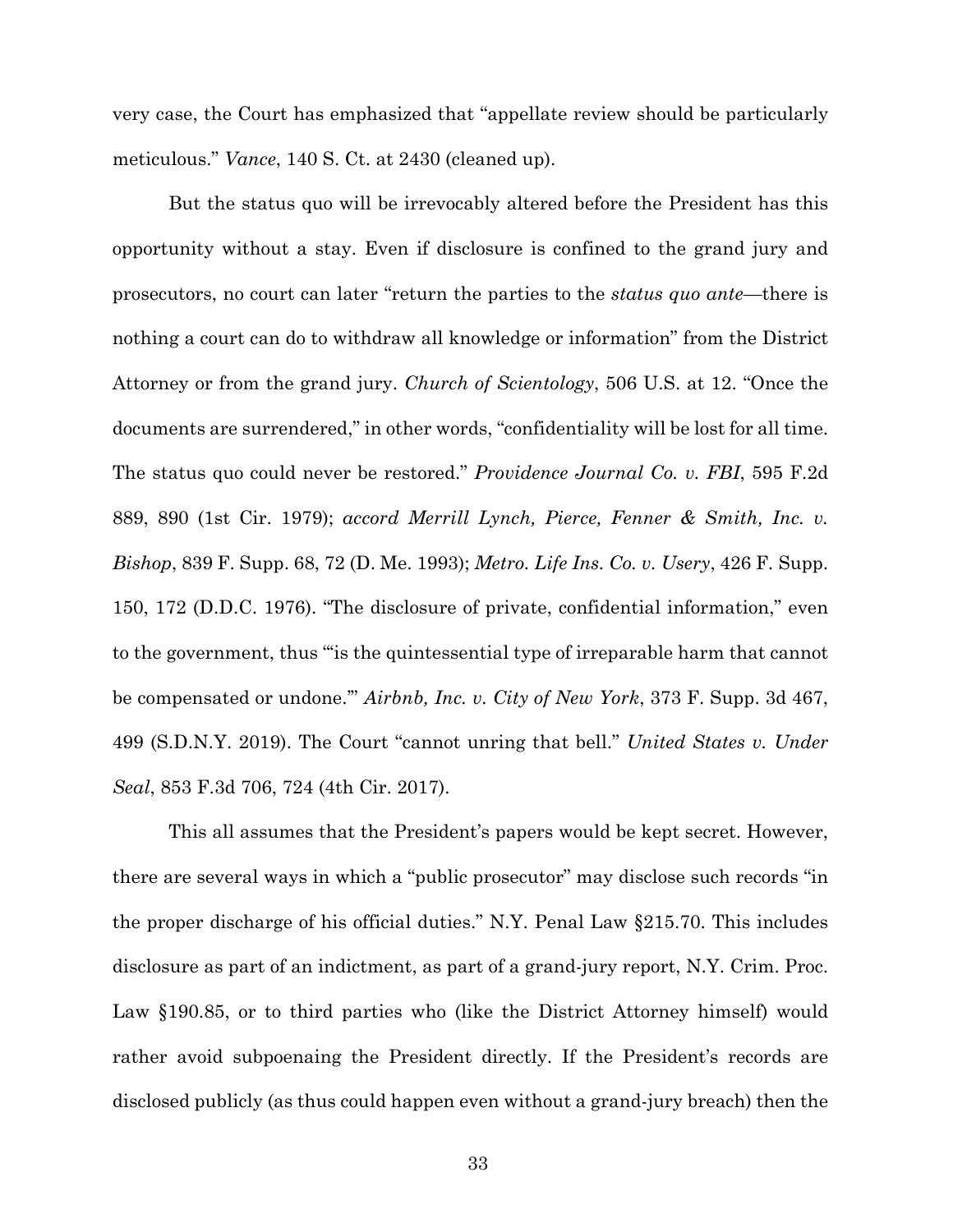harm will not only be irreparable. It will be case-mooting. Disclosure by any means "would moot … the Court of Appeals' decision requiring disclosure" and thus "create an irreparable injury." *John Doe Agency v. John Doe Corp.*, 488 U.S. 1306, 1309 (1989) (Marshall, J., in chambers). Avoiding mootness is "'[p]erhaps the most compelling justification'" for a stay pending certiorari. *Id*.

The "irreparable harm" of enforcement is particularly pressing when a plaintiff challenges a subpoena to a third party. *U.S. Servicemen's Fund v. Eastland*, 488 F.2d 1252, 1256 (D.C. Cir. 1973), *aff'd in relevant part*, 421 U.S. 491, 501 n.14 (1975); *see also Mazars*, 140 S. Ct. at 2035. As this Court put it, "compliance by the third person could frustrate any judicial inquiry" into the subpoena's legality. *Eastland*, 421 U.S. at 501 n.14. Allowing this to happen would deny the plaintiff's rights and "immunize [the] subpoena from challenge" based on "the fortuity that documents sought by [the] subpoena are not in the hands of a party claiming injury from the subpoena." *United States v. AT&T Co.*, 567 F.2d 121, 129 (D.C. Cir. 1977). Denying interim relief, at bottom, could "entirely destroy [the President's] rights to secure meaningful review." *Providence Journal*, 595 F.2d at 890.

For all of these reasons, the Second Circuit *twice* granted stays in this case and the District Attorney voluntarily stayed compliance in the prior litigation. This Court likewise granted the President a stay of the mandate pending certiorari in the congressional-subpoena cases. *See Trump v. Mazars USA, LLP*, 140 S. Ct. 581 (2019); *Trump v. Deutsche Bank AG*, 140 S. Ct. 660 (2019). The same risks of irreparable harm that existed then exist now.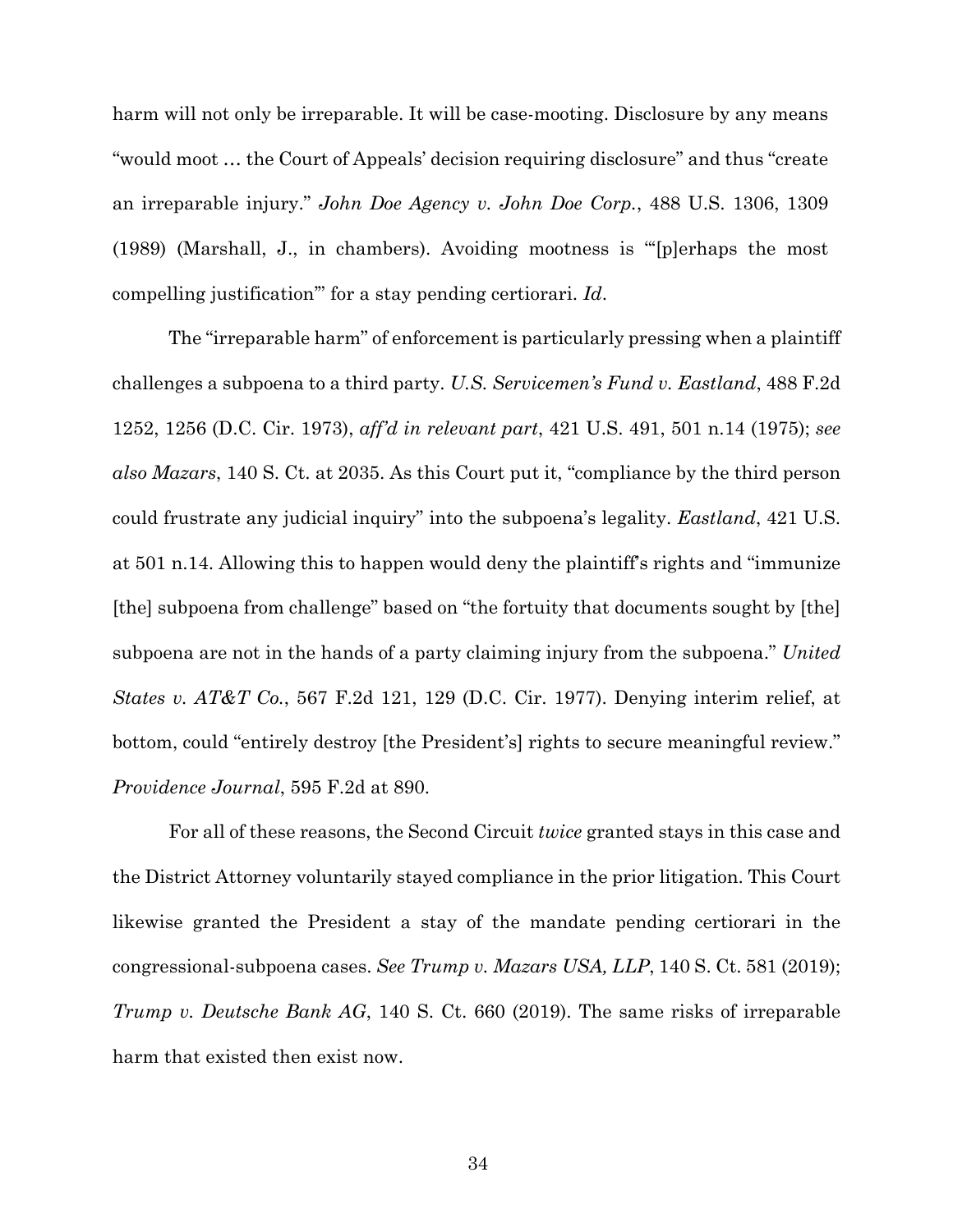# **IV. The balance of equities and relative harms weigh strongly in favor of granting a stay.**

That the President will suffer severe, potentially case-mooting harm without a stay should end the debate over whether relief is warranted. But even if this were a "close case," the "'balance [of] equities'" favors a stay. *Rostker v. Goldberg*, 448 U.S. 1306, 1308 (1980) (Brennan, J., in chambers).

A stay will cause only negligible harm to the District Attorney. A stay will not affect whether the grand jury gets the subpoenaed documents: If the District Attorney wins this case, he will get the documents; and if he loses, he was never entitled to the documents anyway. Accordingly, his only injury is the time delay between receiving the documents now versus receiving the documents later—a non-irreparable injury that is far outweighed by the harm that disclosure would cause the President. *See Araneta v. United States*, 478 U.S. 1301, 1305 (1986) (Burger, C.J., in chambers) (granting a stay despite the public's "strong interest in moving forward expeditiously with a grand jury investigation" because "the risk of injury to the applicants could well be irreparable and the injury to the Government will likely be no more than the inconvenience of delay").

The District Attorney's "interest in receiving this information immediately" thus "poses no threat of irreparable harm" to him. *John Doe Agency*, 488 U.S. at 1309; *see EPIC v. DOJ*, 15 F. Supp. 3d 32, 47 (D.D.C. 2014) (explaining that "desire to have [the documents] in an expedited fashion without more is insufficient to constitute … irreparable harm"); *accord Providence Journal*, 595 F.2d at 890; *Judicial Watch, Inc. v. U.S. Dep't of Homeland Sec*., 514 F. Supp. 2d 7, 11 (D.D.C. 2007). Indeed, having voluntarily delayed enforcement for *over a year*—including during the district-court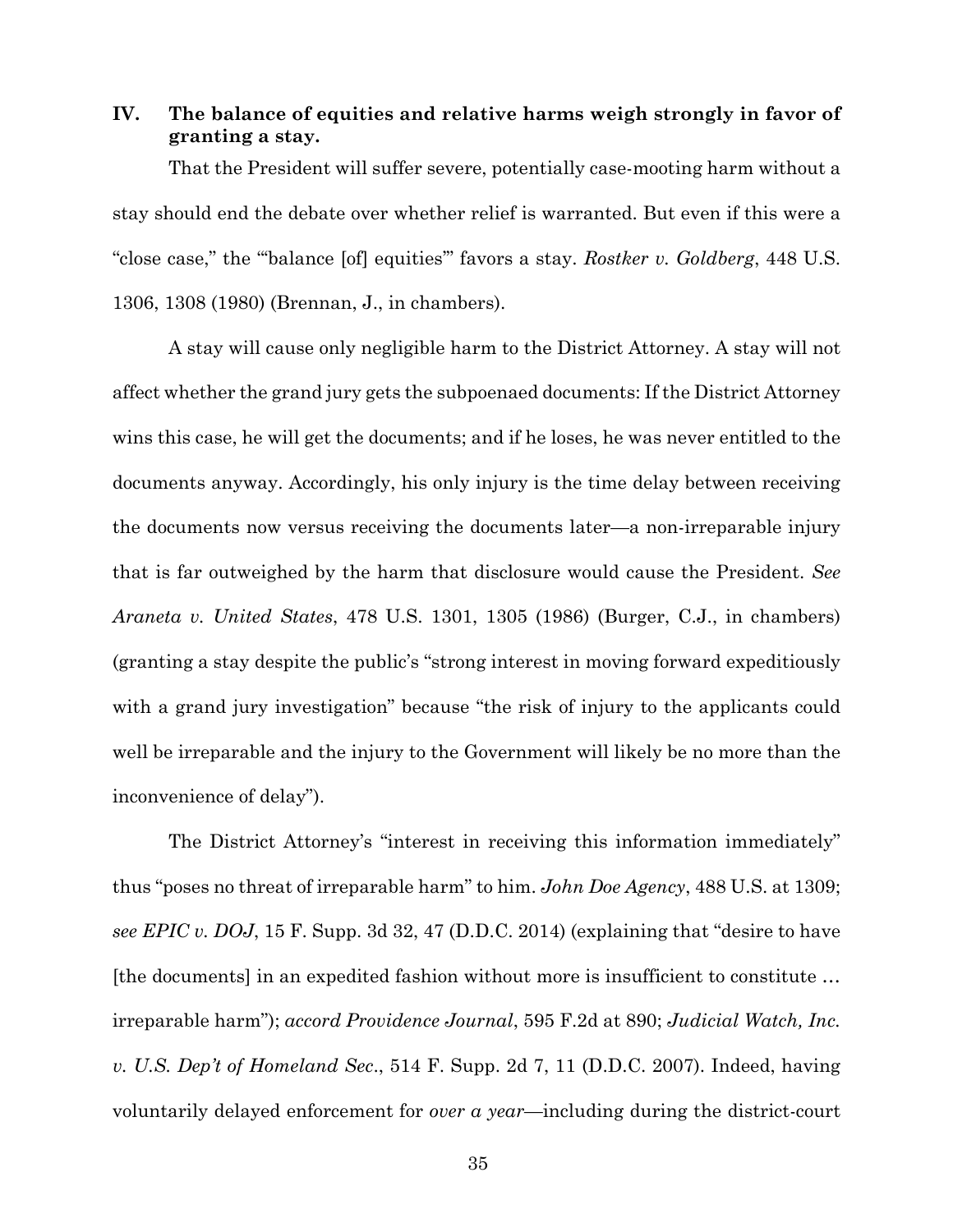proceedings on remand—the District Attorney should not be heard to complain about any additional incremental delay resulting from full review. His need to secure these records did not somehow become uniquely pressing in the last few weeks.

Moreover, any harm the District Attorney may suffer from incremental delay is largely self-inflicted. On remand, the parties filed a status report charting a path forward that the district court endorsed. The District Attorney reserved the right to seek dismissal as a matter of law, but the parties also agreed on expedited merits resolution should an answer be the more appropriate response to the forthcoming amended complaint. *See* D.Ct. Doc. 52 at 9. Why the District Attorney didn't answer and clear the way for timely resolution is perplexing. As explained, whether this subpoena is overbroad or issued in bad faith is intensely factual. It would have been far more practical to engage in limited discovery and/or in-camera review followed by definitive resolution on summary judgment.

That streamlined process might have been completed by now had the District Attorney taken a more sensible approach. Perhaps he's apprehensive about defending the subpoena in a motion-to-quash style process. But whatever the District Attorney's reasons for seeking dismissal on plausibility grounds, he must bear the costs of that short-sighted choice. The President certainly should not be penalized because the District Attorney sought a too-early dismissal of claims that are obviously plausible on their face.

Finally, the public interest weighs in favor of preserving the status quo. The District Attorney "does not have an interest" in issuing an overbroad and harassing subpoena. *Amarin Pharma, Inc. v. FDA*, 119 F. Supp. 3d 196, 237 (S.D.N.Y. 2015).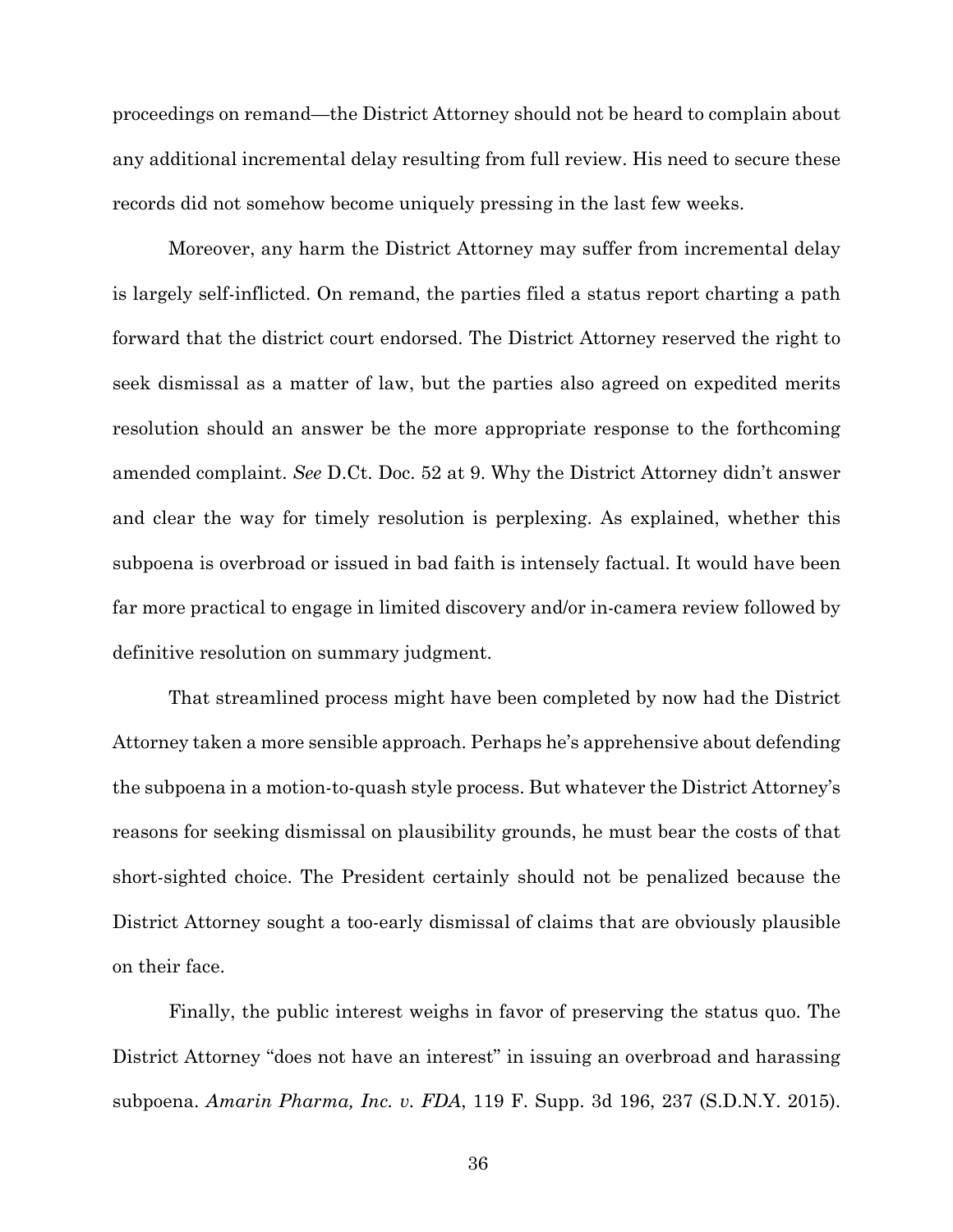Nor is allowing him to evade this Court's review in the public interest. While "the public has an interest in ensuring that the [government] can exercise its authority," "Defendants offer no persuasive argument that there is an immediate public interest in enforcing … [now] rather than after a full hearing." *Cigar Ass'n of Am. v. FDA*, 317 F. Supp. 3d 555, 563 (D.D.C. 2018). Especially not when the party being deprived of appellate review is the President. *See Vance*, 140 S. Ct. at 2430.

## **V. The President meets the standard for an injunction pending appeal even though he is not required to do so.**

The District Attorney argued below that the President needs an injunction not a stay—to preserve the status quo. The Second Circuit disagreed and granted a stay. App. 114. It was right to do so. The District Attorney linked the enforceability of the subpoena to the lower courts' decisions. *See supra* 8. Hence, "temporarily divesting [those] order[s] of enforceability" renders the subpoena unenforceable. *Nken v. Holder*, 556 U.S. 418, 428 (2009). This is also what happened in the litigation over the congressional subpoenas. As here, the committees deferred enforcement pending judicial review, and they tied enforceability to issuance of a judicial judgment (there, the appellate court's mandate). *See* Emergency App. for Stay of Mandate at 1, *Mazars*, 140 S. Ct. 581 (No. 19A545) (filed Nov. 15, 2019). The appropriate relief thus was a stay of the mandate—not an injunction pending appeal—and that was the relief this Court granted. *See Mazars*, 140 S. Ct. 581.

But the injunction-versus-stay dispute is ultimately immaterial. Dismissal on remand contravened basic pleading rules and denied the President a meaningful opportunity to challenge the subpoena. Given that this Court has summarily reversed similar errors, the President satisfies the standard for an injunction pending appeal.